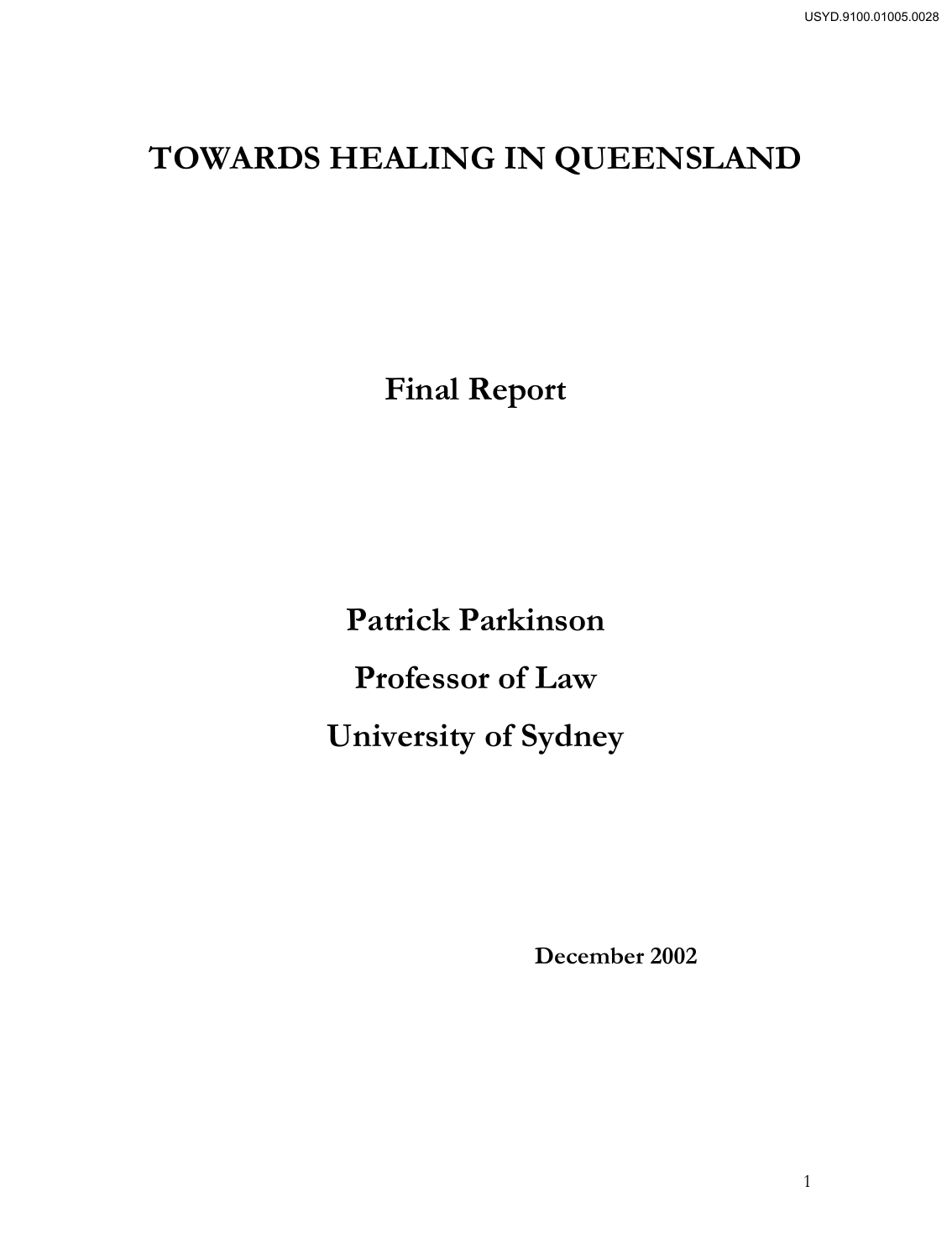# **EXECUTIVE SUMMARY**

# **1. Transitions**

This Review was initiated by the Bishops and the CLRIQ as a stocktaking exercise at an important transition time for the work of *Towards Healing* in Queensland. The most significant change is that Dr Ken Robertson has indicated his intention to conclude his ministry as Director of Professional Standards in the first half of 2003. Dr Robertson has done a remarkable job in setting up the processes and managing them during the last six years. The response of the Catholic Church in Queensland to the issues of abuse and care for victims is quite different to the past, and great credit goes to Dr Robertson for his part in this.

Another important transition is that many people who have been most significant in the work of Towards Healing have been in those roles ever since 1996. There will be those whose terms expire and who do not want to continue.

A third important transition is that there has been a substantial growth in the numbers of cases this year. The lessons of this year demonstrate that the Church needs to have a capacity to deal with large numbers of cases coming within a short period as the result of bursts of publicity and that the Church may not have reached the end of its discovery of historic pedophilia.

# **2. This Review**

The review process involved consultations with a diverse range of people, as well as attendance at a meeting of the PSRG and at the in-service day for contact people, assessors and others involved in the process. There was also a written survey of complainants and accused persons for cases which had commenced between October 1999 and October 2001. All others involved in the process were also surveyed.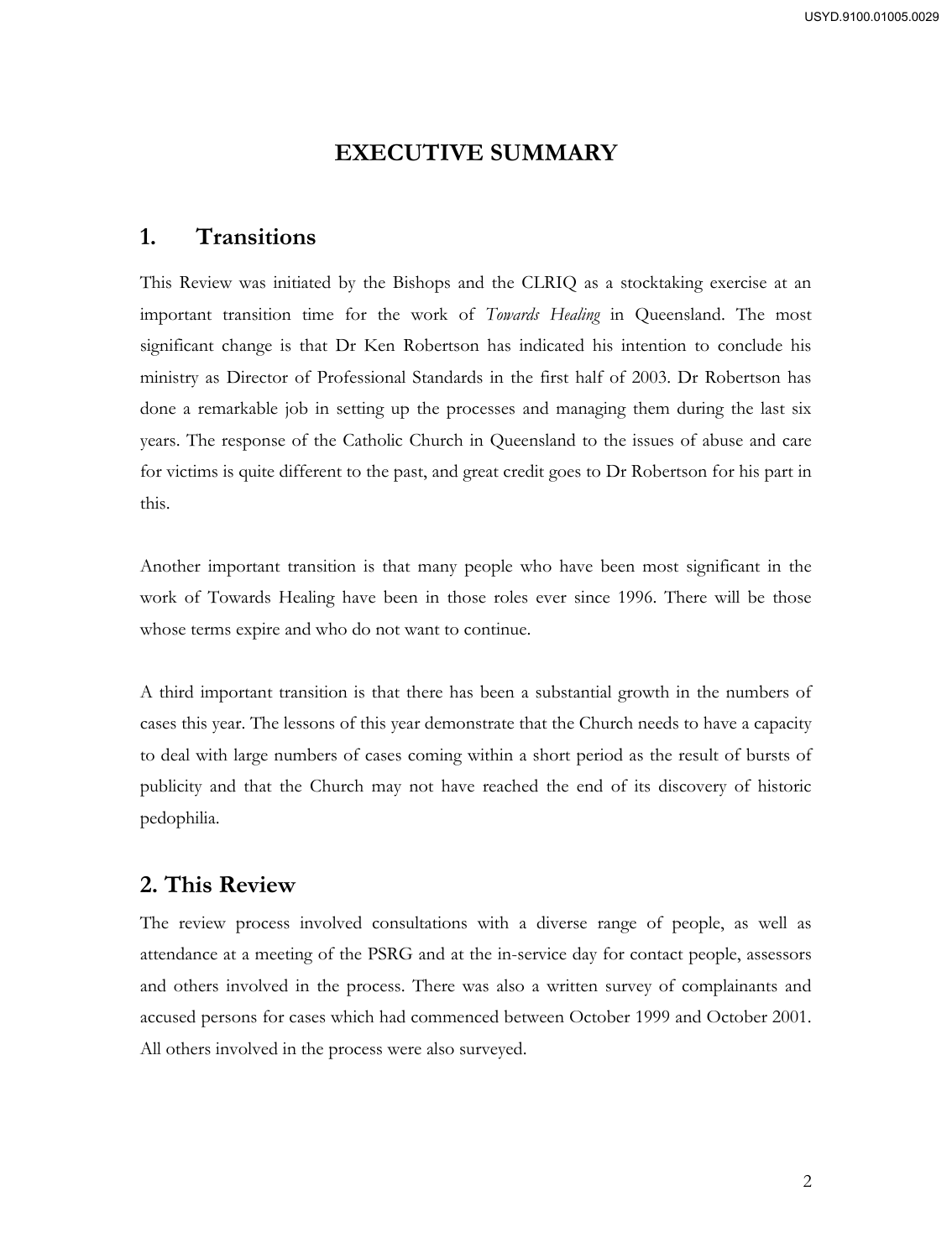Any review of this kind necessarily focuses on what is not working as well as it could be, so it is important to emphasise how much is being done well. The Church in Queensland, through the efforts of Ken Robertson, the PSRG, the Bishops and Leaders, and all those who play a role in the Towards Healing process, has done a huge amount to try to address the problem of abuse in this faith community and its effects. There is a great wealth of talent and expertise. But on any issue as difficult to deal with as this, there is more to be learned, and there is a need to 'unlearn' old ways of doing things which are not the best.

# **3**. **Multiple processes in Queensland**

It may be thought that there is one process for dealing with complaints of abuse in Queensland, and that the process is the one laid down in Towards Healing. In fact, the consultations suggested that there are a great number of different processes, some ostensibly within the Towards Healing framework, others independent of it. Some of those processes are paradigm examples of why Towards Healing was needed in the first place. The problem is a very serious one.

The first priority of the Church in Queensland in this period of transition in the work of Towards Healing must be to reassert its commitment to having one process, to follow that process and to ensure that the process is sufficiently expert and professional to warrant the confidence of all Church leaders and ministries.

There are five reasons why there are multiple processes in Queensland.

# a) *Confusion about the role of lawyers and the option of a civil law process*

There appears to have been a different process entirely if the complainant is seeking some form of monetary redress beyond counselling. The notion has developed in Queensland that Towards Healing is 'not about compensation', and therefore if this is an aspect of the person's claim, it is not a Towards Healing matter. In such cases, typically the matter is dealt with directly by the Diocese or Religious Institute. The Director of Professional Standards plays a conduit role, passing the letter or other communication over to the Church authority, but otherwise the processes laid down in Towards Healing are not followed.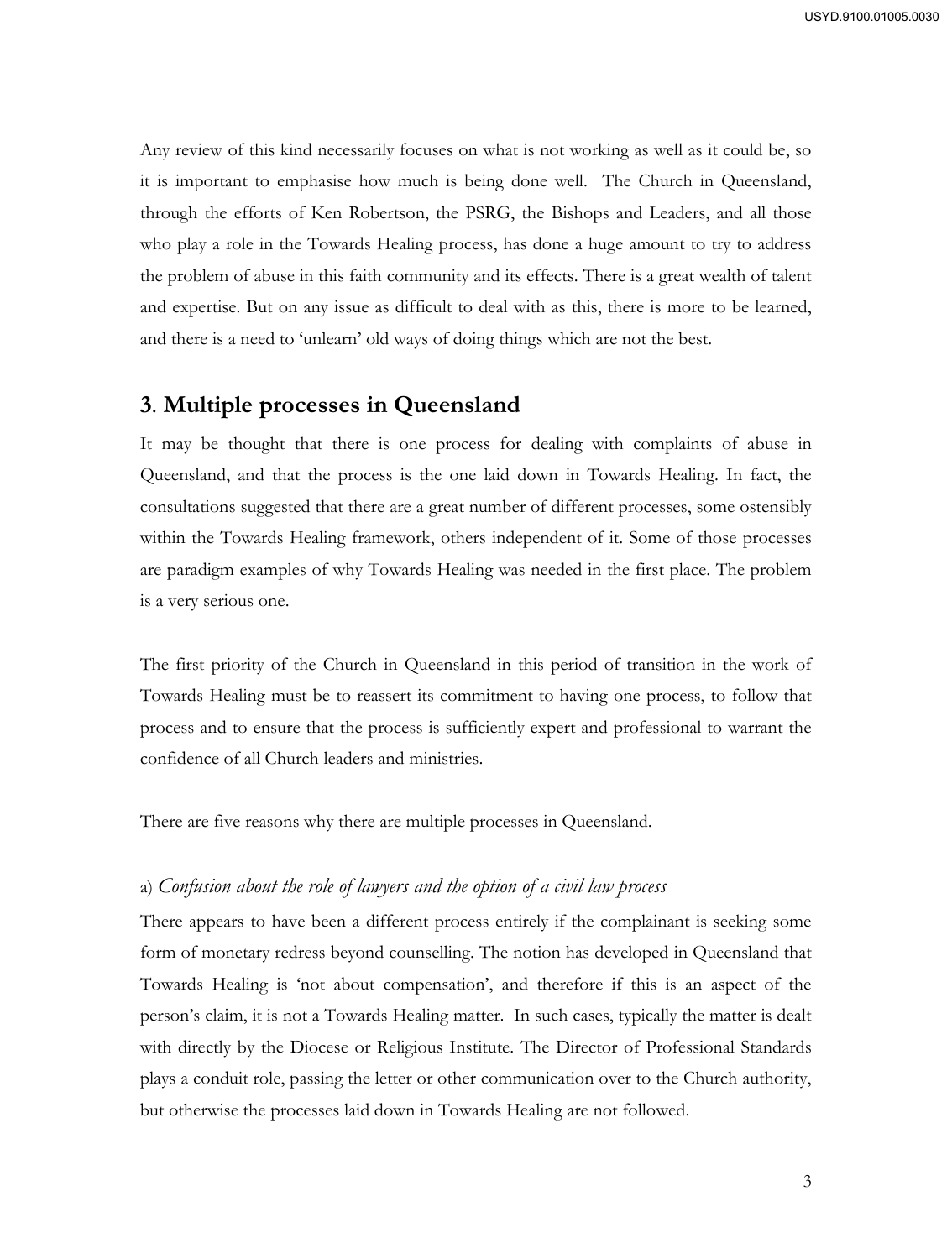As a consequence, no process has been consistently followed in dealing with these cases. A key issue is that the Church authority takes it on itself to determine whether it thinks the complaint is true without any process of independent investigation. A consequence of the approach of leaving it to lawyers is that complainants have very often received responses written by lawyers for the Church and addressing the complaint with no pastoral dimension. The lack of adherence to the published processes was a concern for complainants.

#### b) *Church authorities preferring their own processes*

A second reason why there are multiple processes is that certain church authorities tend to handle matters themselves if complaints are made to them directly whether or not the matter involves a claim for compensation.

The consequence is that the way the matter is handled depends on how the complaint originates. If it originates with a contact report under Towards Healing it is a Towards Healing matter, but if the complaint is made directly to the Church authority, it is not. Thus the one Church authority may have two different processes, with some cases being dealt with in accordance with the Towards Healing protocol if they were initiated that way, while others are dealt with by the Church authority, (or its lawyers) without reference to that protocol, and inconsistently with it.

# c) *Lack of proper referrals*

Another reason for multiple processes is inconsistent handling at the point of first inquiry. There have been cases of calls coming into diocesan offices with complaints about abuse which have been referred directly to senior Church personnel without being addressed through the Towards Healing process.

## d) *Lack of clarity about the relationship to internal disciplinary processes in agencies*

A fourth reason why there are multiple processes in Queensland is that Towards Healing sits alongside internal disciplinary processes. This possibility arises in professional ministry settings where there are other avenues for complaints, in particular, to senior managers.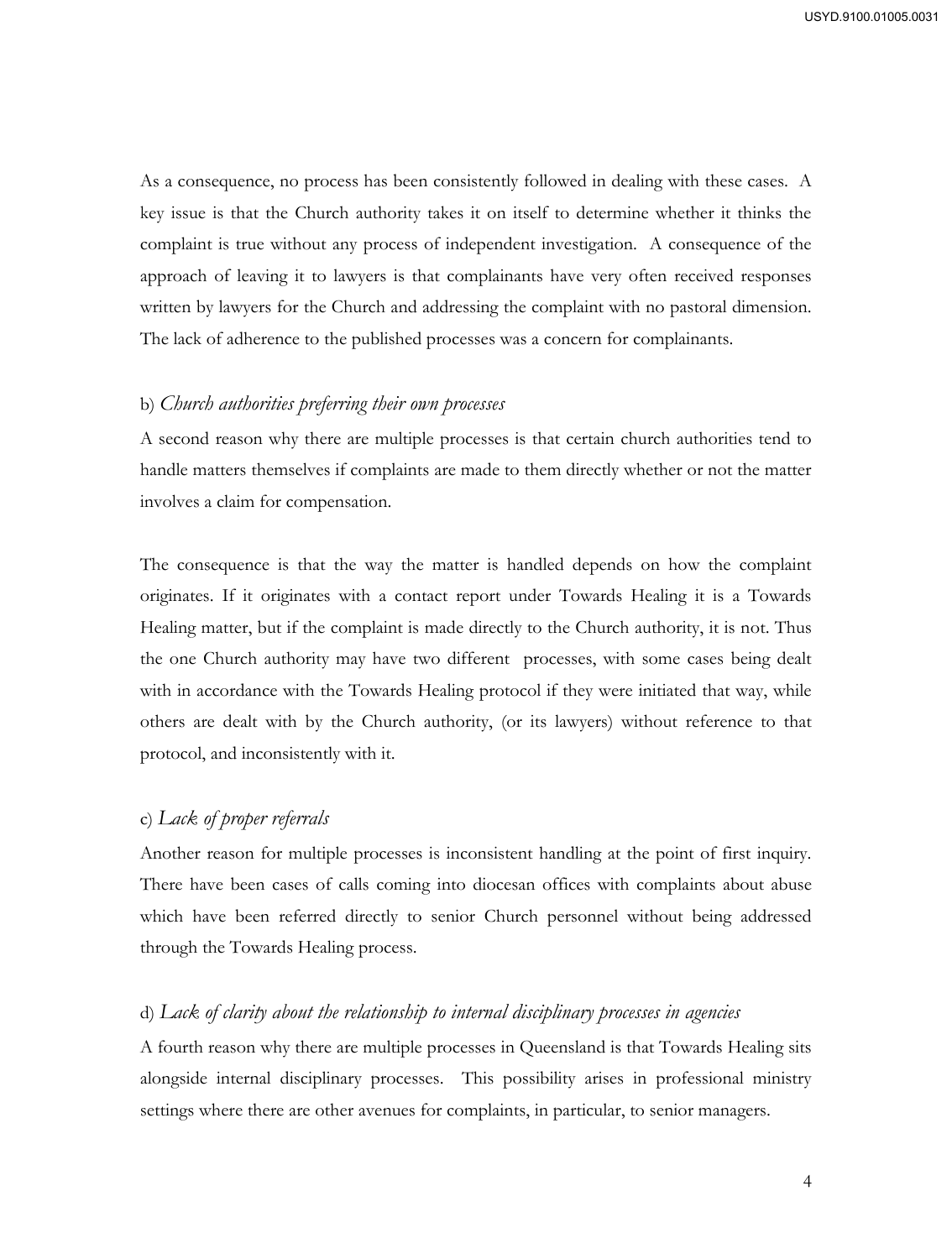While Towards Healing covers the territory of complaints of abuse against church personnel generally, it is necessary and appropriate that large ministry organisations have their own disciplinary processes for dealing with complaints as a matter of internal management of the organisation and supervision of its employees. There need be no conflict with Towards Healing in so doing, for Towards Healing contemplates the existence of such disciplinary processes.

It is a Towards Healing matter if the complaint is against past personnel or the complainant has a grievance against the Church authority and is seeking some response from the Church authority to his or her personal needs arising out of the alleged abuse. Complaints to managers about abuse by current church personnel which request only a disciplinary inquiry are not Towards Healing matters, but the disciplinary processes should be consistent with the principles of Towards Healing. In particular, the investigation should be by a qualified person who is not in a collegial or close supervisory relationship with the person accused of abuse. The Director of Professional Standards should also be consulted. If the complainant does not believe the matter has been handled appropriately by the management, then it becomes a Towards Healing matter.

# *e) Multiple kinds of response to victims*

A final aspect of the problem of multiple processes is the range of ways of responding to victims. If there is no dispute about the claims of abuse, then the matter can be dealt with directly by the Diocese or Religious Institute following para 41 of Towards Healing. This should involve a facilitated meeting between the Bishop, leader or other senior representative, and the victim. Towards Healing provides guidelines for this process. There is excellent pastoral work happening with victims of abuse, but this is not necessarily happening within the Towards Healing framework. At least victims ought to be offered the possibility of a facilitator.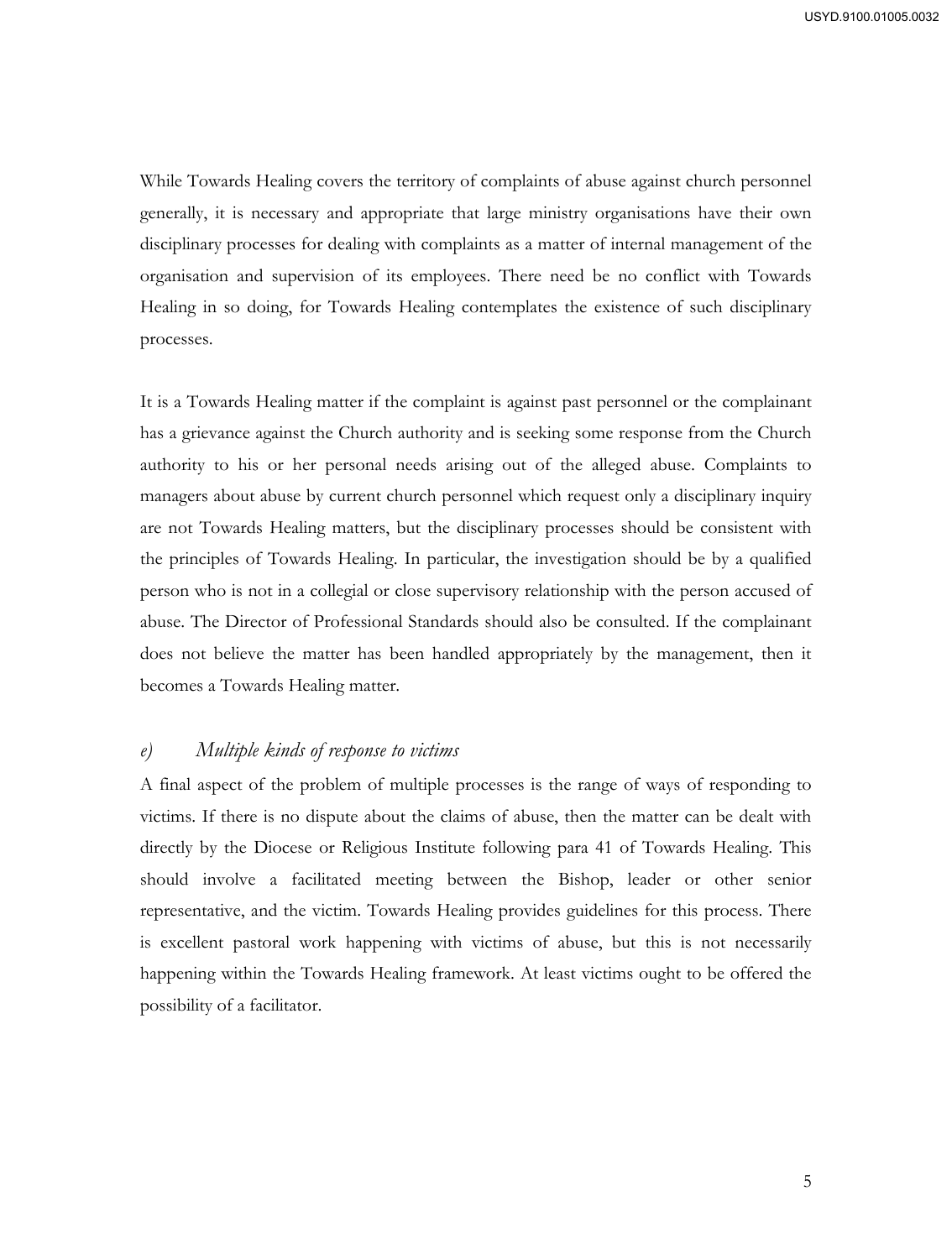# **4. Dealing with the Problem of Multiple Processes**

The existence of multiple systems is leading to considerable problems in Queensland. There was almost universal recognition that this was a source of major confusion and unsatisfactory outcomes.

To address this, the reasons why the Towards Healing processes were established need to be better understood. Furthermore, it is important to clarify the relationship between Towards Healing and civil legal action. It is open to any complainant to go to a solicitor and to initiate or threaten legal action in pursuit of a claim for compensation. Many such claims are communicated to Church authorities in this way. The difficulties in pursuing this course of action are immense if the Church authority defends the matter on all available bases as it is entitled to do. It is in the interests both of the Church authority and most complainants to try to resolve grievances, address needs and respond to the pain of abuse without being locked in an adversarial process of litigation. That is what Towards Healing is all about. It is a pastoral response as an alternative to the more conflictual approach and compensation focus of litigation.

The response of the Church authority to a letter seeking compensation for past abuse ought to be to offer the processes of Towards Healing as an alternative to being locked in an adversarial legal process. If complainant indicates that the offer of such a process is being declined then it has to be dealt with as a legal matter.

The problem of multiple entry points could be resolved if all complaints which ought to be made under the Towards Healing process are referred to that process. A complaint, however expressed and to whomever it is sent, is a complaint which ought to be referred to the Towards Healing process if it expresses a grievance against a Church authority arising out of alleged abuse.

# **5. The Future of the Role of Director of Professional Standards**

There was a very widespread view that, as the Church's needs have evolved over recent years, the position of Director of Professional Standards should be made a full-time one, and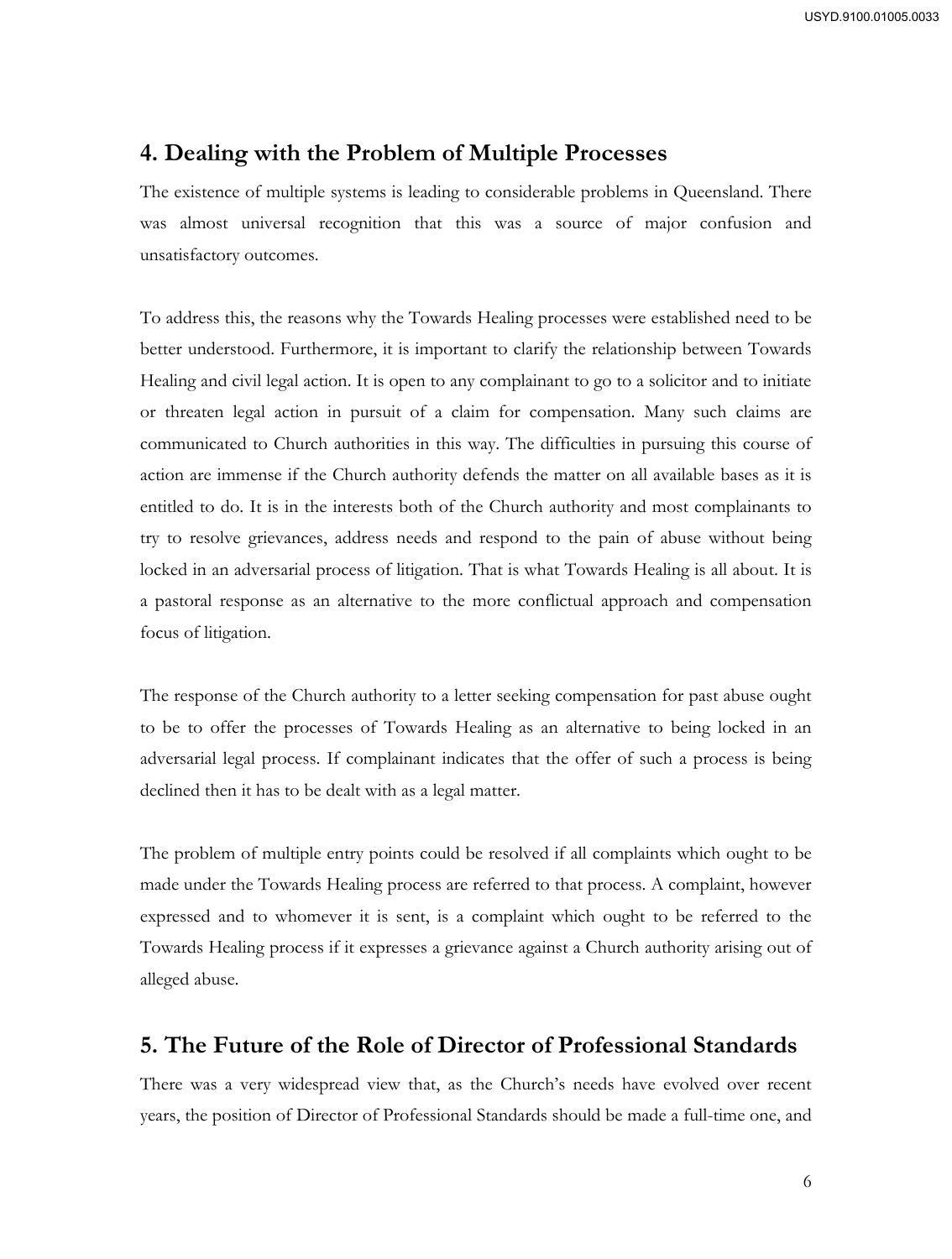filled after advertisement by someone who has professional qualifications and/or relevant experience in dealing with victims of abuse. It is likely that the demands of the job will vary from one period to the next, and it is recommended that the role of the Director should be developed in a flexible way which allows for a variety of related roles to be performed within the one full-time position.

The Director should have three inter-related roles:

(i) To fulfil the specific tasks allocated by the Towards Healing protocol;

(ii) To be an expert resource person for the whole State, able to advise all ministry organisations, Religious Institutes and dioceses quickly when issues of abuse arise (iii) To be proactive in education and policy formulation.

The Director could also play a role, together with the QPSRG, in the implementation of *Integrity in Ministry* in Queensland.

The position of the new Director should be advertised after consultation on the job description with the QPSRG. Relevant professional qualifications in such areas as social work, psychology or counselling should not be seen as essential for appointment, although they are highly desirable. There is a risk of excluding people who may have a great deal of experience and who would be highly suited to the work, if the focus is on relevant academic requirements. The position should be open to a Christian from another faith tradition. The new Director should be given dedicated office space and support services. Catholic Education Offices should be asked to contribute to the cost of the Towards Healing process.

In order to establish a greater sense of shared ownership of the appointment and to establish better avenues of consultation and participation, it is recommended that the Bishops and Leaders appoint a Liaison Committee, to consist of two Bishops and two Leaders, or their nominees. The Bishops and Leaders may wish to add a representative of a Catholic Education Office also. Its functions ought to include policy issues, financial responsibility (including review of the auditor's report), and appointment of new members to the QPSRG as vacancies occur. If the recommendation for a Liaison Committee is accepted, it would be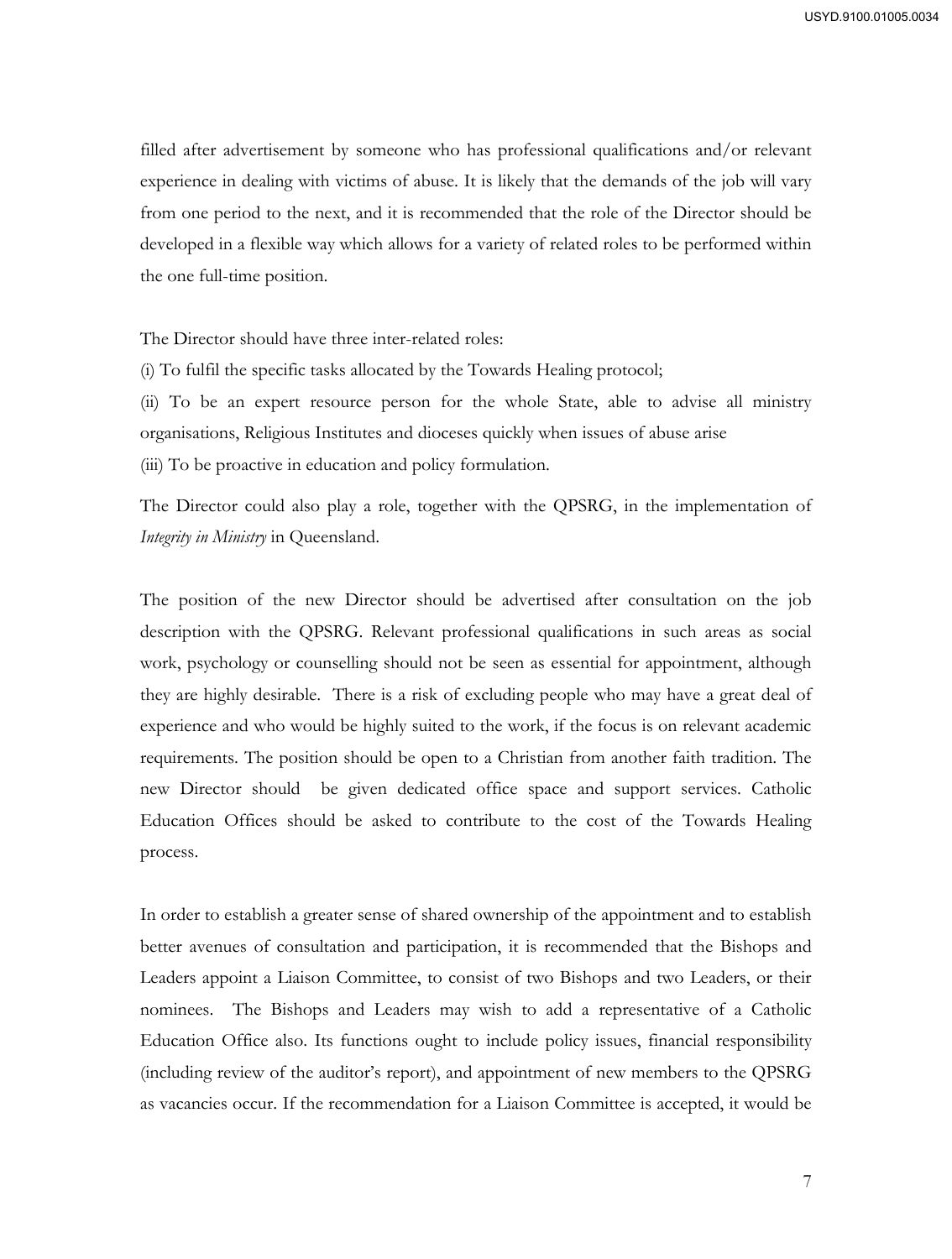very good to establish it as soon as possible in 2003 in order to facilitate the work of implementing other recommendations.

# **6. The QPSRG**

The QPSRG is a valuable resource for the work of the Church in Queensland. Between the members, there is a great deal of experience and expertise.

All appointments to the QPSRG should be made by the Liaison Committee. There should be no major changes to the composition of the QPSRG. The membership of the QPSRG is to some extent dictated by Towards Healing. There is a tension in Queensland between having diocesan appointments, which ensures some degree of geographic spread, and appointments based upon expertise, which ensures that the group is balanced in its professional make-up. The diocesan representatives play a very important role in the Queesland context and should continue. There should also be a representative of a Catholic Education Office. It would be valuable also to include non-Catholics in the work of the Committee. Individuals who are appointed to the QPSRG might fulfil two or three different appointment criteria at once. The Liaison Committee needs to balance the Committee accordingly. From 2004, all appointments should be on the basis that each person should be appointed for a three year term with up to one renewal of two years. A person could be reappointed after an interval of a year.

One of the key issues which emerged from consultations with members of the QPSRG is some uncertainty about its role and the best use of the valuable time of its members. It is recommended that the QPSRG should have the following roles:

- Providing general oversight of the work of Towards Healing in Queensland
- Developing policies and processes for the work of Towards Healing
- Ensuring that the letter and spirit of Towards Healing is implemented by all Church authorities
- Providing advice on issues related to professional standards to Bishops or Leaders
- Providing personal support and assistance to the Director
- Reviewing a summary of cases provided by the Director to the meeting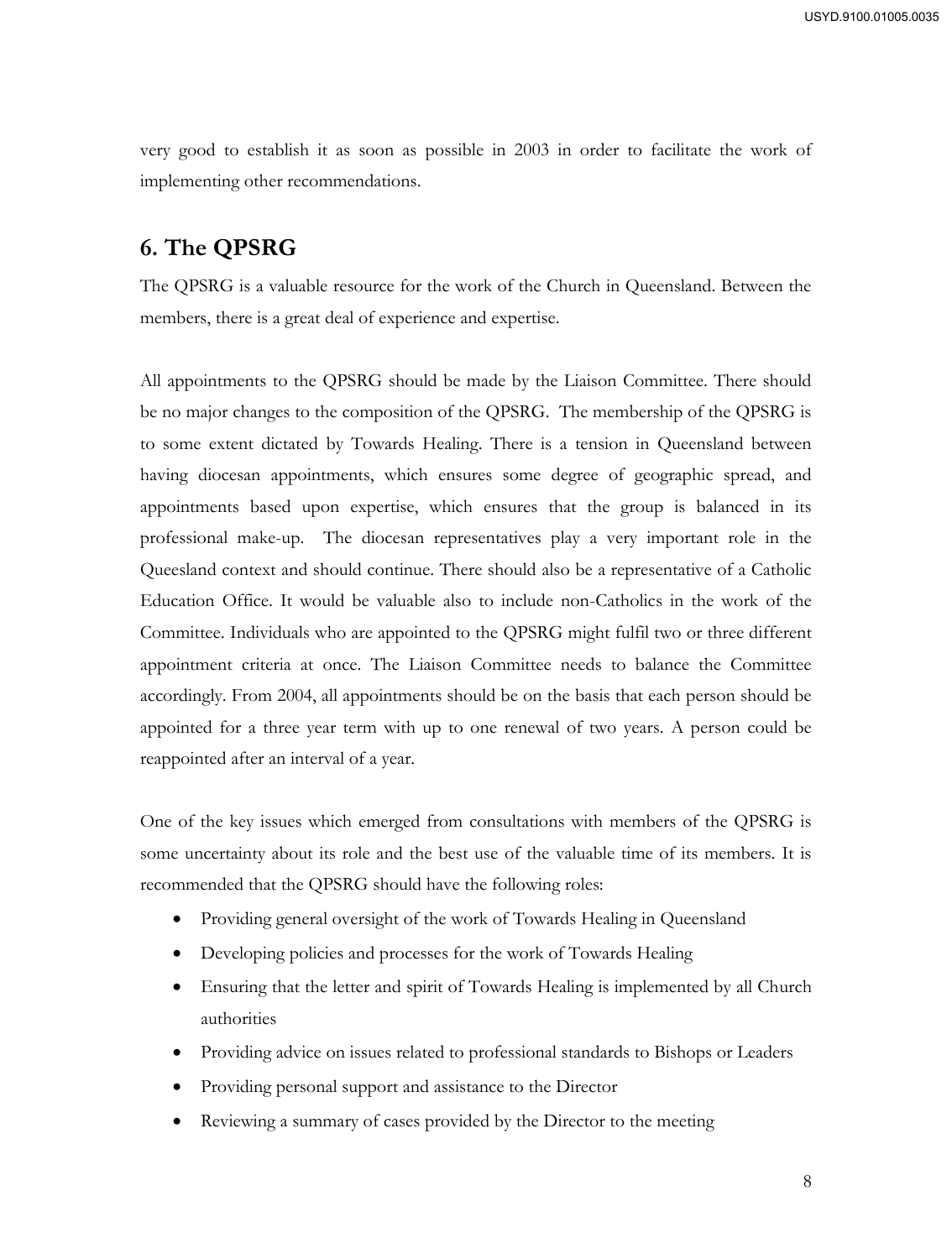- Discussing difficult or complex cases as identified by the Director or members
- Determining when a case should be regarded as closed or when no further action can be taken
- Deciding on reviews of process
- Reviewing and keeping up to date the lists of contact people, accused's support persons, assessors and facilitators
- Ensuring appropriate induction processes for new participants in the work of Towards Healing, including new members of the QPSRG
- Developing and keeping under review, appropriate documentation of the roles of all those involved in the work of Towards Healing
- Ensuring ongoing training for all those involved in different ways in the work of Towards Healing
- Ensuring proper liaison with diocesan agencies and religious institute ministries
- Monitoring child protection processes and practices in all dioceses, religious institutes and ministries within Queensland and providing appropriate feedback and advice
- Providing advice on how to respond to Church communities affected by the revelation of abuse in the aftermath of the arrest or conviction of a prominent local Church figure
- Making representations collectively to individual Bishops and Leaders when the QPSRG has concerns about the way that a Church authority has handled a matter
- Advising Bishops and Leaders on the management of clerical sex offenders to ensure consistent practices across Queensland which are protective of the Church community
- Planning of education programs to help people understand issues about child abuse and sexual harassment in the Church community
- Playing a leading role in the prevention of abuse and neglect in the Church community
- Ensuring appropriate liaison with other relevant agencies such as the Police Service and Commission for Children and Young People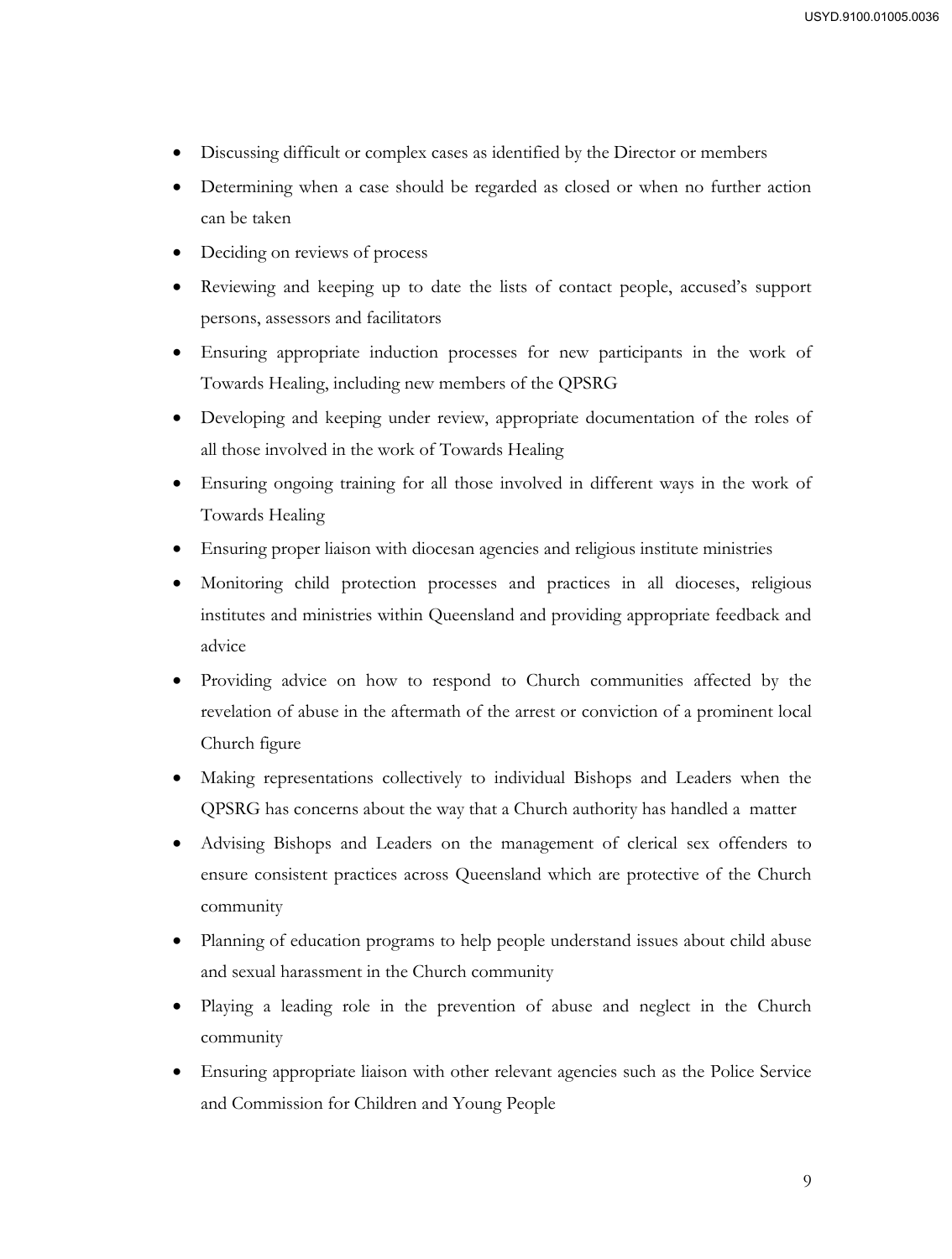Assisting the Director, the Bishops and the Leaders in developing an implementation strategy for Integrity in Ministry.

The QPSRG should develop a business plan for the next three years, with priority being given to a review of the lists of assessors and facilitators, a new educational campaign to make the Church community aware of what Towards Healing is, and liaison with Catholic Education Commissions, Religious Institutes involved in education, and Centacare, to ensure complete consistency of policy and practice and shared understanding of respective roles.

# **7. The Management of Cases**

There ought to be an assessment in all cases where the conduct complained of falls within the definitions of abuse in Towards Healing, where it is not appropriate that the complaint be dealt with informally (see Towards Healing para 38.3), and where the Church authority does not accept the substance of the complaint as formulated. Assessments are all about transparency. If the Church authority accepts the complaint because of its own knowledge of the circumstances, there is no need for an assessment. Assessments are very useful even where the accused person is dead, or has left the Church, or will not cooperate. Assessments may also be very useful in working out the magnitude or otherwise, of the risk of allowing a person to continue in ministry where abuse has been substantiated.

Other issues regarding the management of cases are addressed through the recommendations.

# **Conclusions**

A report of this kind by its nature identifies what needs to be done. It is apparent that there is a lot which needs to be done, in particular to overcome the problem of multiple processes which are inconsistent with Towards Healing. Having said these things, it is important to emphasise again how much is being done well. The Church has come a long way on an issue which reaches to the heart of its credibility. The next stage is an evolution from the present, not a revolution, and all concerned should have a positive and optimistic view of the work which lies ahead.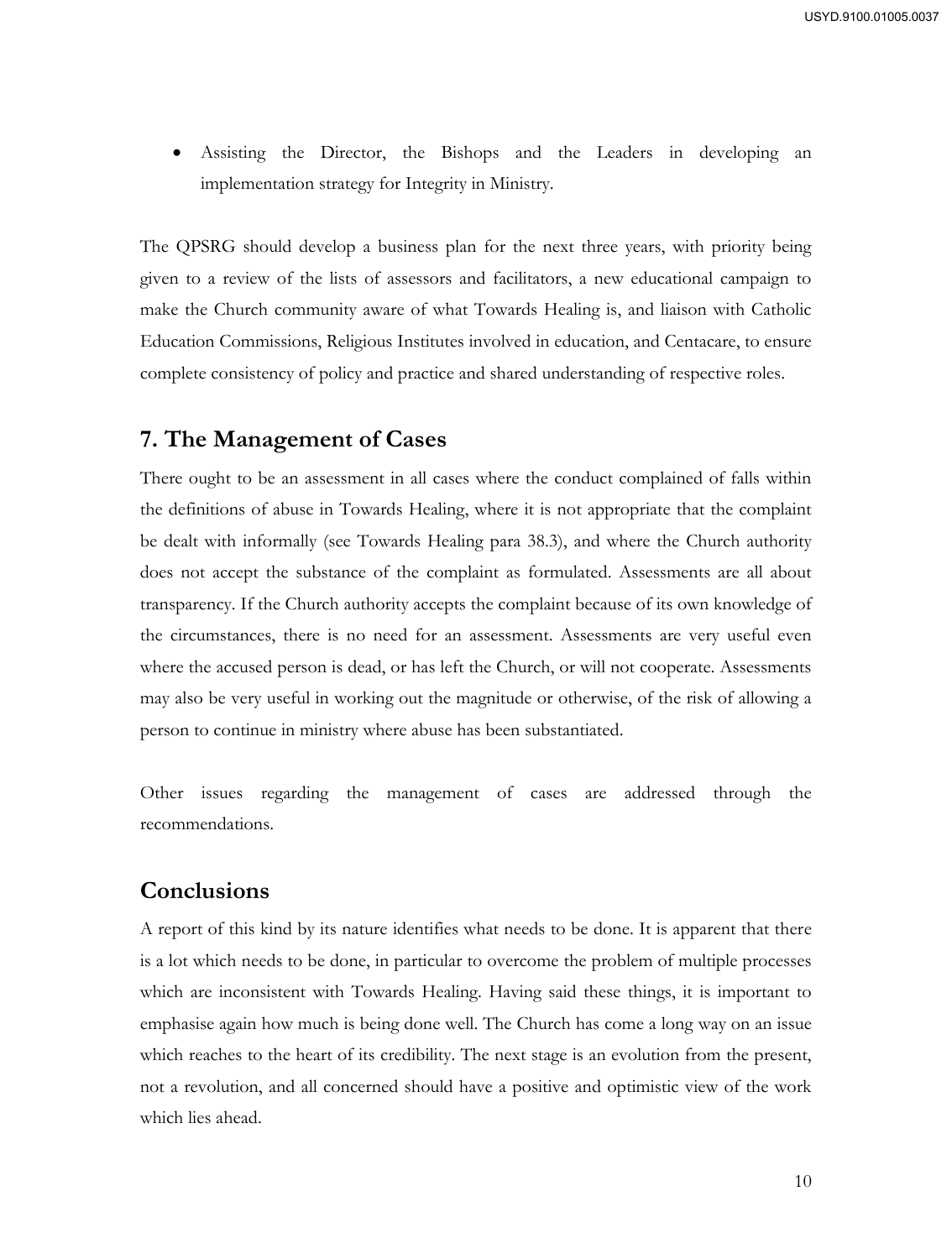# **RECOMMENDATIONS**

#### **Recommendation 1**

All communications to Church authorities expressing a grievance about past abuse, other than letters from lawyers indicating an intention to pursue civil litigation, should be treated as being made under the Towards Healing process rather than being dealt with by the Church authority directly.

#### **Recommendation 2**

Church authorities receiving communications expressing a grievance about past abuse and threatening litigation or otherwise seeking compensation should invite the complainant to invoke the processes of Towards Healing as an alternative to defended civil litigation and should only treat the matter as being outside Towards Healing if the complainant refuses that invitation and indicates an intention to proceed with a civil claim.

#### **Recommendation 3**

The Bishops and Leaders of all Church authorities in Queensland should ensure that where some investigation of the complaint of past abuse is needed, Church authorities rely upon the independent assessment processes of Towards Healing rather than conducting their own investigations outside of that process.

#### **Recommendation 4**

The Bishops and Leaders of all Church authorities in Queensland should ensure that the pastoral and spiritual concerns should always remain the primary focus where lawyers and insurance companies are involved in making decisions about how to respond to complainants.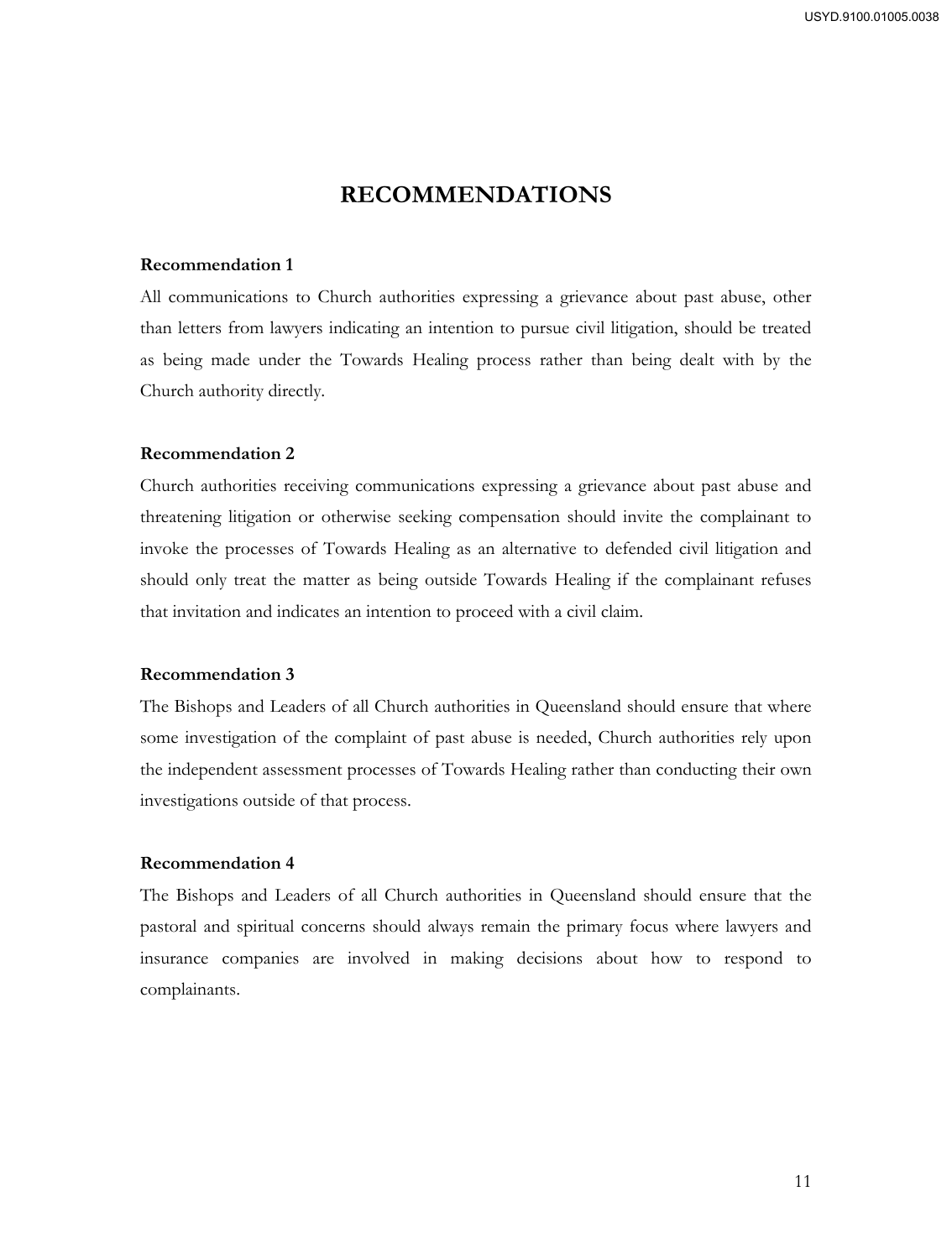No claim concerning past abuse should be refused without an independent assessment of the claim, unless it is minor in nature and dealt with in another way in accordance with para 38.3 of Towards Healing.

#### **Recommendation 6**

Professional ministries such as Catholic Education and Centacare should review their internal complaints and disciplinary processes to ensure that:

- There is a clear distinction made between those matters which ought to be dealt with as an internal matter requiring a managerial response and those which should be treated as a grievance requiring a response under Towards Healing.
- When dealing with serious complaints about abuse or harassment, the disciplinary processes of the organisation involve investigation by appropriate people who do not have a collegial or supervisory relationship with the accused person.
- The internal processes have an appropriate pastoral dimension in their response to the complainant and accused person to prevent grievances arising.
- The Director of Professional Standards is made aware of the situation and his or her advice sought as appropriate.

#### **Recommendation 7**

All receptionists, switchboard operators and other personnel in Catholic organisations dealing with initial inquiries from members of the general public be given information about Towards Healing and instructions about how to deal with inquirers wanting to make complaints about abuse.

#### **Recommendation 8**

Church authorities which do not follow the letter and spirit of the processes laid down in para 41 of Towards Healing in responding to victims should reconsider the appropriateness of practices which depart from the agreed approach.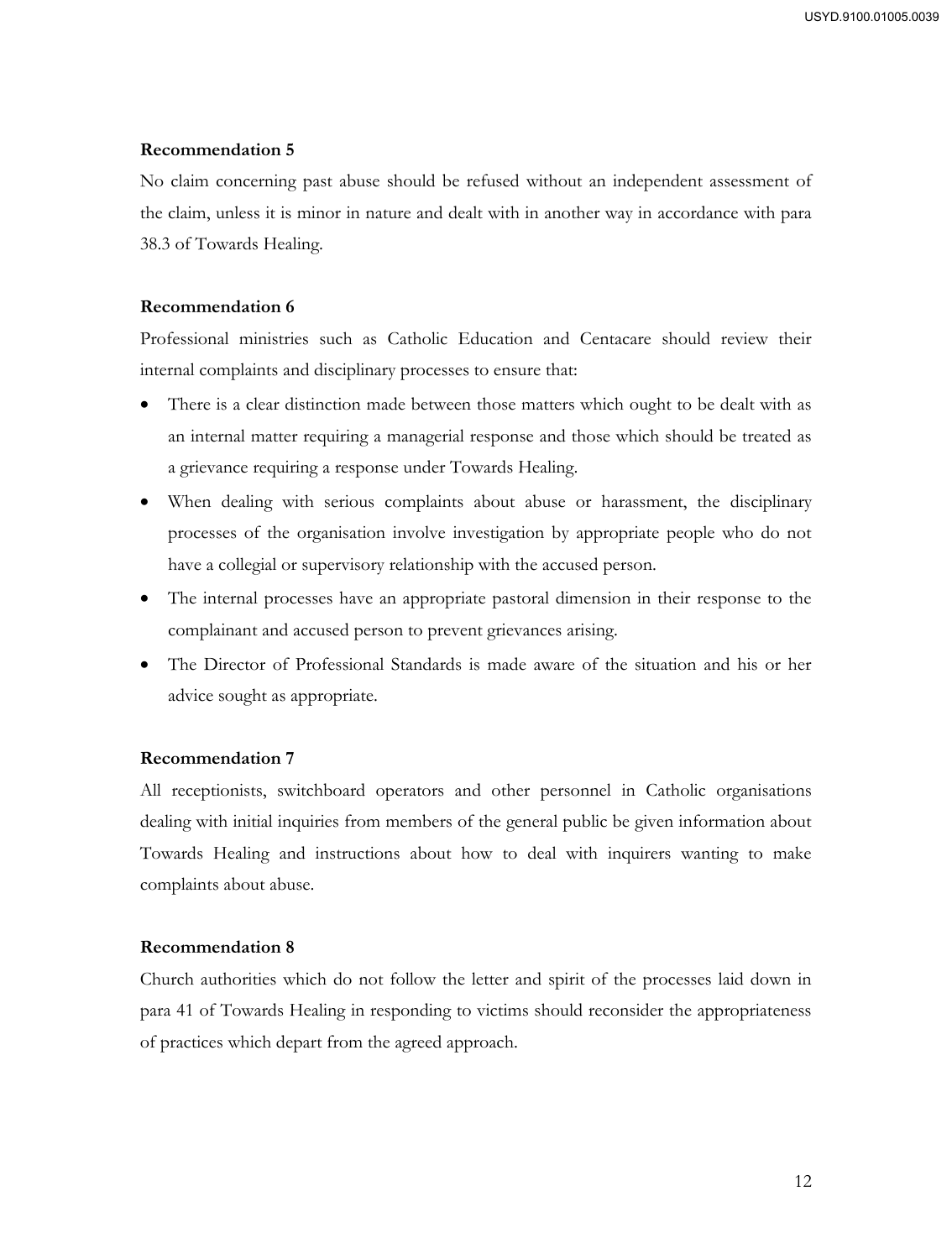The Director of Professional Standards should be appointed on a full-time basis with a job description which includes, and gives priority to, the role identified in Towards Healing but also includes an additional role as a resource person for advice on child abuse issues in Queensland. The Director's mandate should include the provision of education and training throughout Queensland in matters of child abuse and professional standards.

#### **Recommendation 10**

In seeking to fill the position of Director of Professional Standards, the Church should seek to appoint a professional person with experience in the field of human services and who has an understanding of the trauma associated with child abuse and sexual misconduct.

# **Recommendation 11**

The Bishops and Leaders should appoint a Liaison Committee to provide oversight for the appointment and renewal of appointment of the Director of Professional Standards, for the appointment of members of the QPSRG and to be the primary point of accountability for the Director in his or her professional work.

#### **Recommendation 12**

The Liaison Committee should appoint someone, whether one of its members or otherwise, to act as the supervisor of the Director of Professional Standards for employment purposes, and should make available to the Director, pastoral support in order to be able to 'debrief' and cope emotionally with the demands of the position.

#### **Recommendation 13**

The position of Director should be advertised, following consultation with the QPSRG on the terms of the advertisement, the process of selection, the criteria for selection and the advertising strategy.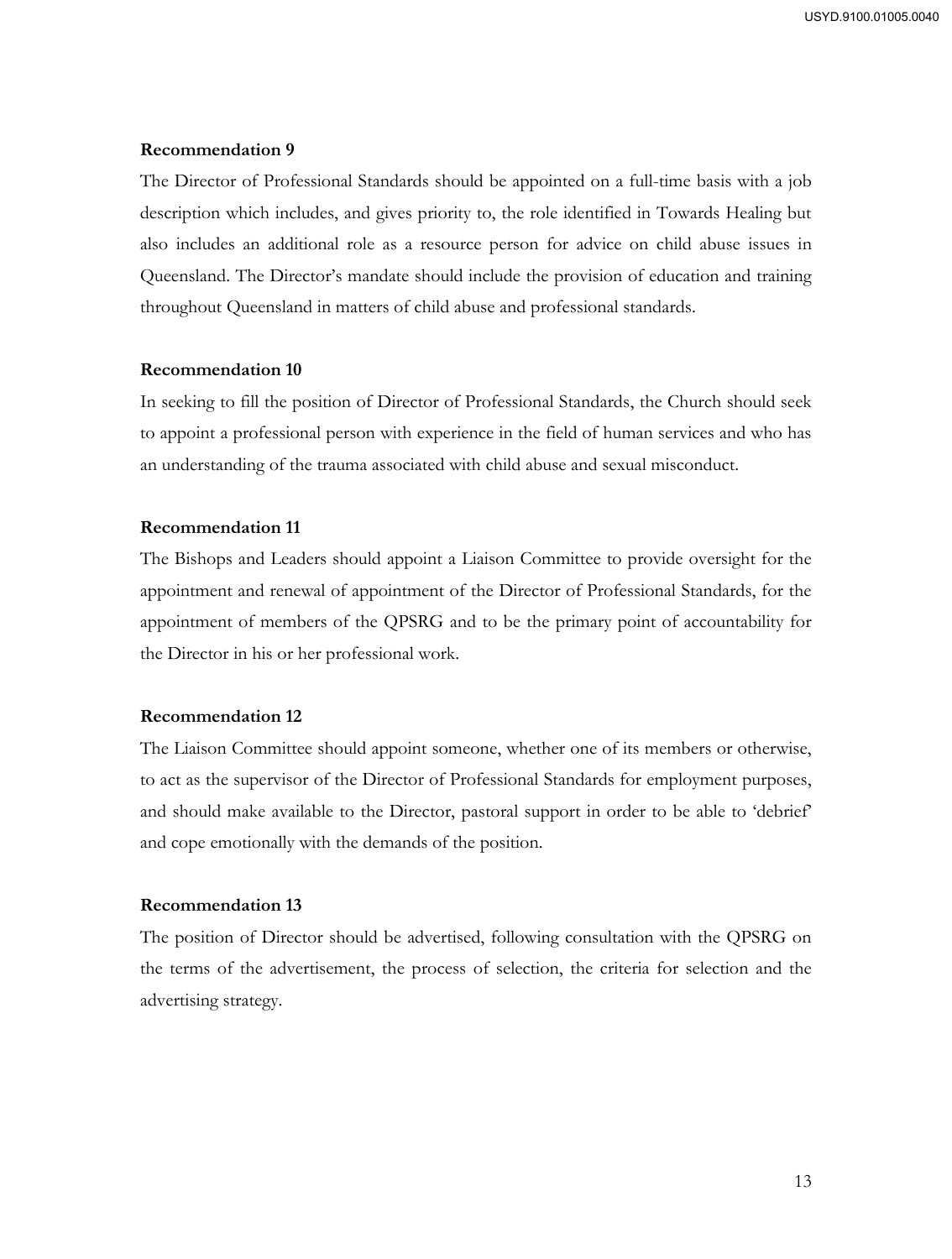The position of Director should be advertised so as to make it clear that the position is open to people who belong to another faith tradition, subject to the requirements of any relevant anti-discrimination laws in Queensland governing such an advertisement.

## **Recommendation 15**

A Professional Standards Office should be established within the Catholic Centre or other such centre, sharing the secretarial and other resources available on an appropriate cost basis.

#### **Recommendation 16**

The Catholic Education Offices should be asked to make an appropriate annual contribution to the running costs of the Professional Standards Office.

# **Recommendation 17**

The QPSRG should examine the need for the position of Deputy Director and what roles he or she should perform.

# **Recommendation 18**

All appointments to the QPSRG should be made by the Liaison Committee to be established between the Bishops and the Leaders. This will ensure that the Bishops and Leaders have an equal voice in appointments and that they can consider the balance of expertise and gender on the Resource Group.

# **Recommendation 19**

Appointments to the QPSRG should endeavour to include:

- Representatives of the dioceses.
- At least one priest and one religious
- A representative of a Catholic Education Office
- Non-Catholics
- People with backgrounds in child protection, the social sciences, civil and Church law and industrial relations.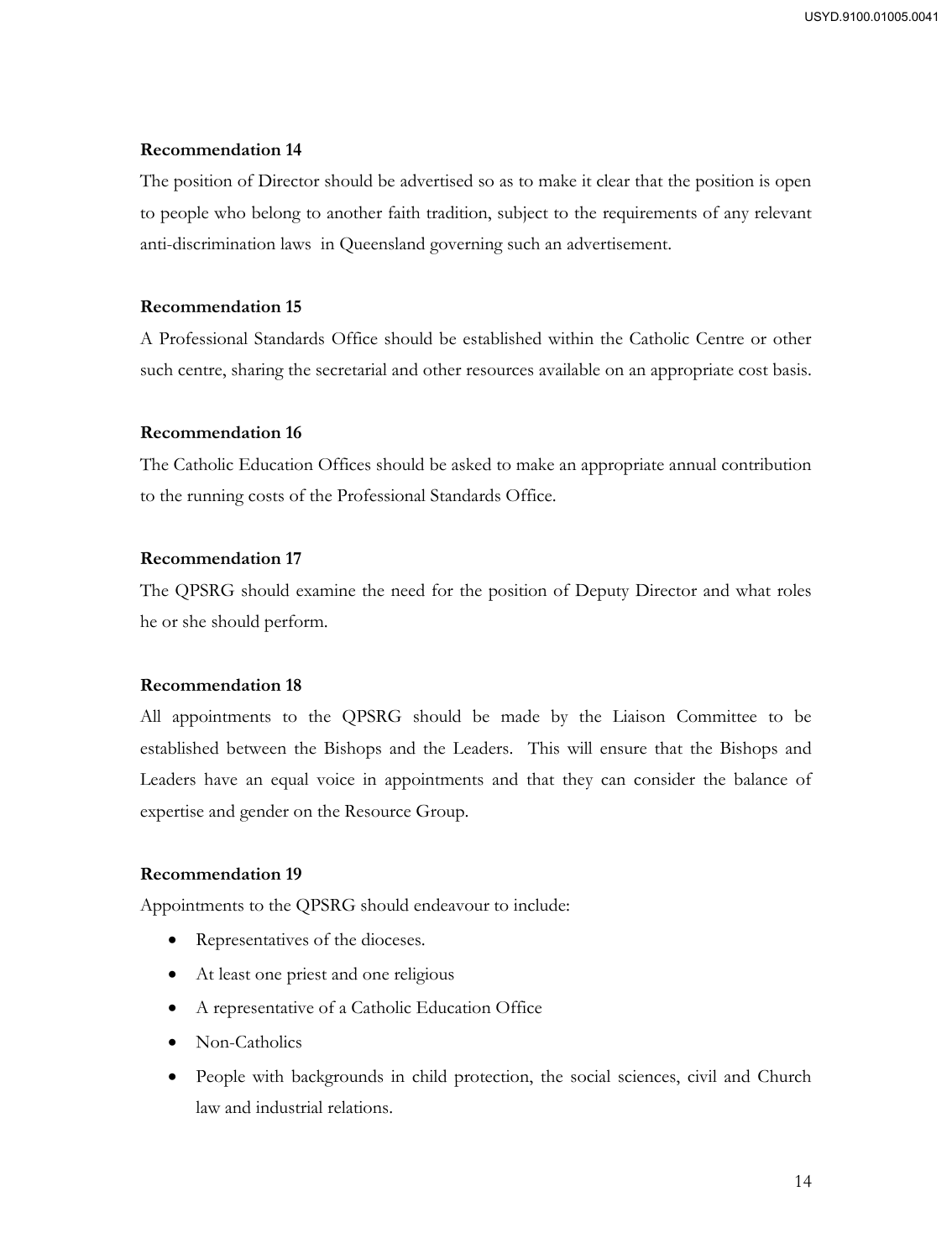The Group should also aim to achieve a reasonable balance between men and women and reflect the importance of lay people in the life and governance of the Church.

#### **Recommendation 20**

From 2004, all appointments should be on the basis that each person should be appointed for a three year term with up to one renewal of two years. A person may be reappointed following an interval of one year.

#### **Recommendation 21**

The Liaison Committee should consider the length of term of the existing members of the QPSRG and make ad hoc provision for extension of certain individual appointments, in order to ensure that there is not an undue loss of expertise or of continuity as a consequence of turnover in membership of the Resource Group.

#### **Recommendation 22**

The Liaison Committee, following advice from the QPSRG, should prepare a document for the endorsement of the Bishops and Leaders to articulate and affirm the roles of the QPSRG.

#### **Recommendation 23**

The QPSRG should develop a business plan for the next three years.

#### **Recommendation 24**

The priorities for the QPSRG should include:

- Review of the lists of assessors and facilitators, to ensure that there can be complete confidence in their independence and professionalism.
- A new educational campaign to make the Church community aware of what Towards Healing is.
- Liaison with Catholic Education Offices, Religious Institutes involved in education, and Centacare, to ensure complete consistency of policy and practice and shared understanding of respective roles.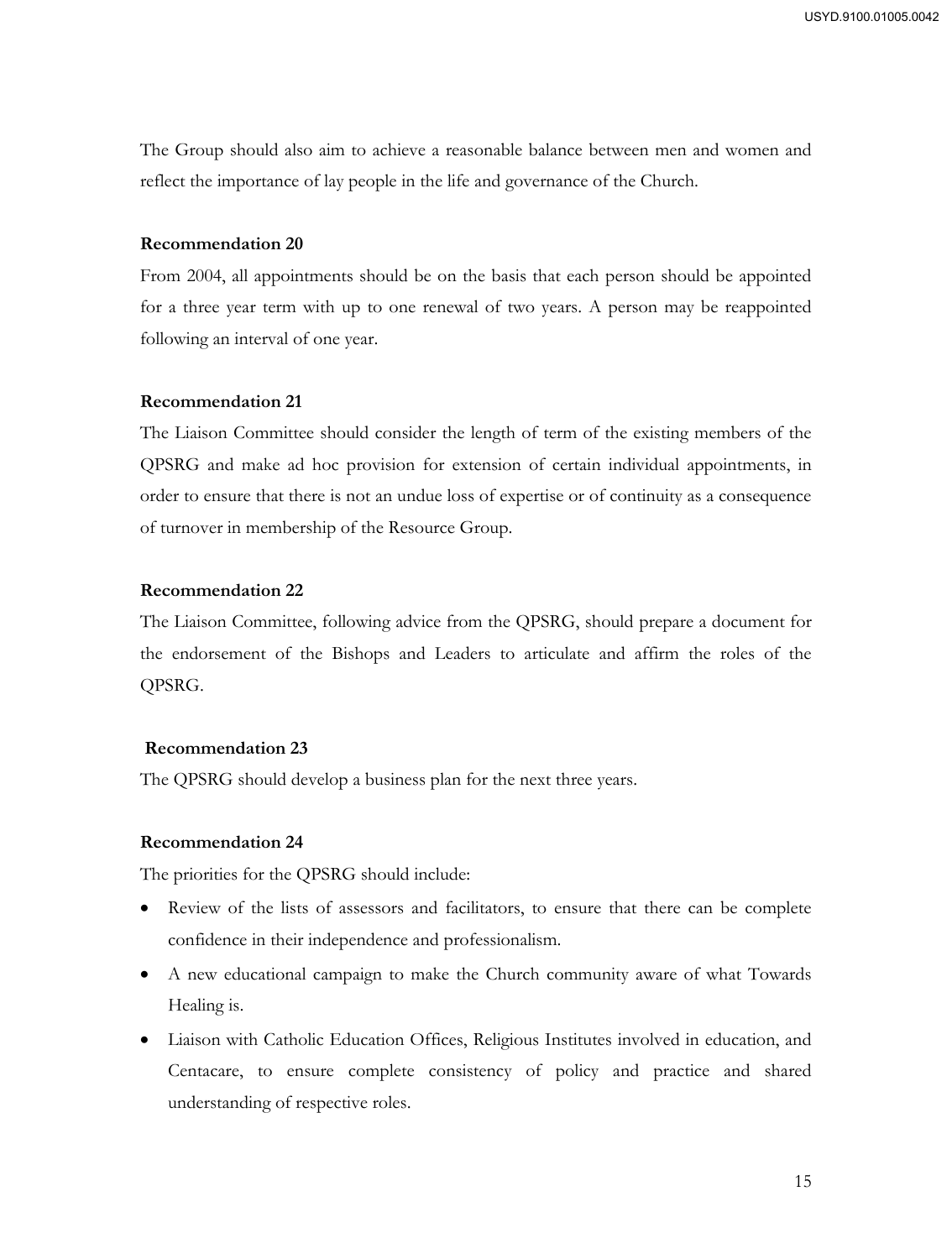The QPSRG should normally not be made aware of the identity of accused persons.

#### **Recommendation 26**

The Director and the QPSRG should review practices relating to the use of assessments.

#### **Recommendation 27**

Complaints raising nothing more than disciplinary practices which were accepted practice at the time, should be referred out from the Towards Healing process by the contact person in consultation with the Director.

#### **Recommendation 28**

The Director should ensure that the Church authority to which a complaint is referred is the one which had supervisory responsibility for the accused person at the time of the alleged offence.

#### **Recommendation 29**

There should be one file for each complaint, not one file for each Church authority responsible for responding to a complaint.

#### **Recommendation 30**

The incoming Director, together with the QPSRG, should develop a written policy on storage and security of Towards Healing files, and access to those files, in the light of the requirements of Church policy and the Privacy Amendment (Private Sector) Act 2000 (Cth).

# **TOWARDS HEALING IN QUEENSLAND**

# **1. Transitions**

This Review was initiated by the Bishops and the CLRIQ as a stocktaking exercise at an important transition time for the work of *Towards Healing* in Queensland.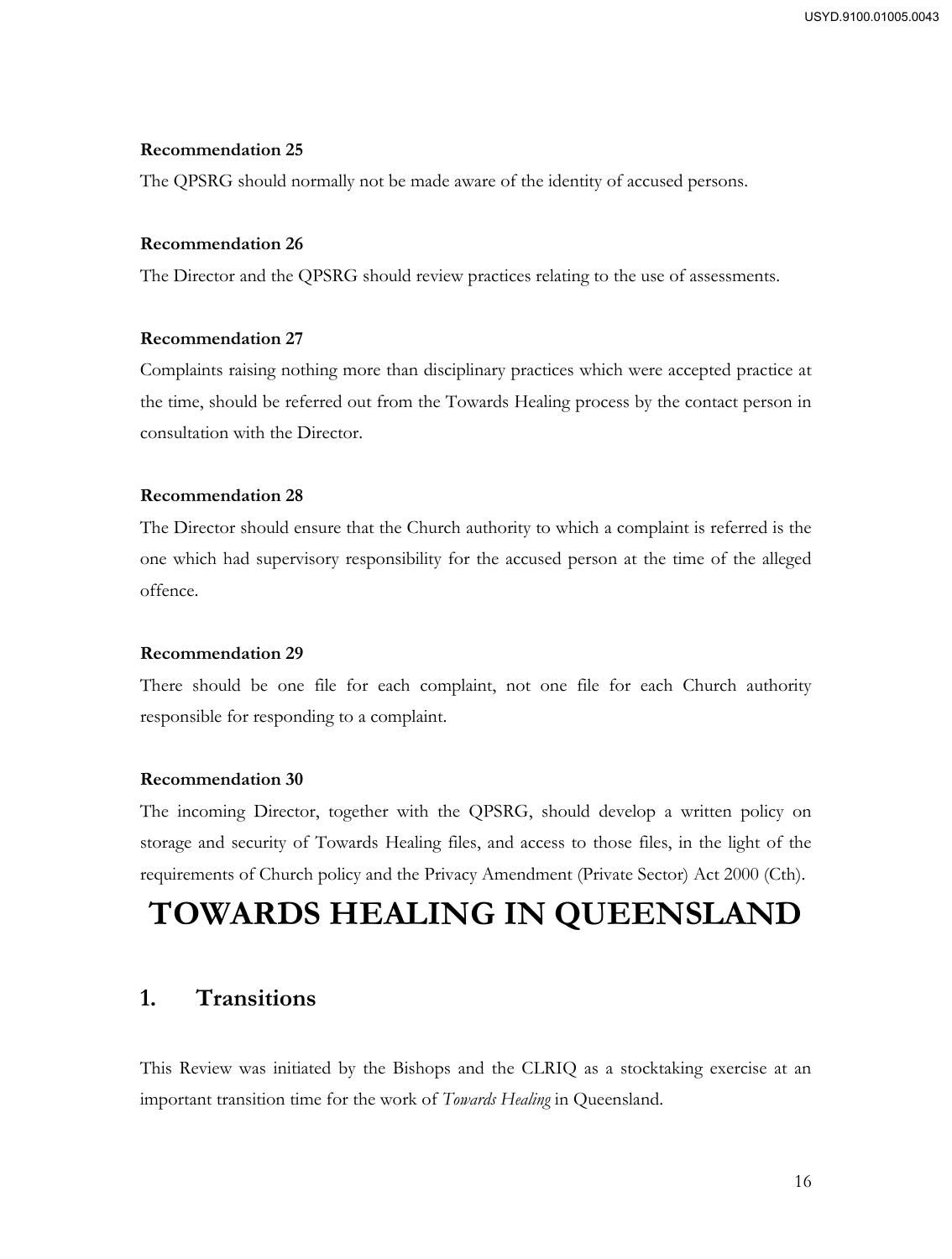## *a) Dr Robertson's retirement*

The most significant change is that Dr Ken Robertson has indicated his intention to conclude his ministry as Director of Professional Standards in the first half of 2003. It will have been more than six years by that stage since Towards Healing came into operation. Dr Robertson has done a remarkable job in setting up the processes and managing them during that time.

The initiation of a system is always a very demanding stage. When Ken took over, there were no telephone numbers, contact people, assessors, support people and facilitators. Nor were there any systems, precedents and understood ways of dealing with these cases other than the work which had been done in 1994 by the Queensland Catholic Bishops' Conference. Most importantly, there was limited learning and experience with these issues at an organisational level, although there were numerous individuals around Queensland who were experienced in addressing the needs of victims and had a profound understanding of the problems. Ken Robertson and the QPSRG have put a substantial system in place over the last few years. The response of the Catholic Church in Queensland to the issues of abuse and care for victims is quite different to the past.

This is difficult work. People who engage the Towards Healing process are often distressed and angry. The Director, and others associated with the process bore no responsibility for the complainants' pain but bear the brunt of their expression of that pain, whatever form it may take. When Ken was appointed, perhaps no-one understood how time-consuming this work could be. Mrs Robertson has also been a great support in this work and her important role as a partner to Ken in this ministry demands full recognition. The Church owes an enormous debt of gratitude to them both, the more so since they have offered themselves, and their home facilities, for so long, going far beyond the call of duty.

# *b) Changes in the QPSRG*

 Another important transition is that many people who have been most significant in the work of Towards Healing have been in those roles ever since 1996. There will be those whose terms expire and who do not want to continue. In any event, it is healthy for any organisation that there is turnover and renewal. An organisation which does not gain fresh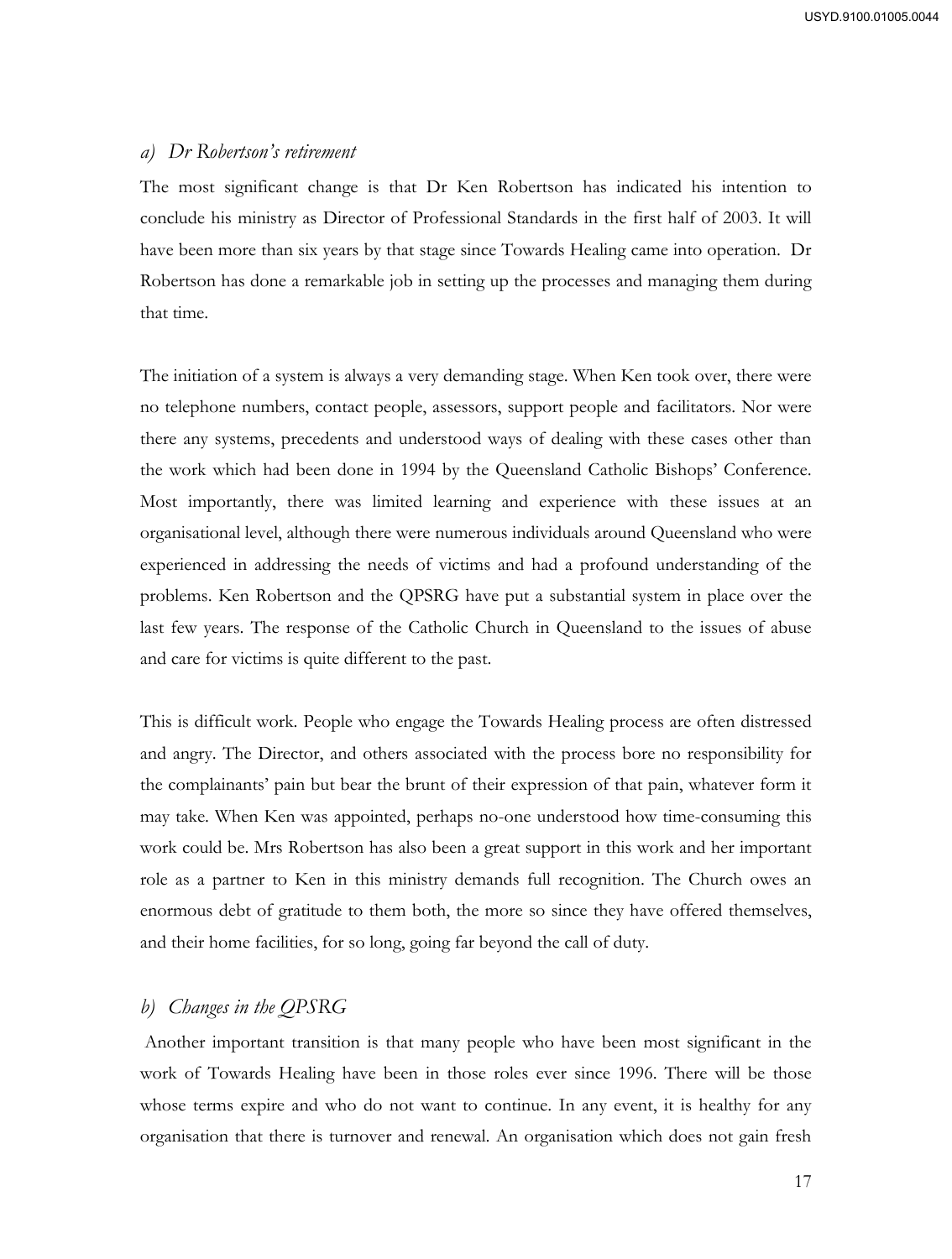energy, ideas and impetus gradually loses its effectiveness. It is important also that a sufficient range of people in the life of the Church gain an understanding of the processes through service on the QPSRG and contribute their experience to its work.

## *c) The growth in numbers of cases*

A third important transition is that there has been a substantial growth in the numbers of cases this year. Perhaps this is a temporary phenomenon, associated with the publicity surrounding an interview with Archbishop Pell on 60 Minutes, the subsequent allegations against him, and other events which have brought this issue into the national consciousness. Through them, more people have become aware that the Church has a process for dealing with these issues, and there has been an impression given that the Church has a compensation scheme which mimics the civil justice system.

The lessons of this year demonstrate that the Church needs to have a capacity to deal with large numbers of cases coming within a short period as the result of bursts of publicity. The experience this year in Queensland also shows that the Church may not have reached the end of its discovery of historic pedophilia. A number of men are currently facing charges. The publicity surrounding such cases not only brings forward other victims of these men, but it also generates a need to respond to the concerns of the faith community as a whole, especially in parishes or communities where these men have ministered or taught. The discovery of a previously unknown case of serial sex offending among priests and religious causes ripples which extend far beyond those individuals most affected. The Church at its most senior levels has to be involved in trying to restore credibility, and to help the faith community of Church people in Queensland deal with a sense of betrayal and loss of confidence in the leadership of the Church. Towards Healing, then is not merely a program responding to individuals who have been hurt, but a program which is vitally needed to repair the damage which has been done to the mission of the Church.

# **2. This Review**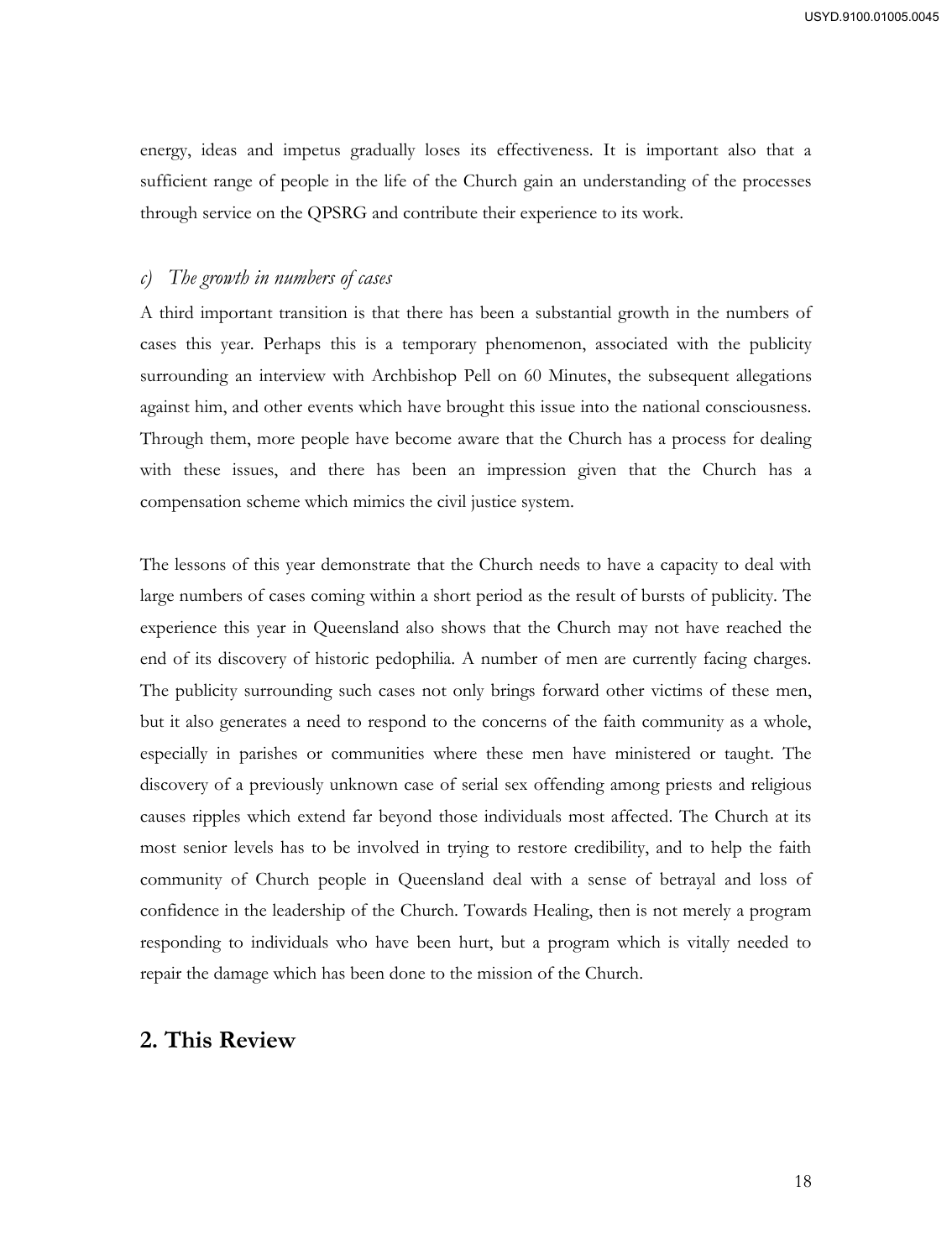The terms of reference for this review asked me to examine a range of specific issues concerning the work of the Director and QPSRG.

#### *a) The processes of consultation*

The review process involved a range of consultations, with:

- the current Director
- the members of the PSRG
- $\bullet$  the bishops
- leaders of religious institutes and a lawyer for one of the orders
- three directors of Catholic Education and the executive officer of QCEC
- leaders of Centacare, Brisbane
- The police
- The Esther Trust
- The Commissioner for Children and Young People

I was present at a meeting of the PSRG and at the in-service day for contact people, assessors and others involved in the process. That yielded a range of insights through informal conversations. I have also consulted with Angela Ryan, the Executive Officer of the National Committee of Professional Standards (and formerly a Director of Professional Standards in Victoria) and with John Davoren (the current Director of Professional Standards in NSW). This was to compare notes on processes and practices in other States.

There was also a written survey of complainants and accused persons for cases which had commenced between October 1999 and October 2001. All others involved in the process were also surveyed. I also reviewed the surveys sent from Queensland for the national review of Towards Healing in 1999 since these were coded by State. I also examined the last five completed files, and have offered written comments on those files to the PSRG.

This report proceeds by looking at the key themes and recommendations rather than by going systematically through all the questions in the terms of reference. Those questions will all be answered in the course of the discussion of the key themes and recommendations, but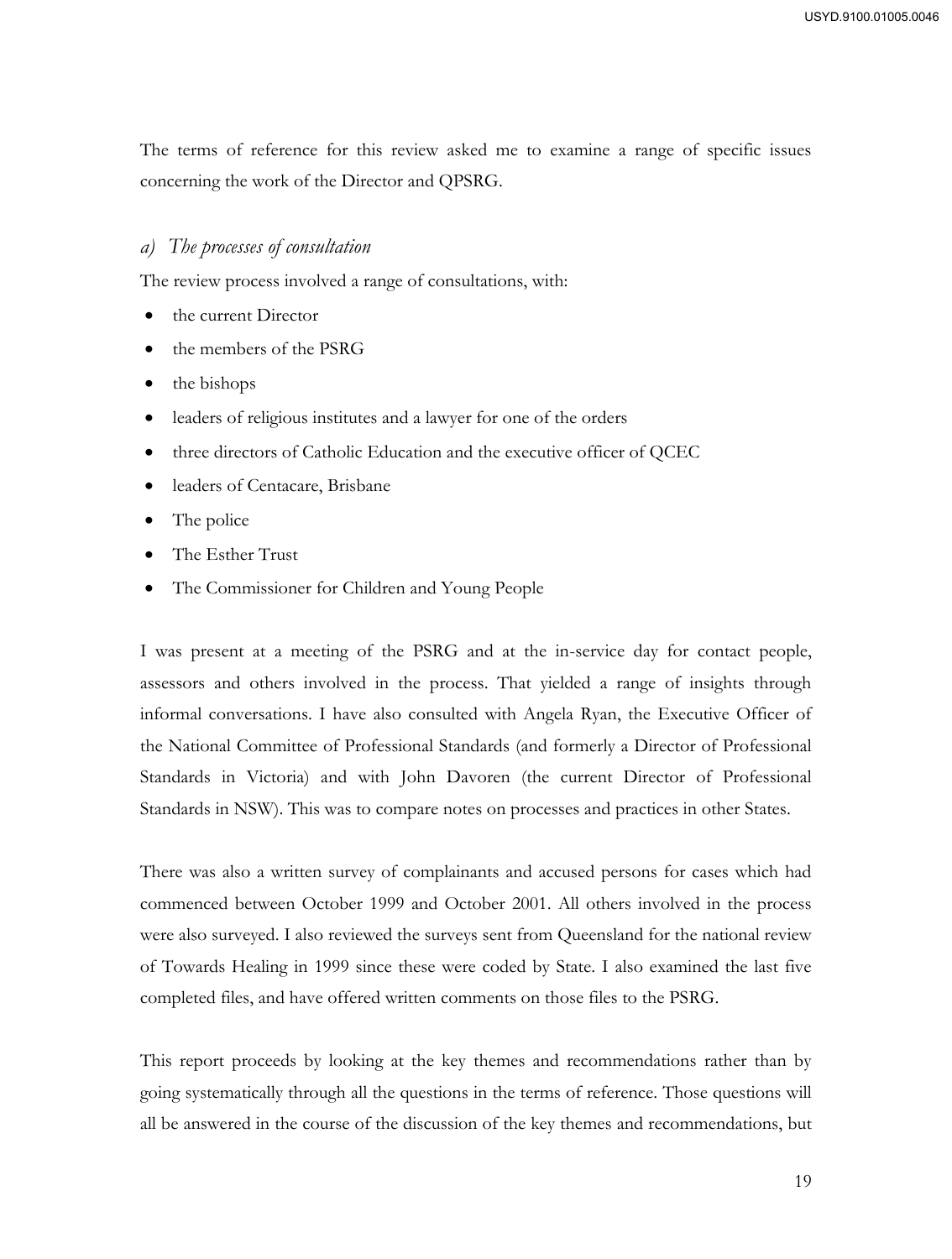in a way which brings out most clearly a plan of action for the future, rather than merely a description of the present or the past.

## *b) The importance of the positives*

Any review of this kind necessarily focuses on what is not working as well as it could be, and what could be done better. That can create an impression that what is currently being done is deficient or riddled with problems. That would not be a fair impression at all. The Church in Queensland, through the efforts of Ken Robertson, the PSRG, the Bishops and Leaders, and all those who play a role in the Towards Healing process, has done a huge amount to try to address the problem of abuse in this faith community and its effects. There is a great wealth of talent and expertise. There have been some wonderful examples of how a pastoral response to the victims of abuse can displace anger, pour balm upon long-standing emotional wounds and bring about the beginnings of transformation in people's lives and perceptions of the Church. Of the 20 complainants who responded to the survey, 12 expressed themselves to be satisfied or largely satisfied with the response of the Towards Healing processes within Queensland, and had many positive things to say. One out of the three accused persons also expressed appreciation for the process.

But on any issue as difficult to deal with as this, there is more to be learned, and there is a need to 'unlearn' old ways of doing things which have become deeply entrenched, but which are not the best. This too was evident in the surveys. Where people were not satisfied, it was often obvious from their comments that the normal processes laid down in Towards Healing had not been followed. In particular, it is noteworthy that 7 out of the 8 people who were dissatisfied had not had assessors appointed to investigate their complaint, and a couple at least said specifically that they felt the process had not followed the principles laid down in Towards Healing.

If this Report is about renewal and growth in the next stage of the work of Towards Healing in Queensland, it is not a reflection on the competence or commitment of anyone up to this point. On the contrary, the Church can build and move on because there has been such a dedicated foundation laid since Towards Healing was issued in 1996.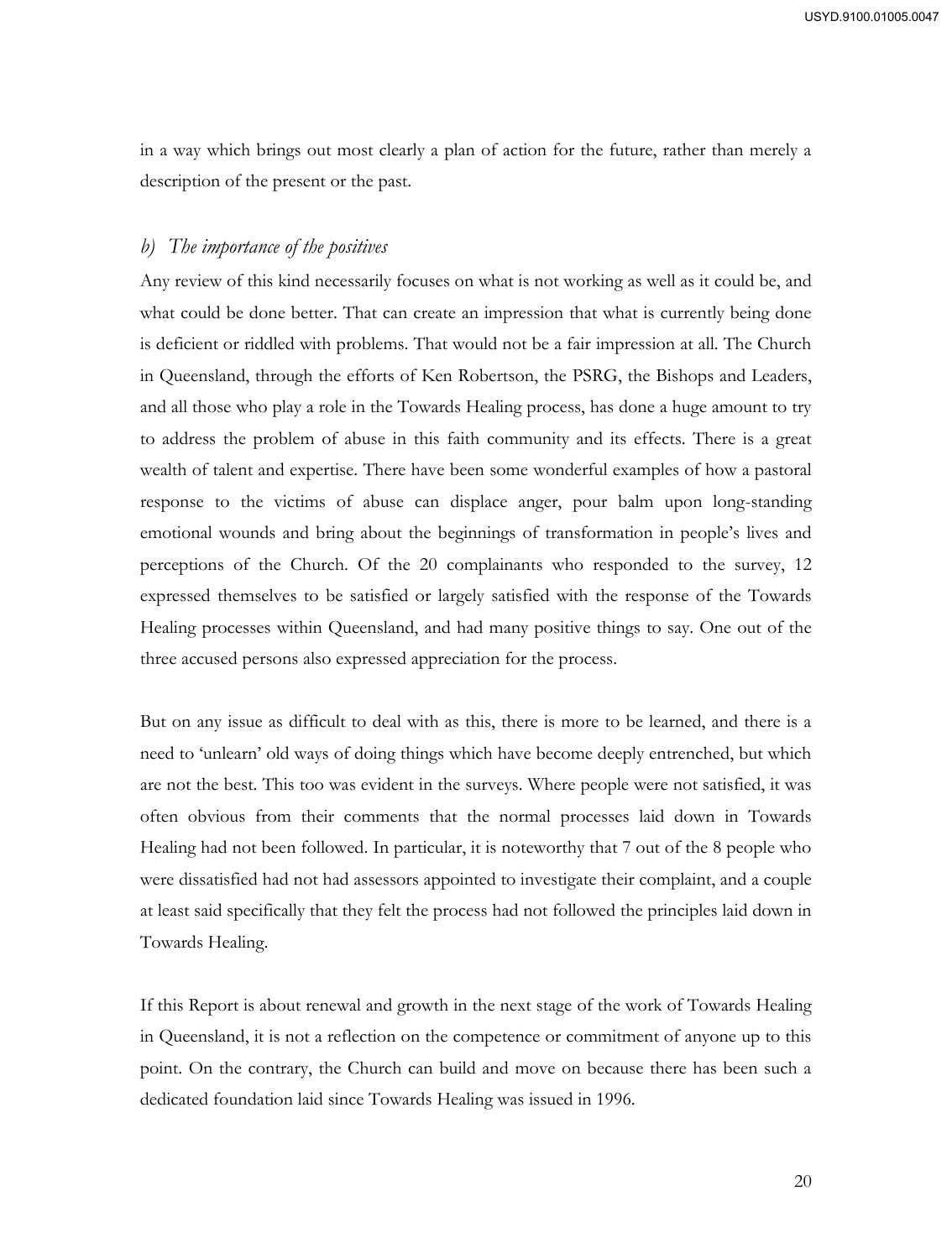One of the main themes of this Report will be in helping to explain, on certain issues, how Towards Healing is meant to work and why certain structures and processes were put in place as a national process. Understanding why those processes were developed will help to explain where practice in Queensland departs from that intent, and why it would be a good idea to renew a commitment to those processes.

#### *c) Terminology*

A note on terminology is appropriate. I have used the term "Church" as a collective noun to describe the whole Roman Catholic faith community, whenever I am not referring to individual Church authorities. There are those who would say that there is no such thing as the Church in Queensland if what is meant by this term is that there is one body or organisation governed by a hierarchical management structure. This may be so, but despite the complexity of the organisational structures, the Roman Catholic faith community is perceived as one body and needs to present itself to the public in a unified way. The term "Church" may be a more aspirational term than a truly descriptive one but its usage is nonetheless appropriate in this context.

# **3**. **Multiple processes in Queensland**

It may be thought that there is one process for dealing with complaints of abuse in Queensland, and that the process is the one laid down in Towards Healing. In fact, the consultations suggested that there are a great number of different processes, some ostensibly within the Towards Healing framework, others independent of it, some very well-thought out and professional, others ad hoc and inadequate. Some of those processes are paradigm examples of why Towards Healing was needed in the first place.

The problem is a very serious one. As a consequence of these multiple processes and the lack of consistency across all Church authorities, the Church's response to issues of abuse is to some extent uncoordinated, unprofessional, fragmented, ineffective, and lacking in pastoral focus. This is not to say that good work is not being done. Very often it is. But it is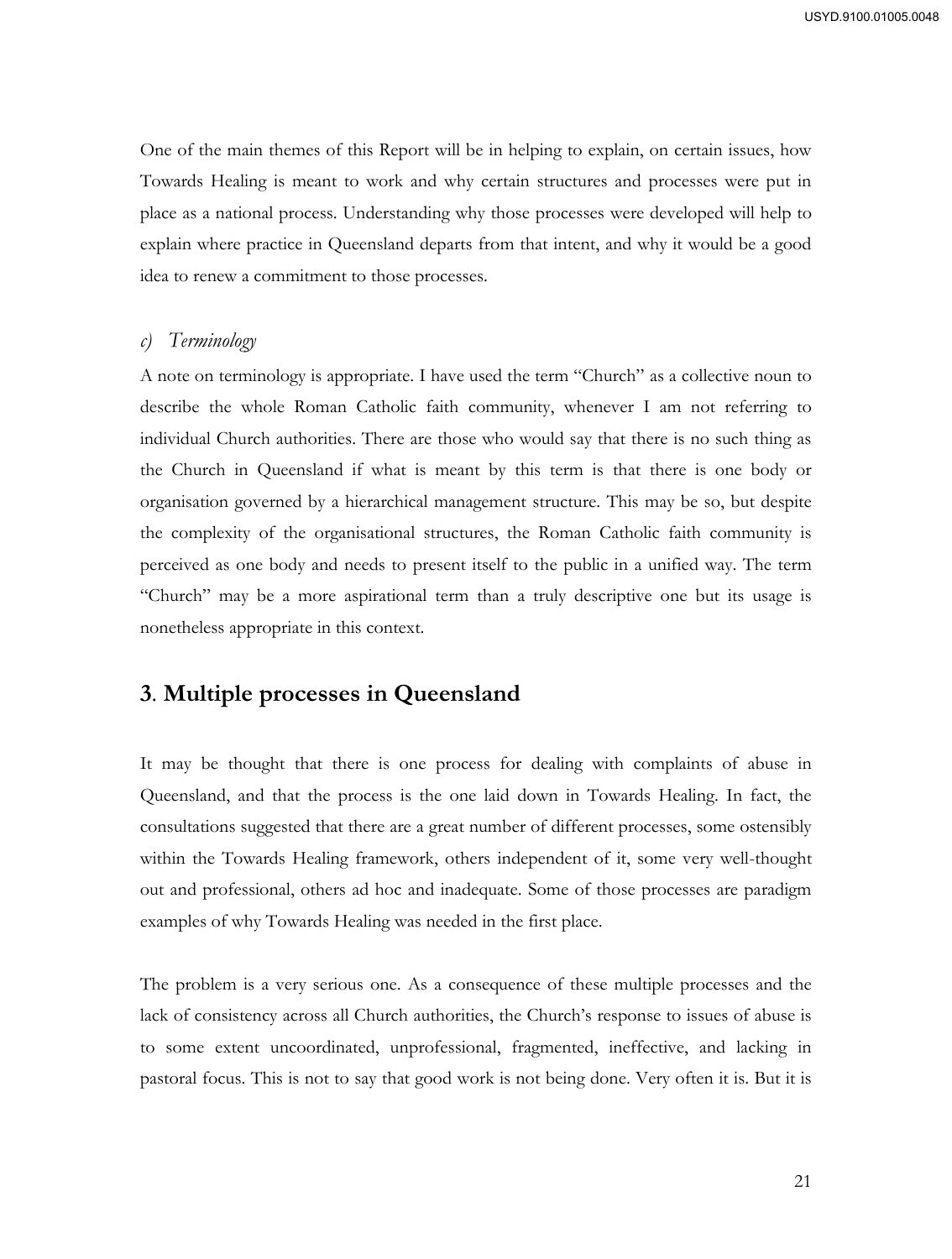not being done consistently and in accordance with the processes agreed upon by the Bishops and Leaders of the Church authorities in Queensland (and nationally).

The first priority of the Church in Queensland in this period of transition in the work of Towards Healing must be to reassert its commitment to having one process, to follow that process and to ensure that the process is sufficiently expert and professional to warrant the confidence of all Church leaders and ministries.

How can it be that there are, in practice, multiple processes in Queensland? There are several answers to this.

#### a) *Confusion about the role of lawyers and the option of a civil law process*

One of the key themes which emerged from many of the discussions was that there appeared to be a different process entirely if the complainant was seeking some form of monetary redress beyond counselling. In such cases, typically what happens is that the complainant is advised to get a lawyer if he or she does not already have one, and the matter is dealt with directly by the Diocese or Religious Institute. The Director of Professional Standards plays a conduit role, passing the letter or other communication over to the Church authority, but otherwise the processes laid down in Towards Healing are not followed.

The reasons why this practice has developed are understandable. When Towards Healing was first developed in 1996, it did not say expressly that one of the outcomes of Towards Healing could be some kind of financial reparation. It also did not exclude that possibility. Rather it spoke in terms of meeting the needs of the victim. Despite the lack of express mention of the word 'compensation' in the original document, it was clear that this could be an outcome. However, discussion of such issues was focused upon how such payments might be useful in promoting healing for the victim rather than being based upon some standard of "damages", paid on an ex gratia basis. In other states and territories, this was often, but not always, addressed by lawyers as a parallel process to the facilitated meeting between the Church authority. The church leader, for example, might agree with the victim that while they could talk about the victim's experience of abuse and subsequent problems, it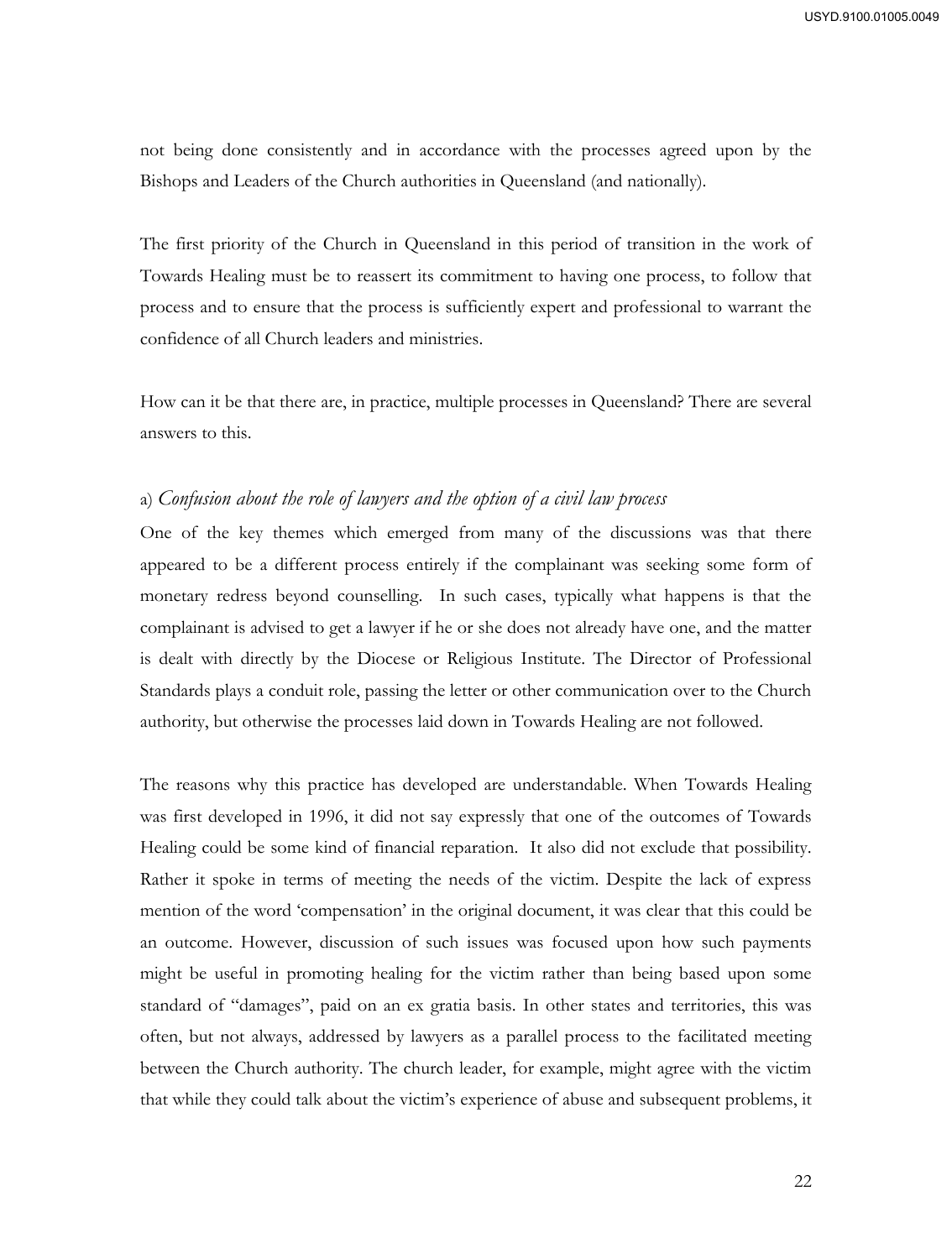might be better to leave the financial aspects to negotiation outside of that meeting. In all respects, however, the Towards Healing process was followed.

My understanding, from talking with various people, is that in Queensland, the notion developed that Towards Healing was 'not about compensation', and therefore if this was an aspect of the person's claim, it was not a Towards Healing matter. This practice did not change when the revised Towards Healing was introduced in 2001. This revised version states as follows:

"41.1 In the event that the Church authority is satisfied of the truth of the complaint, whether through admission of the offender, a finding of a court, a canon law process or a Church assessment, the Church authority shall respond to the needs of the victim in such ways as are demanded by justice and compassion. Responses may include the provision of an apology on behalf of the Church, the provision of counseling services or the payment of counseling costs. Financial assistance or reparation may also be paid to victims of a criminal offence or civil wrong, even though the Church is not legally liable."

As a consequence of the view that claims for compensation are not a Towards Healing matter, no process has been consistently followed in dealing with these cases, and certainly not the process outlined in Towards Healing. A key issue is that Church authorities take it on themselves to determine whether they think the complaint is true without any process of independent investigation.

In my discussions with church leaders and others, when it was explained that the claim, unless accepted on its face, and whether or not involving a claim for compensation, should be the subject of independent assessment, a lot of the complaints and difficulties melted away. For example one representative of a church authority complained that the contact reports were not sufficiently detailed to make a decision about the validity of the complaint. This might have been a valid criticism if all that the Church authority had to go on was that contact report, but if there is any doubt about the validity of the complaint, then the next stage ought to be an assessment which will then go into the complaint in detail. The contact person's role is a pastoral one, not an investigatory one.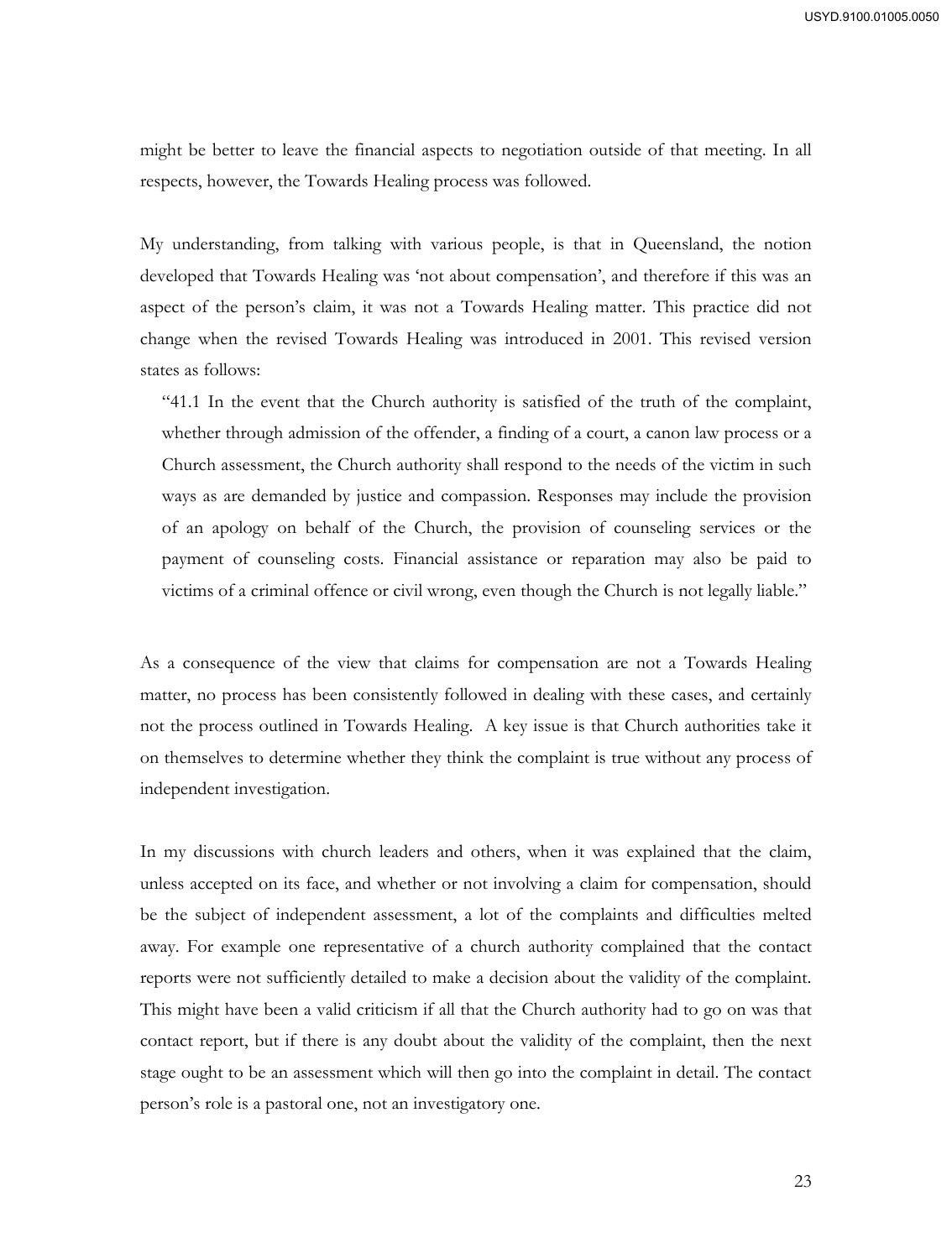#### **Case Study 1**

A complaint was made of serious physical and sexual abuse in a school setting many years ago. The complainant said that he found it very painful to talk about, and the details of the alleged abuse were rather vague. He was, however, quite explicit about the names of the men against whom he was making the allegations.

The contact report was referred to the Church authority. It responded by seeking a whole number of clarifications against whom in each incident, each allegation was being made and in what time period. The two accused persons had both left the Religious Institute. The Church authority asked the contact person to go back to the complainant and to get answers to the questions it set out in the letter, and after that there should be a full assessment. The complainant then refused to proceed with the assessment and the case was closed as a Towards Healing matter.

The request by the Religious Institute for further particulars in this case before a full assessment, was misconceived. It is not their job to investigate the case. If they did not accept the man's word for it without independent assessment, (and that is entirely valid) then there needs to be an independent assessment, not a process of repeat interviews before assessors are appointed. The task of clarifying the details of the complaints is one for sensitive and qualified assessors who would have the training and experience to get from this man the full account of his experiences.

The adoption of parallel processes involving lawyers was something with which people involved in the processes in quite different ways, felt uncomfortable. Leaders complained that they found themselves in the position of having to make their own judgments about the validity of the complaints without the benefit of the Towards Healing processes. The Director would have always organised an assessment had it been asked for, but in my conversations with leaders, this was not always apparent to them. Indeed one Religious Institute which handles a lot of matters by referral to its lawyers complained of the difficulty in getting assessments through the Towards Healing process when they wanted it.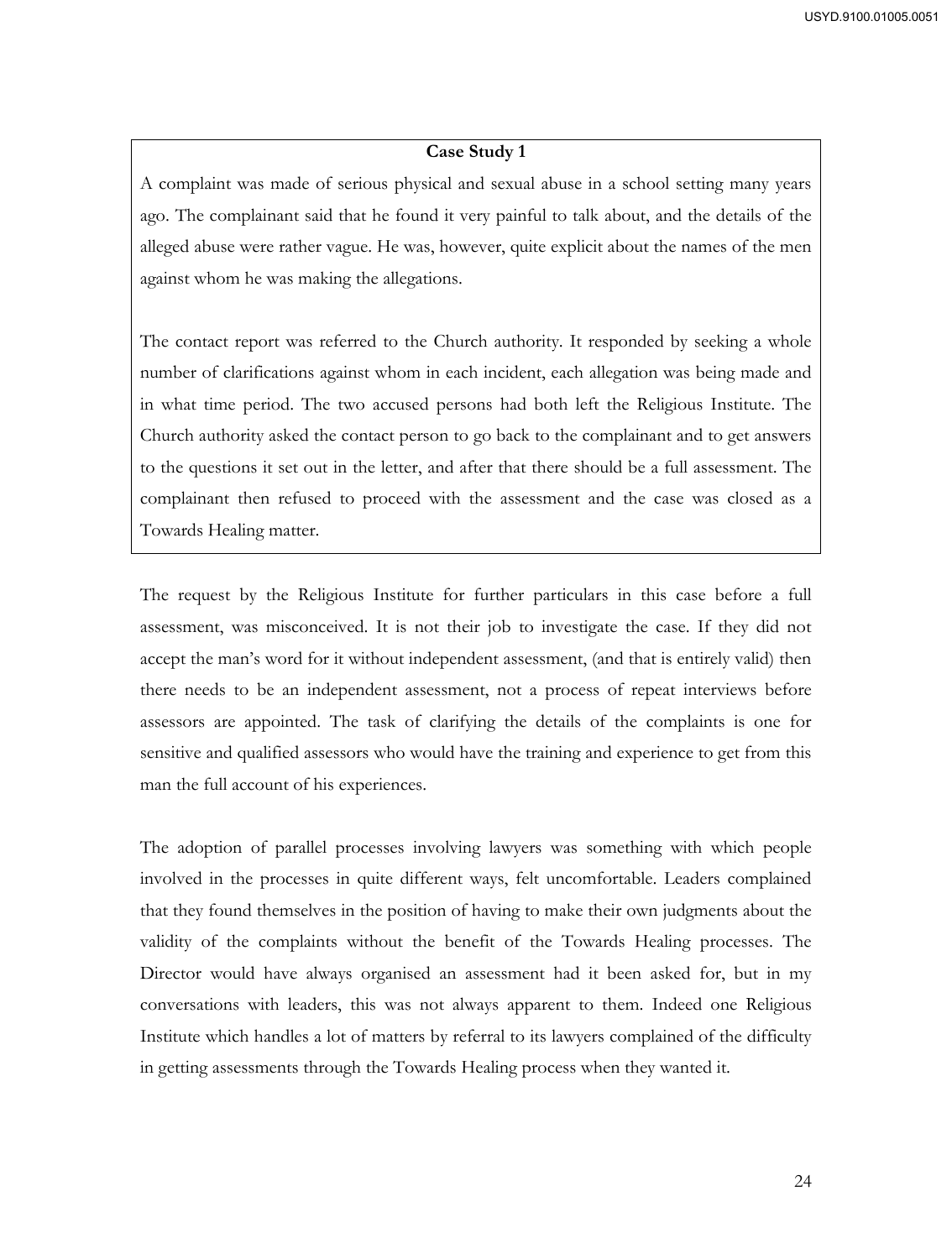Another consequence of the approach of leaving it to lawyers is that very often, complainants have received responses written by lawyers for the Church and addressing the complaint as a legal one with no pastoral dimension. The lack of adherence to the published processes was a concern for complainants.

#### **Case Study 2**

A man made a complaint under Towards Healing concerning his experiences of abuse in a school run by a religious order. After being contacted and invited to fill out a survey, he wrote to me:

"Unfortunately I have experienced some quite large difficulties during this process, or perhaps lack of process is more accurate. It was my understanding that an assessor would be appointed to investigate the matter and then a decision would be made regarding the validity of my complaint. This did not happen and the matter was removed from the Towards Healing protocol by the [Religious Institute] without my consent or even consultation with me. The matter is currently with the order's insurers and their legal representatives and my advocate."

In our subsequent conversation, it emerged that he had made a request for financial provision to meet specific needs that he had as a consequence of the abuse. Although he had received a compassionate response from the member of the Religious Institute dealing with the matter, he was very disappointed that the issue had been treated as being just one about money. For him, it was much more than that. Furthermore, he had an expectation that he would be dealing with the Church through an arms' length process, rather than dealing directly with the Religious Institute.

In this case, the Religious Institute did accept the truth of the allegations the complainant made, and for that reason there was no need to have an assessment. However, the complainant's perception was that the matter was handled entirely outside the Towards Healing processes, and was reduced to being an issue about money and insurance.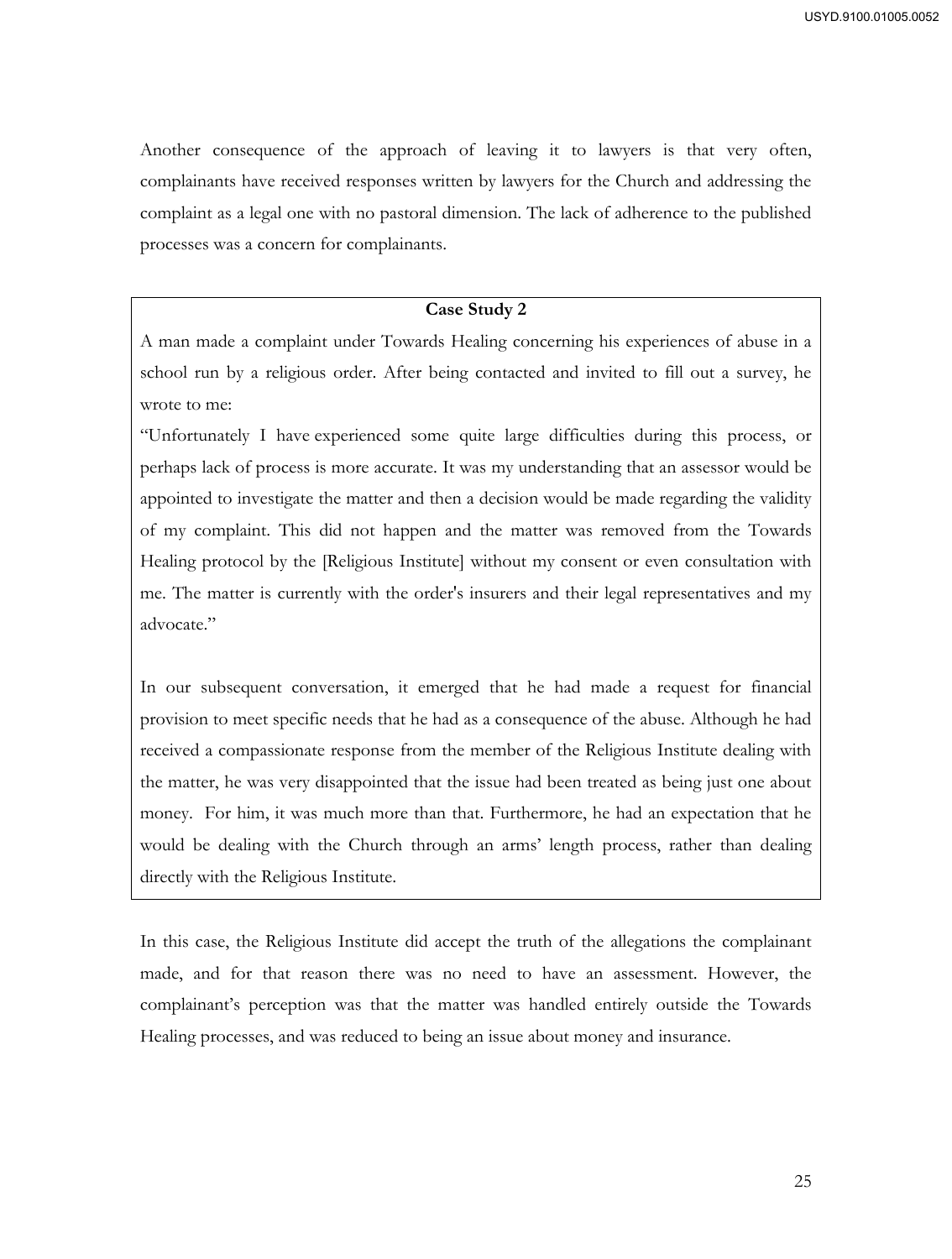The spirit in which Towards Healing was written is one in which the concern is for victims' healing, and not merely the resolution of the grievance through a financial settlement. Complainants do not always find it so. This was expressed by a complainant who wrote:

"I have the distinct impression that the Church was eager to close the door on my case. The financial settlement, I found to be the final door for the Church. I still need to address the psychological issues…".

A similar view was expressed by another respondent:

"I believe the whole process is 'damage control'. That is, when a complaint is made the first thing that seems to happen is that the authorities think well this person might sue us so they do everything they can to prevent this. Let me say right away that no amount of money would undo the damage done to me and I am not interested in money."

#### b) *Church authorities preferring their own processes*

A second reason why there are multiple processes is that certain church authorities tend to handle matters themselves if complaints are made to them directly whether or not the matter involves a claim for compensation.

The representative of one Religious Institute wrote to me indicating that they had run their own processes all of the time until 2001 before referring complainants to the Towards Healing process. A representative of another major Religious Institute indicated that it tends to conduct its own investigations when complaints are received directly, rather than relying on independent assessors under Towards Healing. He indicated that he saw his job as to protect the interests of the Religious Institute. That is a valid role to fulfil, but the Church has committed itself to pastoral outreach with the aim of healing and reconciliation, not just to a process for self-protection and the cheap compromising of potential legal claims. That is why a system has been put in place which is about more than money. It has a spiritual and pastoral dimension.

Officially, only the Archdiocese of Melbourne and the Society of Jesus have not agreed to participate in the Towards Healing processes so there seems to be a significant gulf between theory and practice.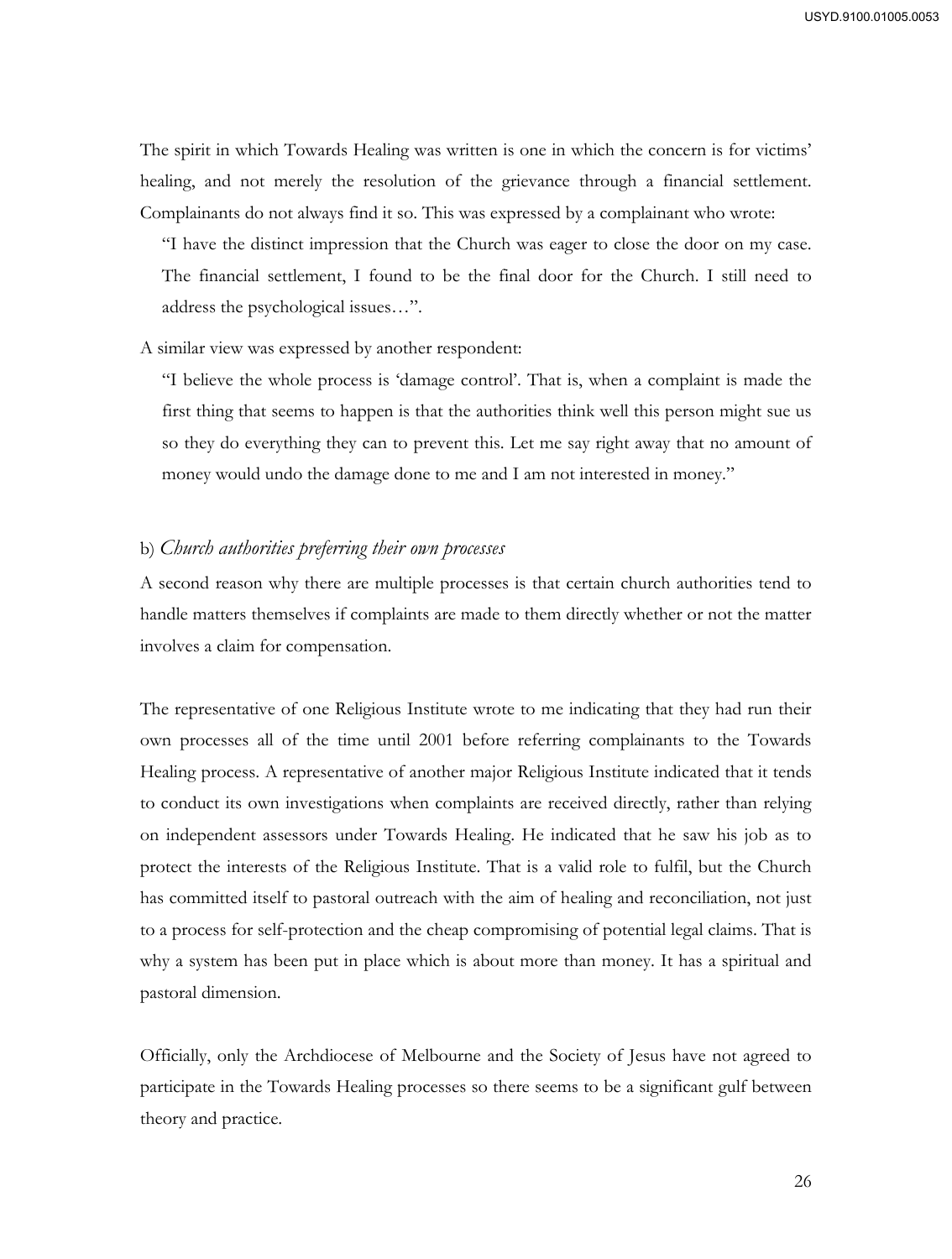One major reason for this is a lack of confidence in the professionalism of the Towards Healing process. The consequence is that the way the matter is handled depends on how the complaint originates. If it originates with a contact report under Towards Healing it is a Towards Healing matter, but if the complaint is made directly to the Church authority, it is not. Thus the one Church authority may have two different processes, with some cases being dealt with in accordance with the Towards Healing protocol if they were initiated that way, while others are dealt with by the Church authority, (or its lawyers) without reference to that protocol, and inconsistently with it. This is contrary to the agreement made at successive national conferences of Bishops and Leaders of Religious Institutes that there should be a single process.

I heard of numerous cases where, instead of the matter being dealt with under Towards Healing, the complainant dealt directly with the Church authority, sometimes with a reasonable outcome, sometimes without. In some cases, complaints have been rejected without any assessment. In others still, the lawyers for the Church authority have endeavoured to reach a conclusion, based upon the complainant's account or a contact report, about the truth of the matter. This can be a rather ad hoc process, as lawyers are not necessarily the most suitable professionals for conducting this kind of investigation. In other cases still, the insurance company has played the leading role in the determining the outcome.

Some internal investigations are highly unsatisfactory.

# **Case Study 3**

According to an account given to me by the Police Service, a complaint was made by a man directly to a Religious Institute concerning criminal offences allegedly committed by a named Brother in an educational context. The complainant indicated at that stage that he did not want to go to the Police. He named other victims. The Religious Institute responded in writing rejecting the complaint because it said there was no evidence. The complainant was so disappointed with this outcome that he resolved to go to the Police.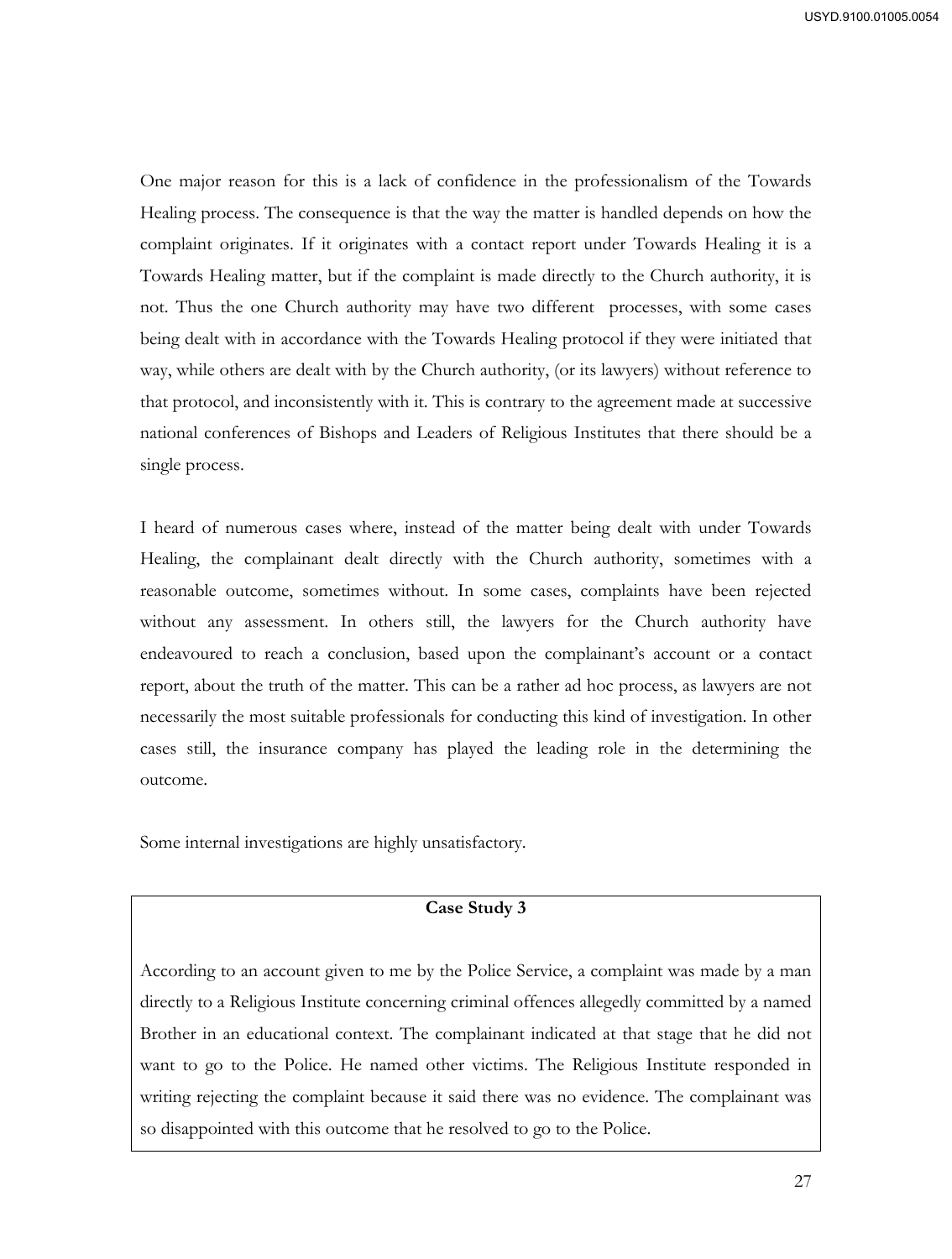The Police investigated and without much difficulty identified ten witnesses on the basis of the same information that the complainant had given to the Religious Institute. The Brother was charged.

There were also concerns raised in my discussions about the way in which appropriate information is conveyed about continuing risk when complaints are investigated or dealt with directly by Religious Institutes. In one case, a complaint made against a former teacher in a Religious Institute school was handled by the solicitors for that Institute. The accused person was teaching at the time in a Catholic Education school and an interviewee complained that this information was not conveyed to the responsible manager in Catholic Education for months.

# c) *Lack of proper referrals*

Another reason for multiple processes is inconsistent handling at the point of first inquiry. An example was given of a complainant who rang the diocesan offices seeking to make a complaint of abuse against a priest. Rather than being referred to the Towards Healing number, the complainant was put through to a senior church official who reportedly was dismissive of the complaint. After all, he knew the priest and the priest wouldn't do such a thing. While of course, I have not had the opportunity to ask that church official whether his response was accurately reported, the point is that the call should never have been put through to him in the first place. The caller should have been referred to the 1800 number.

A contact person who responded to the survey also identified inconsistent handling at the point of first inquiry as an issue. He or she wrote:

"When the process is followed it works well – but when a victim approaches a priest or Centacare first, the case can become complicated."

# d) *Lack of clarity about the relationship to internal disciplinary processes in agencies*

A fourth reason why there are multiple processes in Queensland is that Towards Healing sits alongside internal disciplinary processes. This possibility arises in professional ministry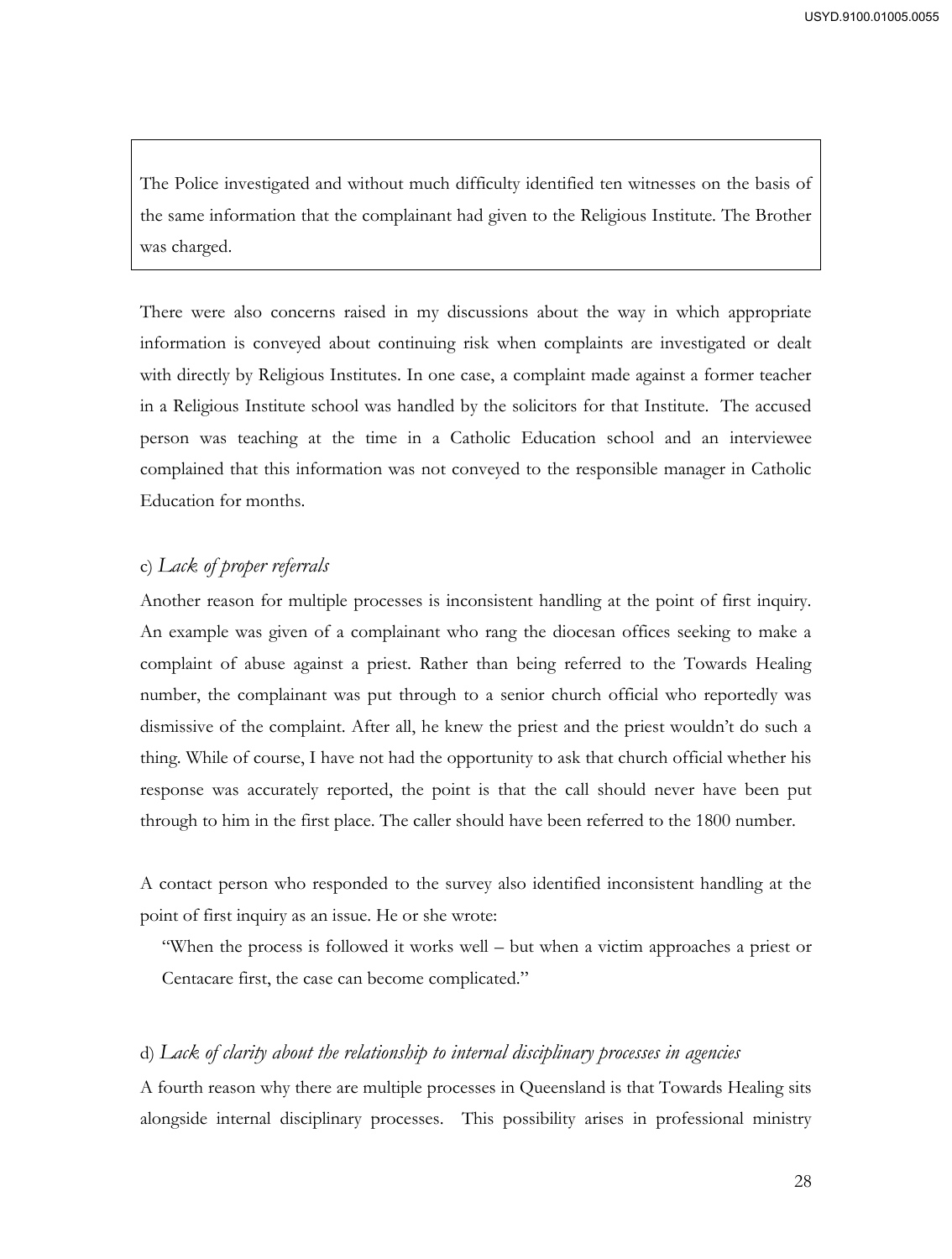settings where there are other avenues for complaints to be made, in particular, to senior managers. In my discussions with ministry leaders, I became aware of considerable confusion about what should be considered as the domain of the Towards Healing process. If the matter came through a complaint made under Towards Healing, then of course it would be dealt with as a Towards Healing matter. However, if the complaint was made directly to the management of the organisation, then, depending on the organisation, the matter might be handled, as a disciplinary matter, in a variety of different ways.

While Towards Healing covers the territory of complaints of abuse against church personnel generally, it is necessary and appropriate that large ministry organisations have their own disciplinary processes for dealing with complaints as a matter of internal management of the organisation and supervision of its employees. There need be no conflict with Towards Healing in so doing, for Towards Healing contemplates the existence of such disciplinary processes. Furthermore, the law may require a professional ministry organisation to have such specific and documented processes. For example, the Education (Accreditation of Non-State Schools) Regulation 2001 lays down specific requirements for schools to have such processes.

If a complaint is made against a professional employed within a ministry such as Catholic Education or Centacare, the organisation's response needs to be consistent with the requirements of the law governing termination of employment since an outcome of a serious complaint which is upheld may well be dismissal from that employment. If there is a failure to meet those obligations to the employee, the organisation may face an action for unfair dismissal.

The revised version of Towards Healing provides that when a complaint is made against a staff member of such an organisation, then the investigation of that complaint, and the disciplinary response which follows from a substantiated complaint, must follow the requisite procedures of that ministry organisation. There is therefore no conflict between Towards Healing and the internal disciplinary processes of the organisation. They are one process, as far as the investigation of the accusation and disciplinary response are concerned. The appointment of assessors under Towards Healing is the default option where there are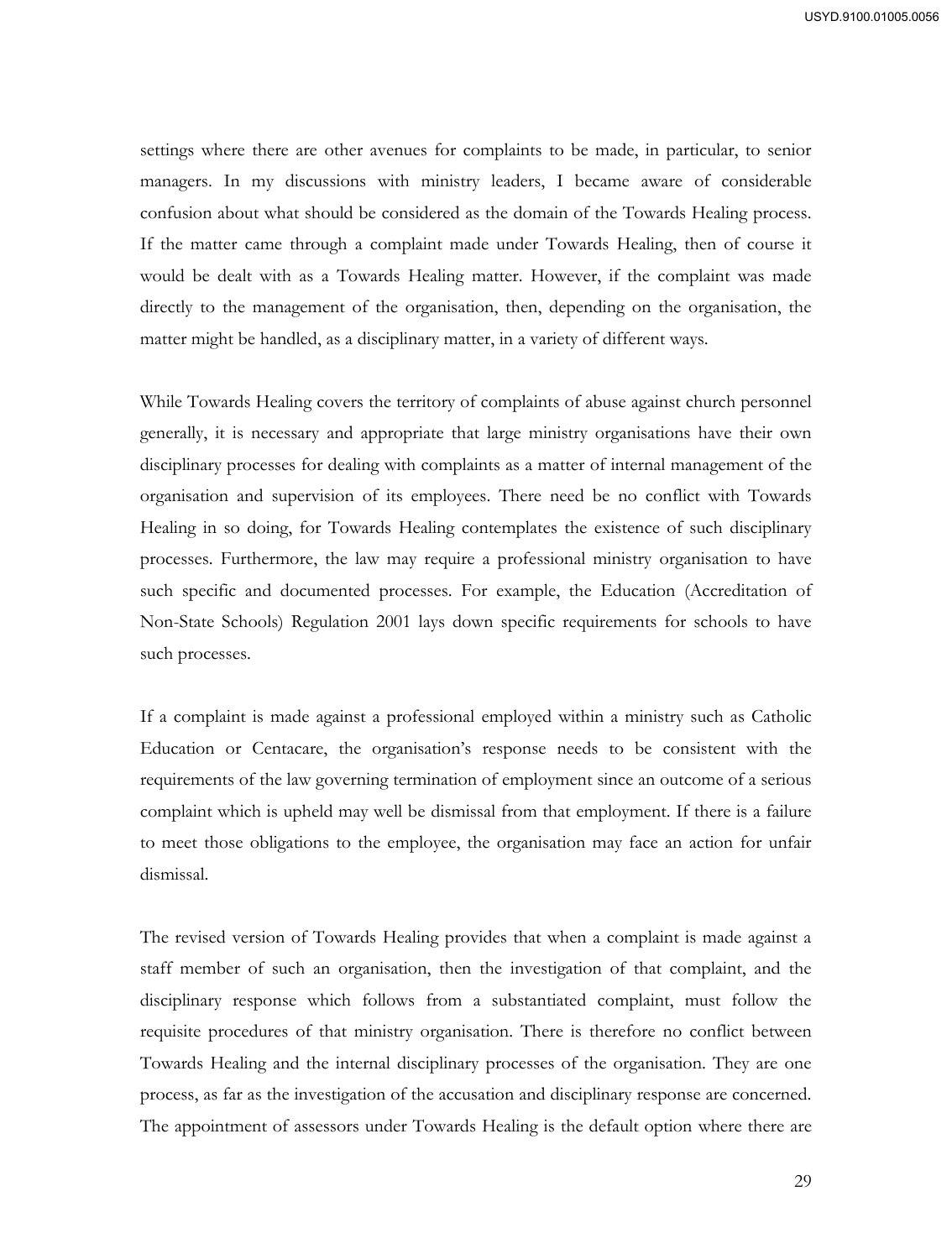USYD.9100.01005.0057

no other arms' length processes in place for the investigation of the complaint or where, in the case of priests or religious, the option of a canon law penal process does not appear to be the most appropriate or realistic way of dealing with the issue or would represent an unnecessarily heavy-handed approach. Canon law itself provides that penal processes should only be instituted when pastoral responses have failed (Canon 1341). Towards Healing then, should always govern the response to the victim who has made a complaint. The investigation of the matter and disciplinary response may follow the processes laid down by the employing organisation.

While this is how it is meant to be, it is not at all clear from my discussions with ministry leaders that this is how it is understood. What I found was parallel and alternative processes within organisations with the course of the matter depending entirely on how the complaint was initiated.

This may be illustrated by the internal procedure for dealing with complaints of abuse in Catholic Education in the Archdiocese of Brisbane. This Protocol is being discussed only because it is a large ministry with clear written procedures and which kindly made those procedures available to me. Its document is entitled "Response Procedures To Complaints of Sexual Abuse Against Current or Past Personnel" published in June 2000. It should be noted that this document is under review since it predates the revision of Towards Healing and therefore only applies to complaints of sexual abuse. It also predates the Education (Accreditation of Non-State Schools) Regulation 2001. It therefore only reflects understandings and practices from the time before Towards Healing was revised. Nonetheless, it well illustrates the practices and understandings which seem to be widespread currently.

The Brisbane Catholic Education protocol is a comprehensive, clear and well-written document. It provides, as is appropriate, for referral to the police of all allegations of a criminal nature, and how to address the situation if the police decide there is insufficient evidence to charge or there is no conviction. It understands the relationship between its processes and Towards Healing in the following way (p.2):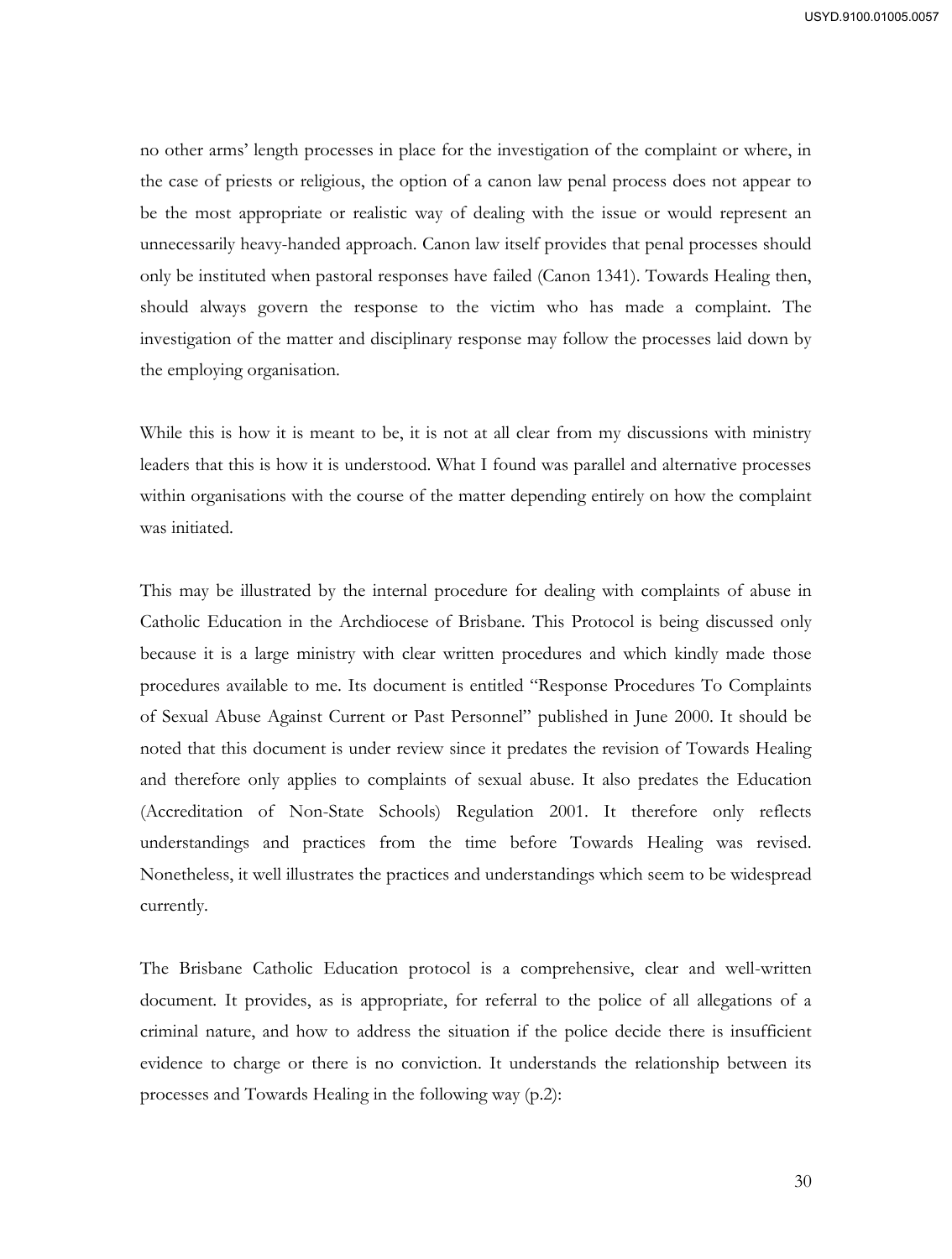"Contact persons have been nominated by the Bishops throughout Queensland as persons who will receive allegations and refer them to the QPSRG. If an allegation is received directly by a contact person and not through an agency such as Brisbane Catholic Education, then the QPSRG will investigate the allegations, using at least two independent investigators. If an allegation is made directly to an agency approved to investigate such allegations, such as Brisbane Catholic Education, then the approved agency investigates. QPSRG is informed of the allegation, the action taken and the outcome of these actions."

To a great extent, this is consistent with Towards Healing, for Towards Healing defers to the disciplinary processes of ministry organisations where they exist for the investigation of complaints against employees. However, it is also inconsistent with Towards Healing insofar as it purports to deal with past personnel. This is entirely the domain of Towards Healing. There are no disciplinary issues involved if the person against whom the complaint was made is no longer an employee, but there are pastoral and possibly compensation issues to be addressed in relation to the complainant. Towards Healing was established precisely to provide a means of dealing with such complaints.

Catholic Education does not need and should not have a parallel process for dealing with complaints against past employees. Its response should be integrated with Towards Healing by referring complainants who allege abuse by a past employee to the Towards Healing process, and by following that process in responding to the complainant.

What about complaints against present employees which are made directly to the school or management of the organisation? The investigation of that complaint can and should follow the disciplinary processes of the organisation, but should the response to the complainant involve Towards Healing? This all depends on the distinction between a *complaint* and a *grievance*.

Examples of complaints arising in the context of school education or welfare provision might be where: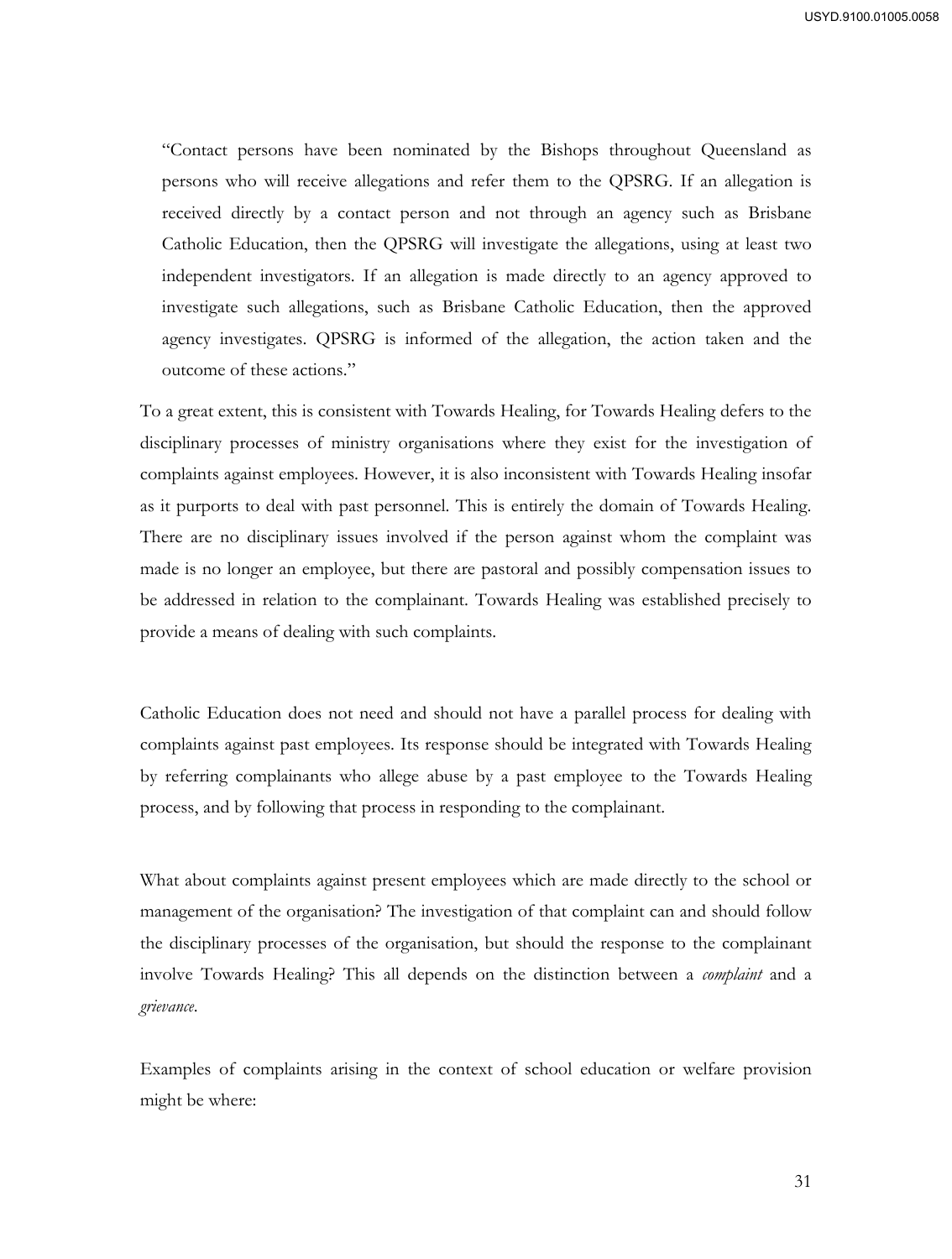- a parent complains to a school principal or an Area Supervisor about a teacher's heavyhanded physical handling of a child in a playground incident (for example in breaking up a fight), which she considers constituted physical abuse;
- a parent complains that a teacher has behaved towards a child in a way that the parent considers to be sexual;
- a client complains to the manager of a counselling service about inappropriate sexual advances towards her by a counsellor.

If the complaint is made to the appropriate manager about these behaviours, then there may be no further dimension to it than that the complainant expects the management to do something about it by exercise of its authority as the employer. It may well be in many such cases that the complainant does not have a grievance against the institution, is not seeking anything on a personal level, such as counselling costs, and only wants a response which deals appropriately with the ill-treatment or sexual misconduct as he or she perceives it to be. That is a complaint. The requested response is to deal with the alleged offender; there is not additionally, a request for the organisation to take responsibility for addressing the harm caused to the victim. It is not a request for the Church to help the complainant towards healing.

Where, however, there is a grievance, it becomes a Towards Healing matter. There is a grievance if the complainant is asking the Church authority to take some responsibility for his or her healing arising from the alleged abuse. Complaints of past abuse are almost always, but not necessarily always, expressions of a grievance. That is, a motivation for bringing the matter to the attention of the authorities is that the complainant is seeking some response to her or him, if only a proper apology, as a consequence of the abuse. A complaint, in other words, is a request that the management take action against the alleged offender who is in the employment of that organisation or otherwise under its management. A grievance is a request by the person for a response to *their needs* arising from the abuse.

There is also a grievance if the complainant does not believe the matter has been handled appropriately by the management. An adequate response to a complaint can prevent a grievance arising. If a complaint is properly investigated, and if substantiated, the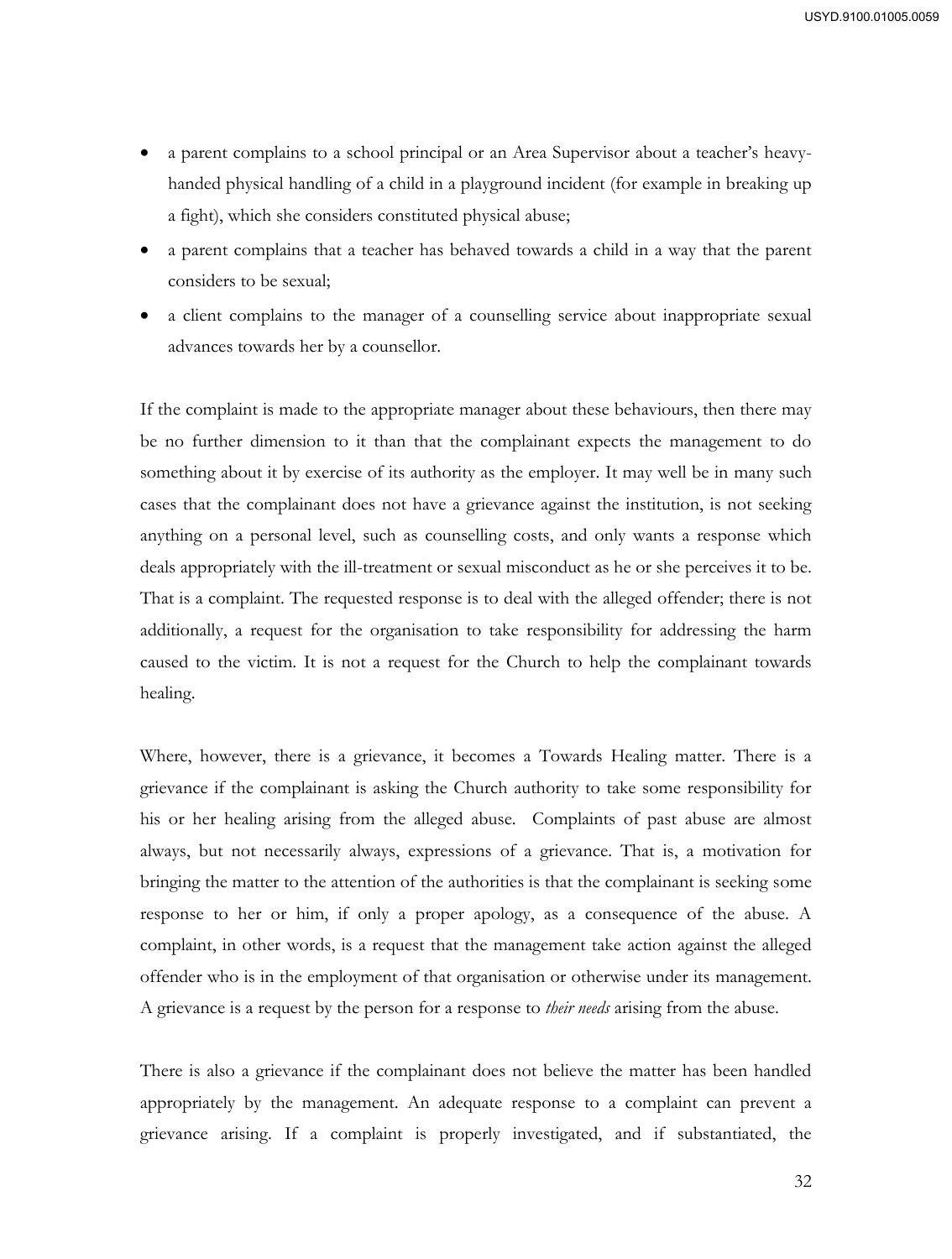organisation responds compassionately and pastorally to the victim, then there will usually be no grievance, and no need to involve Towards Healing. Nonetheless, there are some very good reasons why it is often appropriate to involve the Director of Professional Standards and the QPSRG in deciding how to respond to complaints, for Church authorities ought to be able to call upon appropriate expertise in dealing with what are sometimes very difficult and complex situations which could lead to grievances if they are not properly handled.

Thus it is proper and necessary for ministry organisations which are substantial employers to have their own disciplinary processes and not to rely on the appointment of assessors under Towards Healing. Nonetheless, it is appropriate to review the adequacy of those procedures in the light of the principles and standards which are laid down in Towards Healing. This is beyond the scope of my terms of reference, and so I have not attempted to make any kind of comprehensive examination of this issue. Nonetheless I would suggest that these internal processes might need reconsideration in some instances. Three examples may suffice:

- (i) Leaders of one major ministry indicated that they would deal with a serious complaint of sexual misconduct against a staff member (not involving criminal wrongdoing) by making a judgment on the truth of the matter as line managers without any other process of investigation. While I have every confidence that such a matter would be dealt with very well by this leadership team, the lack of an apparent process for formal investigation involving people who are not directly in line management responsibility, and the lack of referral out to the Towards Healing process, would leave this ministry open to criticism for not responding adequately to the complaint if the line management dismissed a serious complaint without having an arms' length investigation. Whatever might have been acceptable a few years ago, we have learned too much about this problem to rely on our own judgments about colleagues in serious matters without calling upon people who are not affected by divided loyalties.
- (ii) The Brisbane Catholic Education process gives the Director a discretion to decide not to take any further action. That is, he or she may dismiss the complaint without initiating a formal investigation. This is an appropriate discretion, however, it is really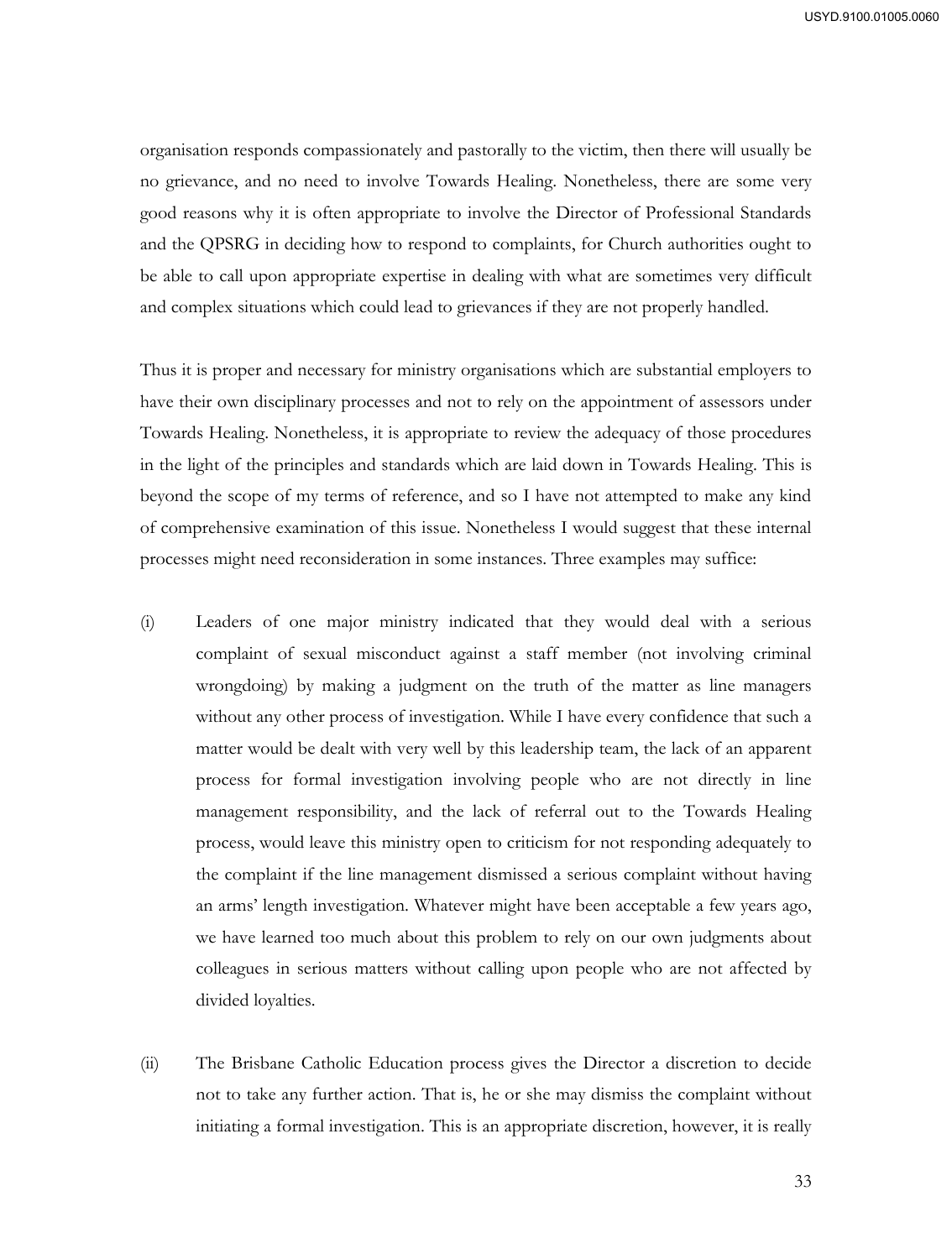one which ought to be made in conjunction with the Director of Professional Standards as a safeguard. A similar discretion resides in the Director of Professional Standards when he or she receives a complaint, but the basis of it is very clearly spelt out. Para 38.3 of Towards Healing provides:

"The Director of Professional Standards shall determine whether the complaint concerns conduct which could reasonably be considered to fall within the definition of abuse in this document. If the complaint does not concern a matter which is to be dealt with by this procedure, or the behaviour complained of does not represent a serious breach of pastoral ethics and can properly be dealt with by correction and apology, he or she shall advise the complainant of other means of addressing the issue."

(iii) The current policy on dealing with child protection in Catholic Schools in one diocese, kindly sent to me by Catholic Education in that Diocese, dates from 1995. In relation to complaints against teachers, it refers to the 1994 protocol adopted by the Queensland Catholic Bishops' Conference.

## *e) Multiple kinds of response to victims*

A final aspect of the problem of multiple processes is the range of ways of responding to victims. If there is no dispute about the claims of abuse, then the matter can be dealt with directly by the Diocese or Religious Institute following para 41 of Towards Healing. This should involve a facilitated meeting between the Bishop, leader or other senior representative, and the victim. Towards Healing provides guidelines for this process.

There is excellent pastoral work happening with victims of abuse, with leaders demonstrating appropriate compassion for victims and responsiveness to their needs, but this is not necessarily happening within the Towards Healing framework. In particular, such meetings may not be facilitated or address the range of issues which are envisaged by the Towards Healing process.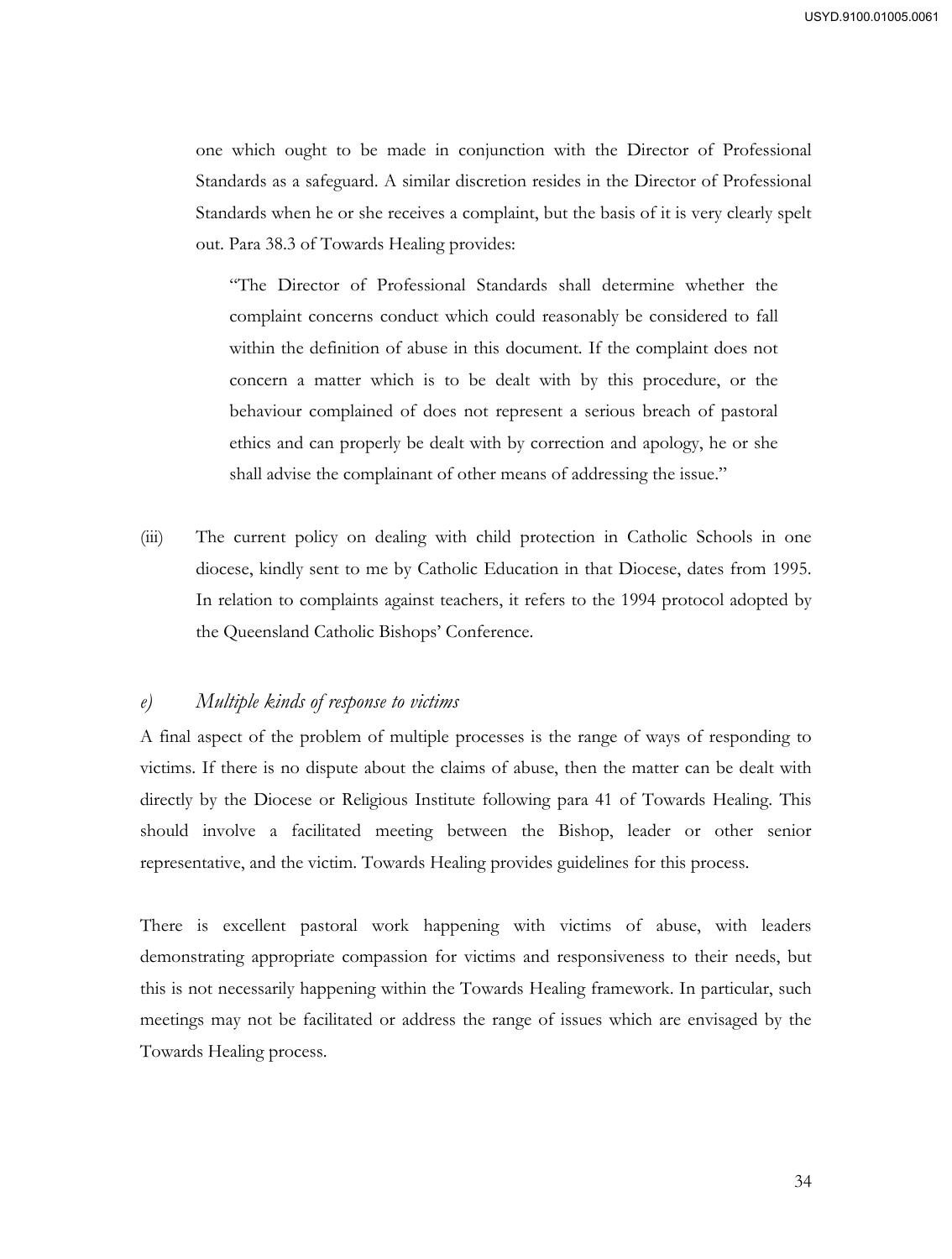There can be a particular problem with having one on one meetings between leaders and victims without facilitation in lieu of the processes laid down in para 41 of Towards Healing. Church leaders might feel quite comfortable with one on one meetings with victims, and see no need for facilitation. But that comfort may not necessarily be shared by all victims. This is illustrated by the comment of one complainant in the survey:

"The premise for the meeting with church leaders needs to be made very clear to all involved, preferably with a written agenda that can be adhered to. A woman who has been abused by a religious should never be left alone in a room with males, particularly high ranking members of the hierarchy, as a matter of course."

At least victims ought to be offered the possibility of a facilitator. A good facilitator can make sure that the victim is being heard, and ensure all the issues are being addressed, and help overcome the power imbalance which might be experienced by the victim. A professional involved in the work of facilitation emphasised the positive advantages of having a facilitated process:

"it seems that the role of Facilitator is being used much less than when the TH process first began and I have no idea as to the reason for this…I believe there are many aspects of TH where a few solid hours of listening and sensitive opening up of communication between victims and others could go a long way 'towards healing' much of the pain of those who agree to use this option."

# **4. Dealing with the Problem of Multiple Processes**

My perspective is that the existence of multiple systems is leading to considerable problems in Queensland. It was an issue which emerged in a great many conversations which I had with church personnel. There was almost universal recognition that this was a source of major confusion and unsatisfactory outcomes.

The lack of consistency across Queensland in the way cases are handled was a theme of a number of the survey responses. One put it very well: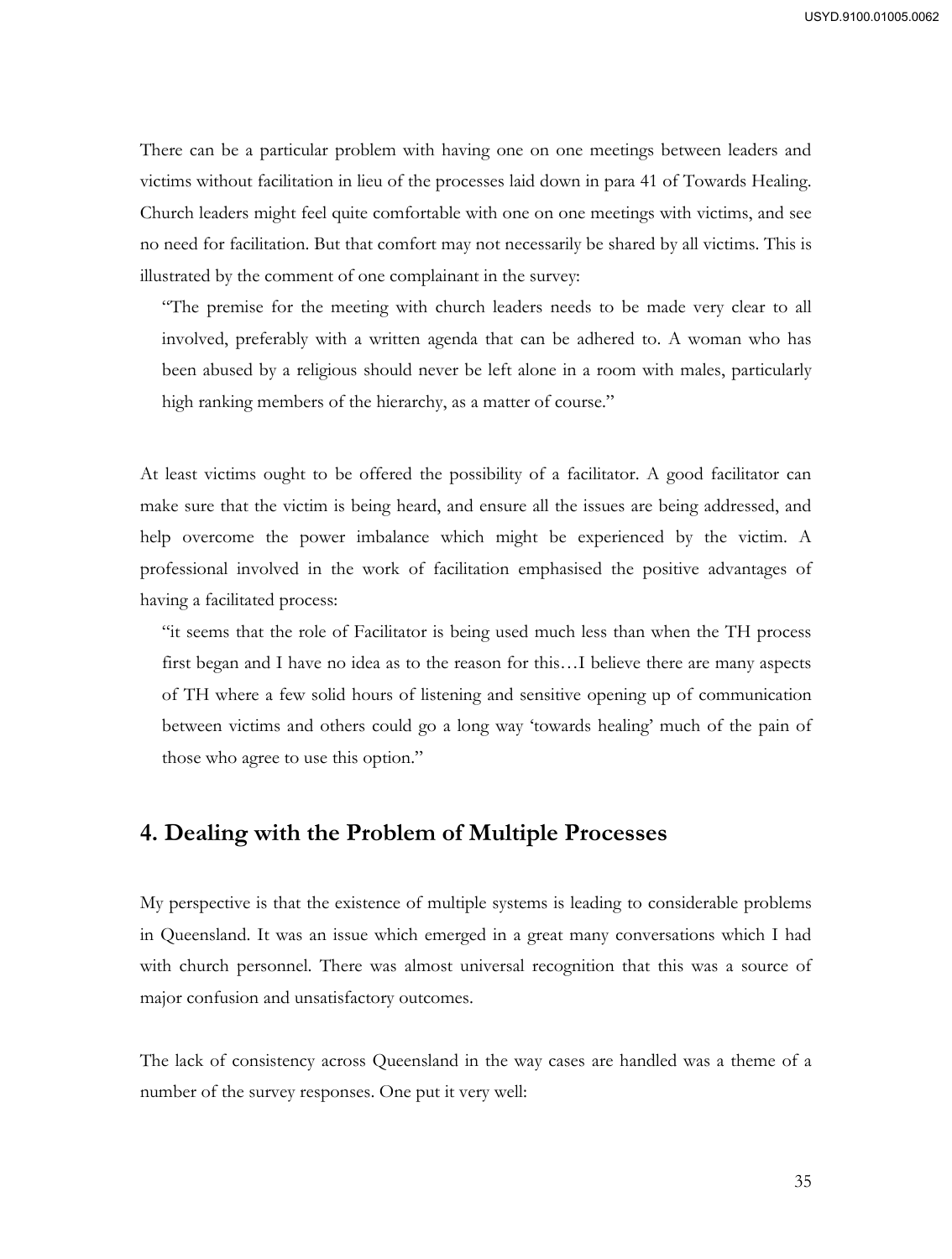"It seems that each individual Bishop or Religious Leader can put their own interpretation on the Towards Healing document and in some cases perhaps even choose whether it should be adhered to at all…Each of the persons involved in my work with TH understood that the document and the process were not just 'a guide' but were there to be followed and they were all very critical and hurt that in their cases the process was not followed according to the document they were given."

It certainly seems to be the case that adoption of the Towards Healing process is rather less than universal. How then, can the Church deal with the problem of multiple processes?

#### *a) Understanding the reasoning behind the Towards Healing procedures*

First, Church authorities need to accept that there is a problem with having multiple processes. If that acceptance is not there, then different individuals and organisations will continue to 'do their own thing'. This is the greatest obstacle to change. There are very good reasons why the Church leadership developed the processes and principles of Towards Healing, but if these are not understood or accepted, then Church authorities will see no reason to change their existing practices to bring them into line with the expectations of Towards Healing. It is beyond the scope of this report to try to explain the rationale for every aspect of the Towards Healing process, but examples of key aspects are the following:

#### (i) The need for an independent investigation process

 This is essential as an indication of good faith and transparency. If the Religious Institute or Diocese investigates for itself and does not submit to a process which is more arm's length, then all the advantages of independence and transparency, as well as having a national and consistent response are lost. Of course, there is great value in a Diocese or Religious Institute doing its own assessment initially of whether it is prepared to accept the truth of the complainant's account without the need for further investigation. Towards Healing contemplates in particular that if the accused person can be asked for a response to the complaint then this should occur, and only if there is a significant discrepancy between what is alleged and what is admitted, is there a need to proceed with an independent assessment.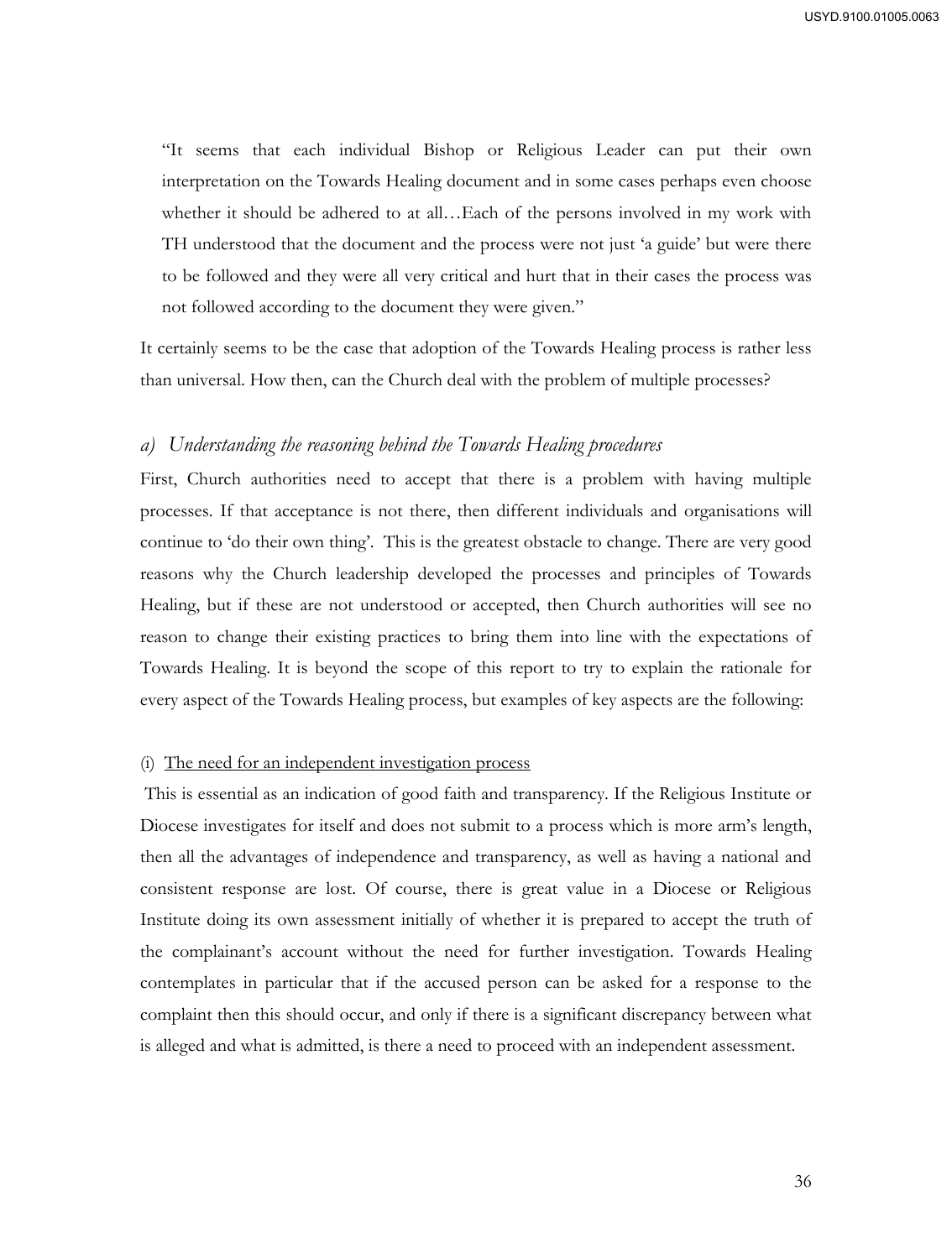However, it was apparent that in some cases complaints, especially when received directly by a Church authority, are being rejected directly by a Church authority without an independent assessment. The fact that a complaint is not initiated under Towards Healing but by direct complaint to the Church authority does not obviate the need for the processes of Towards Healing to be followed in dealing with such complaints.

#### (ii) The need for a victim-focused response

 It is an understandable response for a Church authority, faced with a complaint against a staff member, to address the issue as one about the staff member. That is half the story. Towards Healing also asks that the Church address the needs of the victim.

#### b) *Working out the relationship between Towards Healing and civil legal action*

It is open to any complainant to go to a solicitor and to initiate or threaten legal action in pursuit of a claim for compensation. Many such claims are communicated to Church authorities in this way. The difficulties in pursuing this course of action are immense if the Church authority defends the matter on all available bases as it is entitled to do. I am not in a position to give detailed advice on the exact position in Queensland, so the following comments are general ones. Nonetheless, the issues are fairly similar all over the country.

*The Limitation problem*: If, as is usually the case, the complainant is outside of the period laid down in the Statute of Limitations, (which is usually within three years after turning 18 or otherwise becoming aware of the 'injury') then he or she must first seek the Court's dispensation to commence such proceedings outside the limitation period. This is a significant obstacle.

*The correct defendant problem:* It can sometimes be a very complex matter to determine which Church authority to sue. If a diocese is not incorporated, then the action needs to be taken against the relevant Bishop personally. This option is not open if the Bishop has died. Another problem is that the assets of a Church authority might all be bound up in trusts, but there is no point in suing the trustees, as they had no connection to the abuse.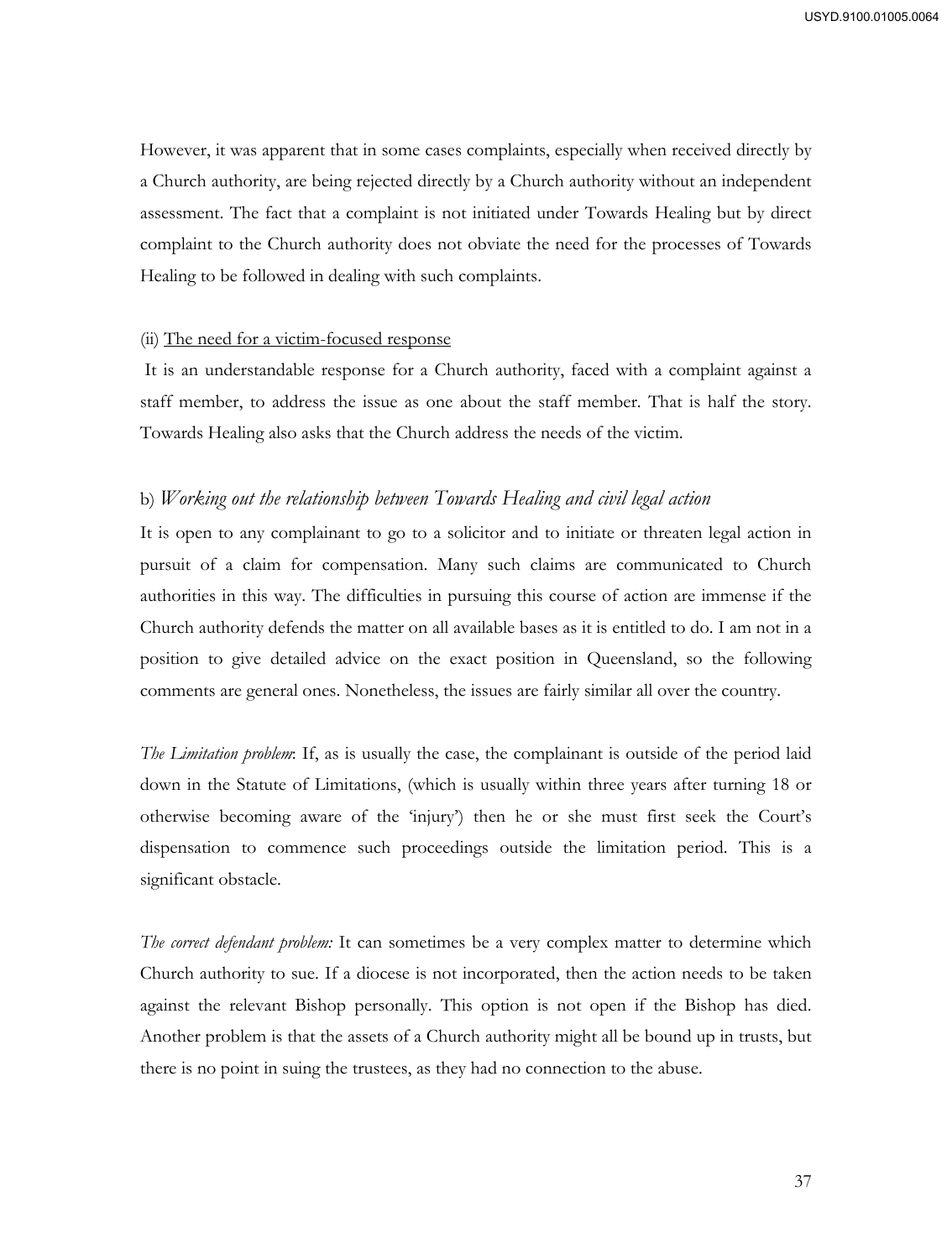*The liability problem*: The only sure ground on which to bring a claim for negligence is if it can be shown that the church leader knew of the offender's propensity to abuse, failed to take action to address it, and the plaintiff was abused *after* the church leader had an opportunity to prevent the harm and failed to do so. The issue of vicarious liability for the actions of staff is an issue before the High Court at the moment in relation to schools, but at present, there is not general vicarious liability for the actions of abusive priests and religious.

*The evidential problem:* The plaintiff must prove both the fact of abuse and that the claimed harm was a consequence of the abuse. Proving abuse is not at all easy without corroboration, and the causal connection between proven incidents of abuse and problems in adult life may be far from easy to establish.

For these reasons, and also other factors involved in the difficulties of pursuing litigation, it is in the interests both of the Church authority and most complainants to try to resolve grievances, address needs and respond to the pain of abuse without being locked in an adversarial process of litigation. That is what Towards Healing is all about. It is a pastoral response as an alternative to the more conflictual approach and compensation focus of litigation. If the Church authority reacts defensively to a complaint of abuse and sees the complainant as an adversary rather than as a hurt person in need of help, then a downward spiral of the relationship is inevitable. The Church does not want to be in an adversarial relationship with genuine victims of abuse for whom Christ died. It wants to offer a reconciliatory and compassionate response while not admitting legal liability.

How then should the Church authority respond to a letter, perhaps from a lawyer, perhaps from the complainant directly, seeking compensation for past abuse? The response ought to be a polite but simple one, in which the Church authority offers the processes of Towards Healing as an alternative to litigation. The process could be briefly explained in a standard letter, and the complainant invited to pursue the matter under Towards Healing. The letter would need to explain that if the complainant wishes to pursue civil action, then he is of course entitled to do so, but the Church authority will also be entitled to invoke the relevant legal defences to such a claim.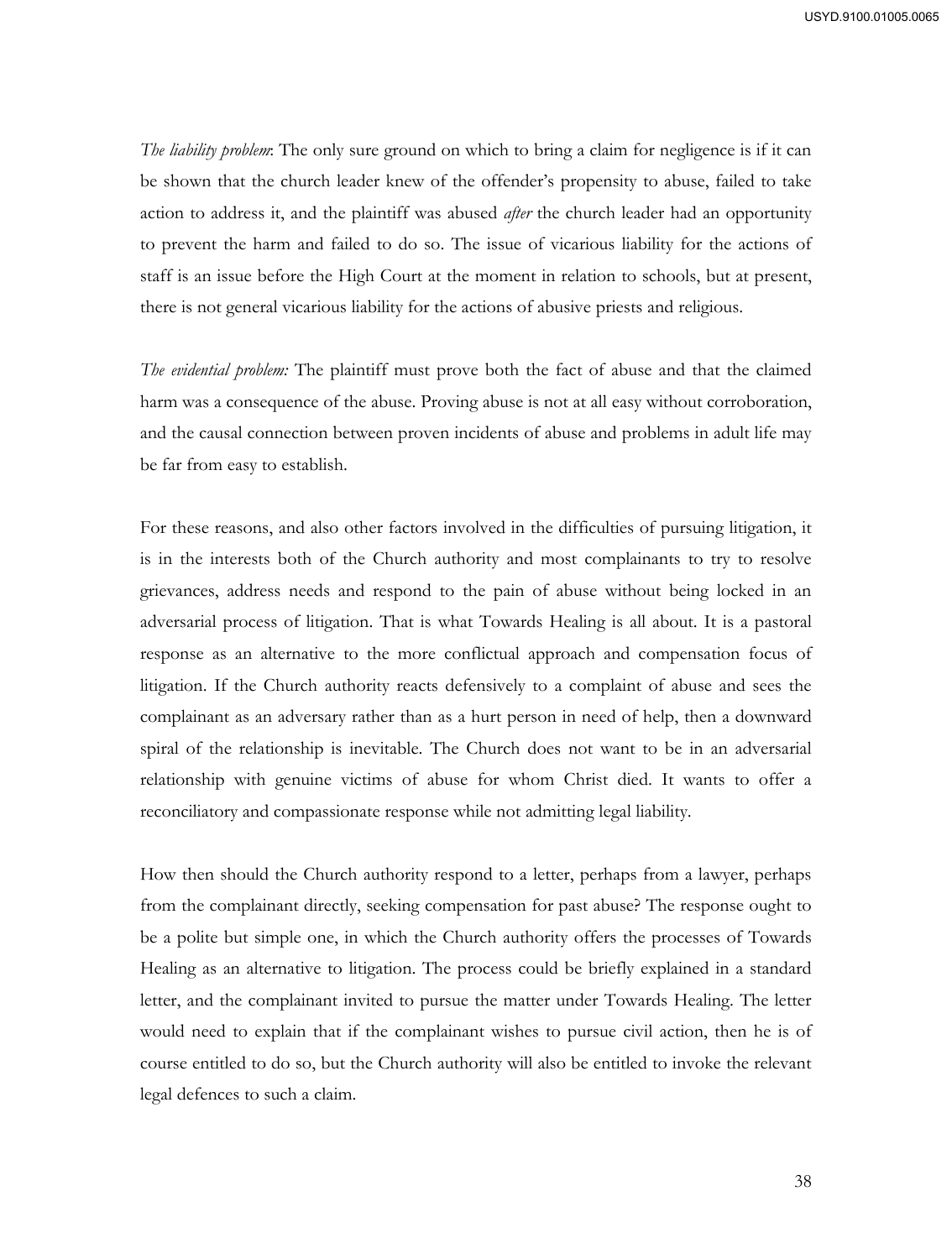Of course, if the complainant does decline to pursue the Towards Healing process, and does commence or threaten to commence, civil legal proceedings, then the lawyers for the Church authority will need to make a risk assessment of the chances of losing the civil action if it does proceed to trial, as they would in any case involving actual or threatened litigation. Offers of settlement may well be made on risk assessment grounds, but otherwise, all complaints whether specifically naming compensation or not, should be referred to the Towards Healing process unless the complainant indicates that the offer of such a process is being declined and that he or she wishes to pursue the action as a legal claim.

# c) *Dealing with the problem of multiple entry points*

 The system would work smoothly if all complaints which ought to be made under the Towards Healing process are referred to that process. A complaint, however expressed and to whomever it is sent, is a complaint which ought to be referred to the Towards Healing process if it expresses a grievance against a Church authority arising out of alleged abuse. There are some cases when all that the complainant is seeking is disciplinary action against the alleged offender, but where a grievance is articulated against the Church authority, then this aspect needs to be seen as a matter to be dealt with in conformity with the procedures of Towards Healing.

This requires that Church authorities which receive letters from people complaining of abuse in the past refer them automatically to the Director of Professional Standards and liase with him, treating it as a Towards Healing matter. Where letters arrive from lawyers, then they should be answered in the manner indicated above, inviting the complainant to utilise the Towards Healing process. When people ring in to diocesan offices wanting to make a complaint, they should be referred to the 1800 number. That is, whenever there is a communication from someone wanting to make a complaint of past abuse in the context of a church ministry, they should be encouraged to go to the police, in the case of criminal matters, but if they don't want to go to the police or the matter involves non-criminal conduct, then they should be referred to the Towards Healing process.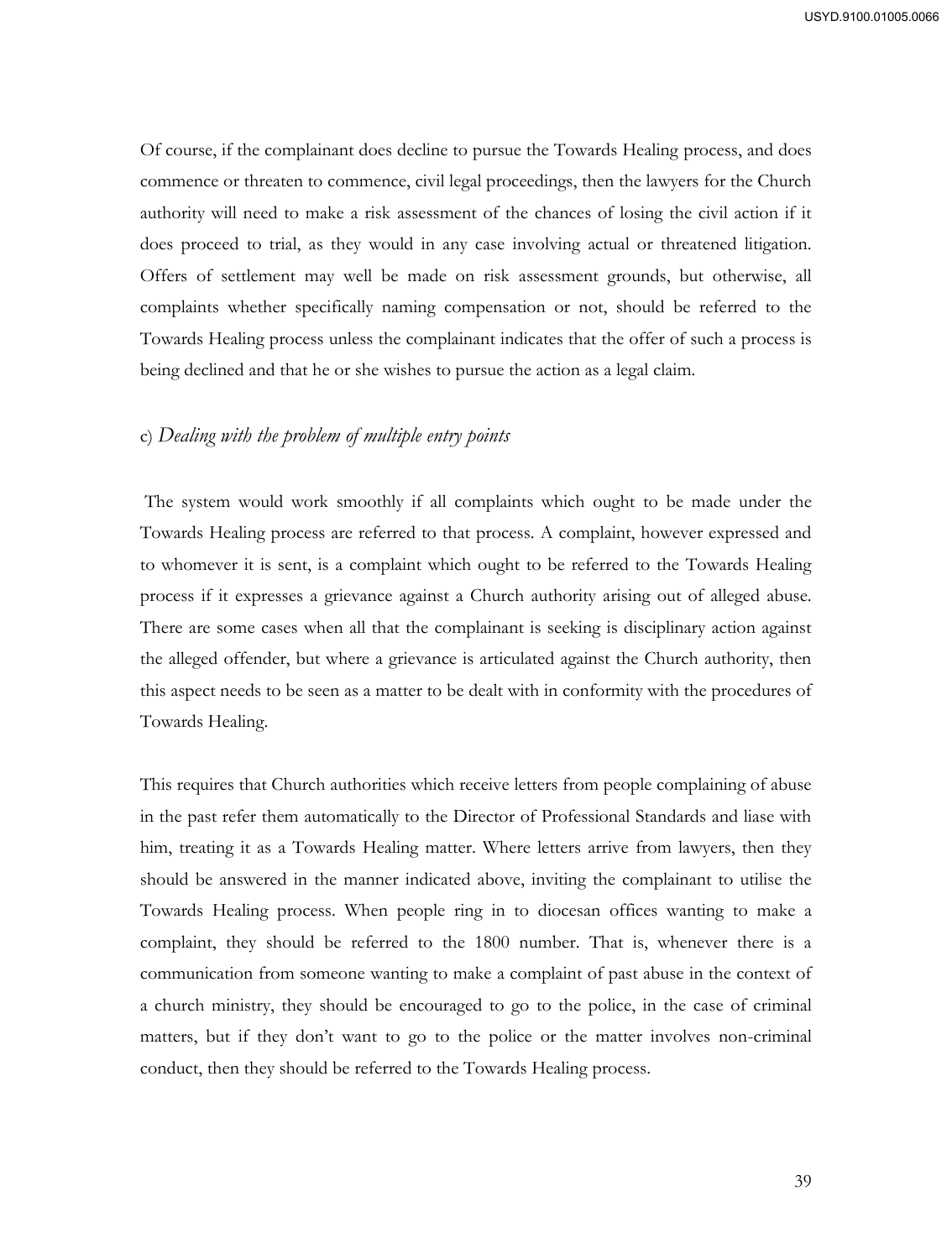The following set of recommendations addresses the issues arising from the problem of multiple complaints processes in Queensland.

# **Recommendation 1**

All communications to Church authorities expressing a grievance about past abuse, other than letters from lawyers indicating an intention to pursue civil litigation, should be treated as being made under the Towards Healing process rather than being dealt with by the Church authority directly.

# **Recommendation 2**

Church authorities receiving communications expressing a grievance about past abuse and threatening litigation or otherwise seeking compensation should invite the complainant to invoke the processes of Towards Healing as an alternative to defended civil litigation and should only treat the matter as being outside Towards Healing if the complainant refuses that invitation and indicates an intention to proceed with a civil claim.

#### **Recommendation 3**

The Bishops and Leaders of all Church authorities in Queensland should ensure that where some investigation of the complaint of past abuse is needed, Church authorities rely upon the independent assessment processes of Towards Healing rather than conducting their own investigations outside of that process.

# **Recommendation 4**

The Bishops and Leaders of all Church authorities in Queensland should ensure that the pastoral and spiritual concerns should always remain the primary focus where lawyers and insurance companies are involved in making decisions about how to respond to complainants.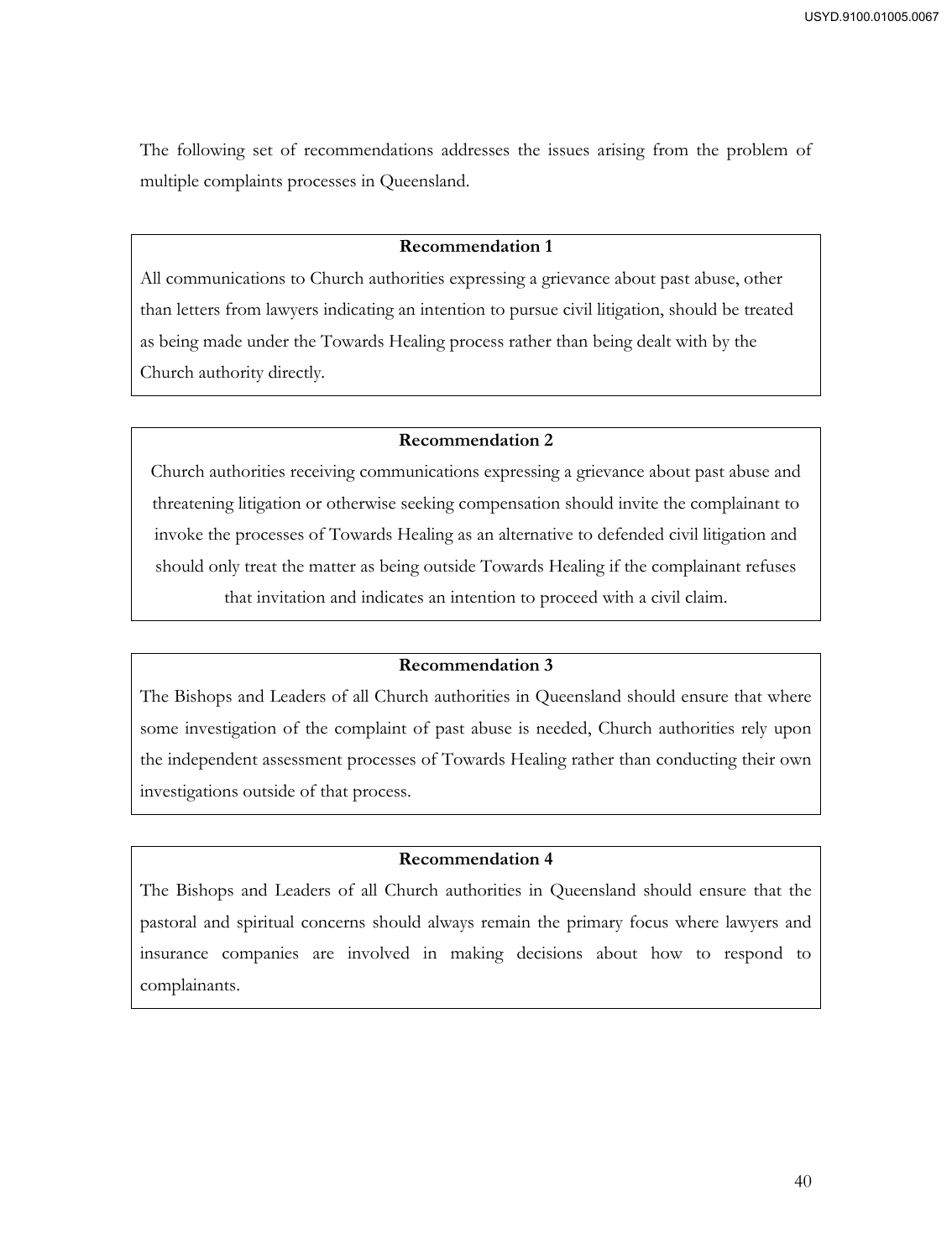No claim concerning past abuse should be refused without an independent assessment of the claim, unless it is minor in nature and dealt with in another way in accordance with para 38.3 of Towards Healing.

# **Recommendation 6**

Professional ministries such as Catholic Education and Centacare should review their internal complaints and disciplinary processes to ensure that:

- There is a clear distinction made between those matters which ought to be dealt with as an internal matter requiring a managerial response and those which should be treated as a grievance requiring a response under Towards Healing.
- When dealing with serious complaints about abuse or harassment, the disciplinary processes of the organisation involve investigation by appropriate people who do not have a collegial or supervisory relationship with the accused person.
- The internal processes have an appropriate pastoral dimension in their response to the complainant and accused person to prevent grievances arising.
- The Director of Professional Standards is made aware of the situation and his or her advice sought as appropriate.

# **Recommendation 7**

All receptionists, switchboard operators and other personnel in Catholic organisations dealing with initial inquiries from members of the general public be given information about Towards Healing and instructions about how to deal with inquirers wanting to make complaints about abuse.

# **Recommendation 8**

Church authorities which do not follow the letter and spirit of the processes laid down in para 41 of Towards Healing in responding to victims should reconsider the appropriateness of practices which depart from the agreed approach.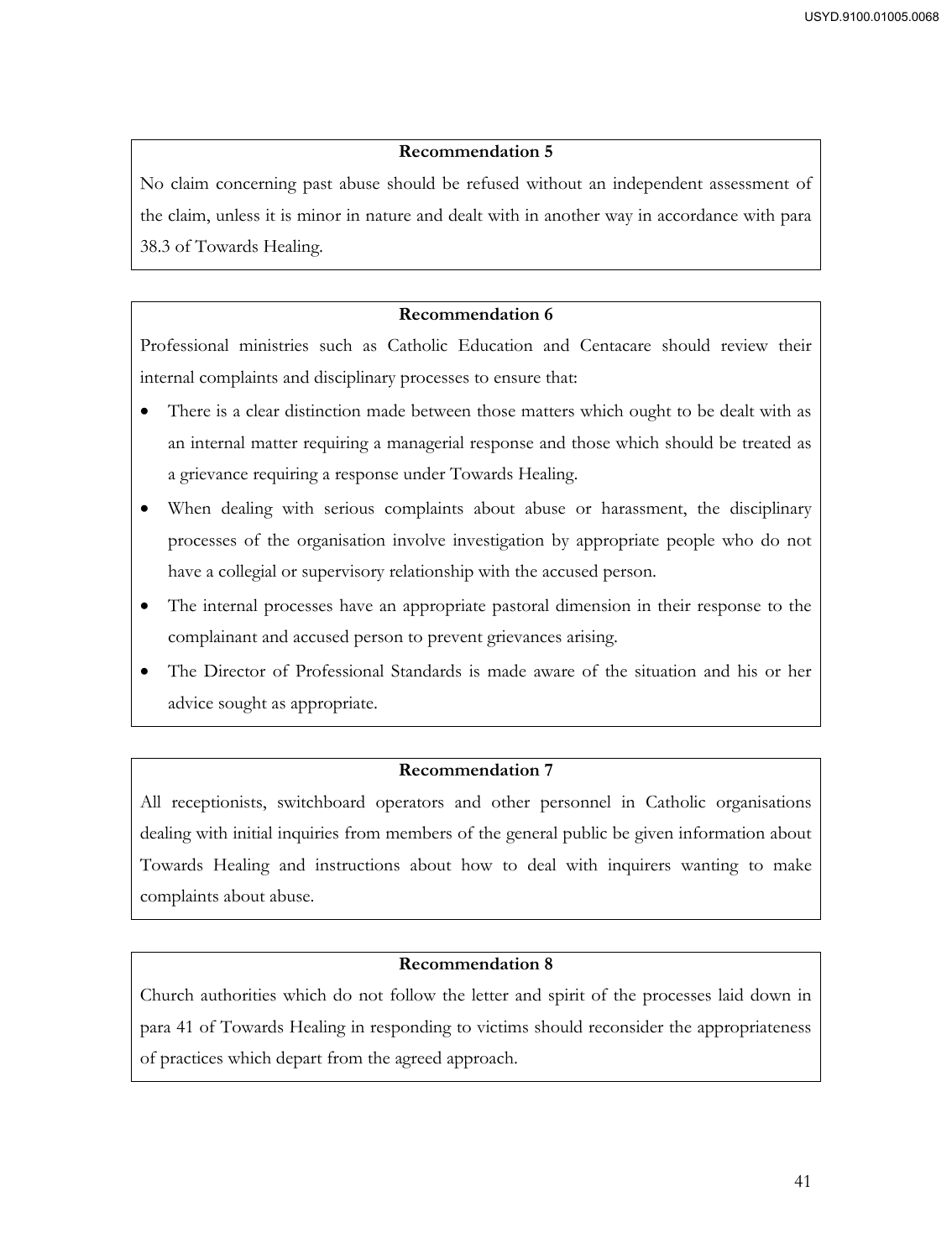# **5. The Future of the Role of Director of Professional Standards**

Interviews with a wide range of individuals indicated that there is very widespread appreciation for the work that Dr Robertson has done. This is reflected also in many of the responses of the victims in surveys. In particular, I should record the appreciation expressed by the Bishops.

Having said this, there is also a widespread recognition that the nature of the job has changed as well as grown over recent years and that Dr Robertson cannot be replaced, on his retirement, with someone else who is appointed under the same terms and conditions. It has not been a part-time job and should not be done from home. There was a very widespread view that, as the Church's needs have evolved over recent years, the position should be made a full-time one, and filled after advertisement by someone who has professional qualifications and/or relevant experience in dealing with victims of abuse. The level of support for this development of the role seems to be considerable.

# a) *A full-time position?*

Does the job require a full-time person for the foreseeable future? Is there any risk that such a person would be under-utilised at certain times and is this the best model for the development of the role? These are important questions in determining how best to utilise the Church's resources.

The Towards Healing process has certainly experienced a massive increase in demand this year, following the 60 Minutes program in which Archbishop Pell was confronted with allegations that he had responded inappropriately to complaints by the nephew of Gerard Ridsdale. While there is no firm evidence of what led to the increase in calls, it appears that the publicity surrounding this program and its aftermath led to a greater awareness that the Church was paying voluntary compensation to victims. One of the effects of this publicity is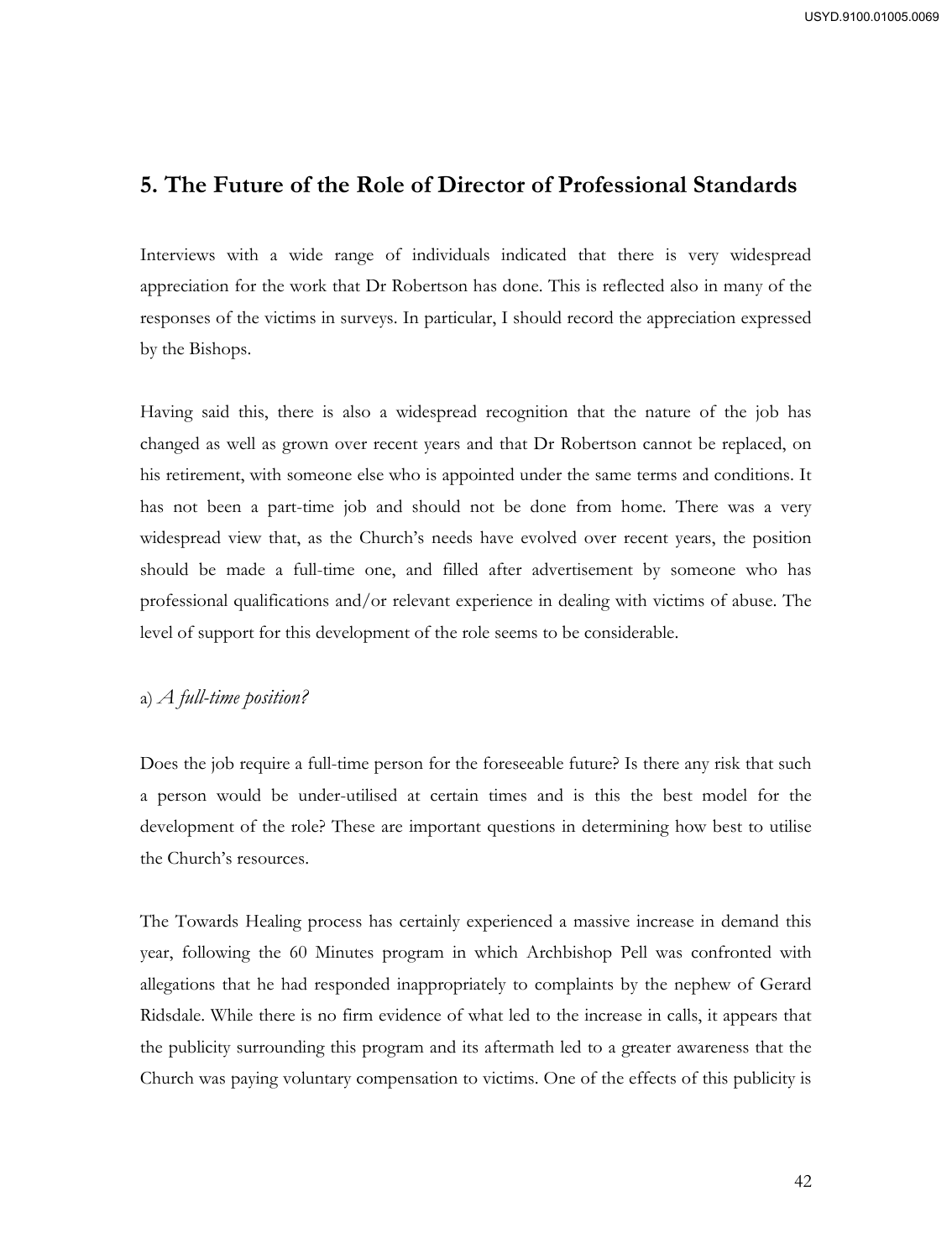that many more complaints are now being received which are expressed in terms of compensation.

Figures kindly provided by Myolene Carrick on behalf of Centacare illustrate the extent of the increase in demand in Queensland since the 60 Minutes program. Calls to the Help Line were as follows:

- 1998 15 calls
- 1999 35 calls
- 2000 32 calls
- 2001 35 calls
- 2002 21 calls up until June

115 calls since June (since Archbishop Pell's appearance on 60 minutes)

The same pattern is apparently evident all over the country. Ms Carrick observes that the experience at Help Line is that most of the response has been after some media coverage whether that be print or television, and after a person of the church has been convicted.

Ms Carrick notes also that while in the early years a lot of the calls were about abuse occurring in the last 10 to 20 years, since June 2002 a lot of the calls have been from older men abused as far back as thirty or forty years ago. This is confirmed by Dr Robertson, who noted that of the last 31 cases as at July this year, 29 had occurred twenty or more years ago, and 20 had occurred at least 30 years ago.

The massive increase in calls in 2002 may not be replicated in the next two or three years but we are not well placed to predict the number of complainants who might come forward in the future. The events of this year have caught us all by surprise. Such increases in awareness could occur in the future. The arrest and charging of one priest or religious or schoolteacher, and the publication of the matter through the Queensland or national media can lead others to come forward to talk about events that they may have kept hidden for decades. Indeed, the discovery that there have been other victims can be the validation which encourages people to break their silence.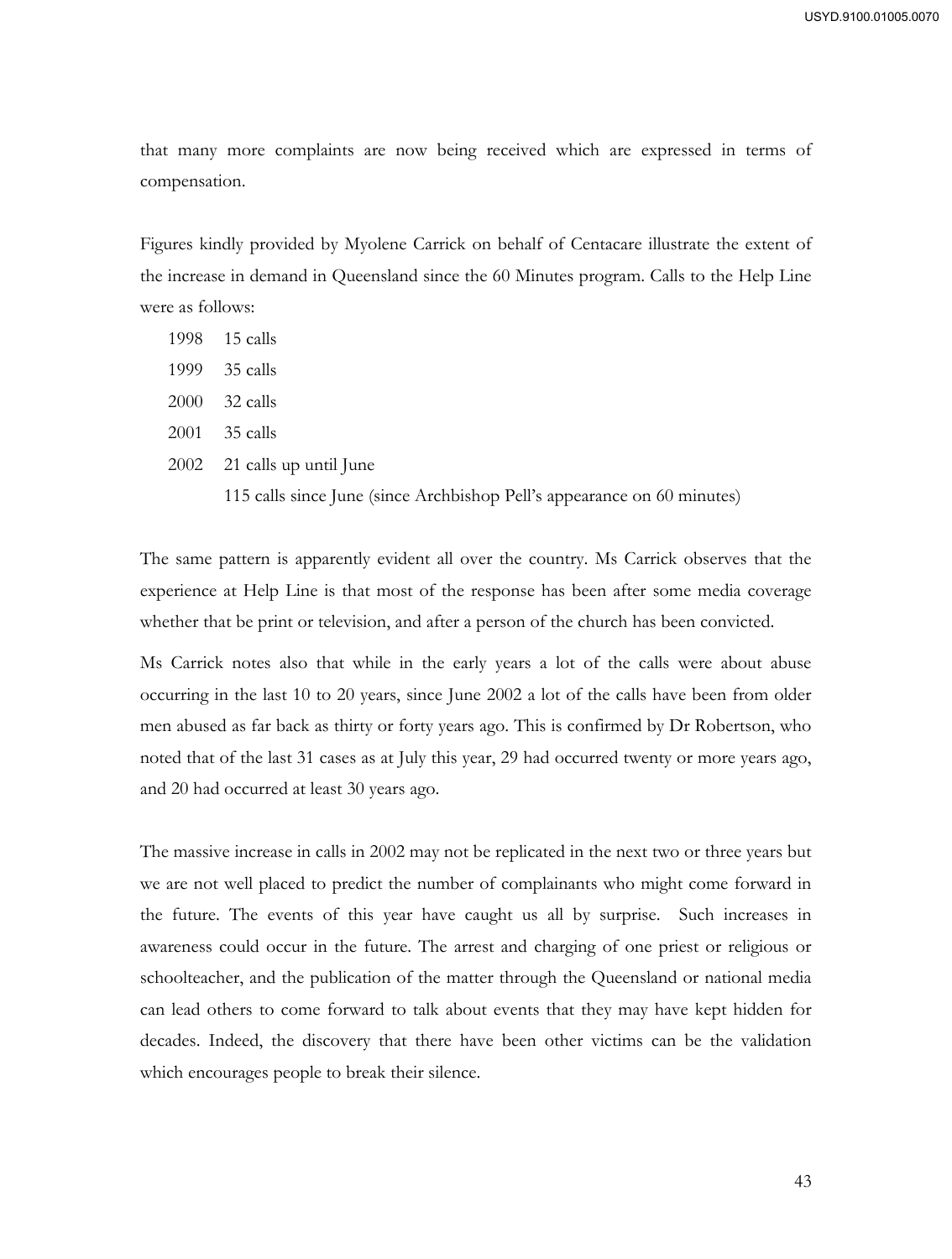Nonetheless it is likely that the demands of the job will vary from one period to the next, and my recommendation is that the role of the Director should be developed in a flexible way which allows for a variety of related roles to be performed within the one full-time position. While it may be convenient to draft a job description in terms of giving half of the time to the work of Towards Healing, I think it is preferable to frame the job in terms of giving priority to the work of Towards Healing and to fit other tasks around it. There is no shortage of work which the right person could be doing. Indeed, it was suggested to me by more than one Church leader that the role of the Director of Professional Standards should be extended to deal with issues of professional standards in disability services and aged care going beyond the confines of abuse issues as defined in Towards Healing.

Focusing, for the time being, on the work of Towards Healing, ideally, the Director should have three inter-related roles:

(i) To fulfil the specific tasks allocated by the Towards Healing protocol;

(ii) To be an expert resource person for the whole State, able to advise all ministry organisations, Religious Institutes and dioceses quickly when issues of abuse arise in school settings, parishes or other contexts;

(iii) To be proactive in education and policy formulation.

The second and third of these roles need to be shared with the QPSRG and the diocesan professional standards groups (see below).

#### (i) The expert resource person

 There is a great deal of expertise, of various kinds, throughout Queensland, but it is not evenly spread throughout the State, and in different situations, different kinds of experience can be needed. Large organisations, as might exist in Brisbane, typically see less need for such advice and expertise than small organisations or dioceses. Consultations with numerous people indicated the value of having an expert resource person who can be available immediately or at short notice to advise on crises which occur, or to help bishops and leaders respond to difficult pastoral situations involving allegations of abuse. One aspect of being a resource person is being able to suggest the best person to ring when particular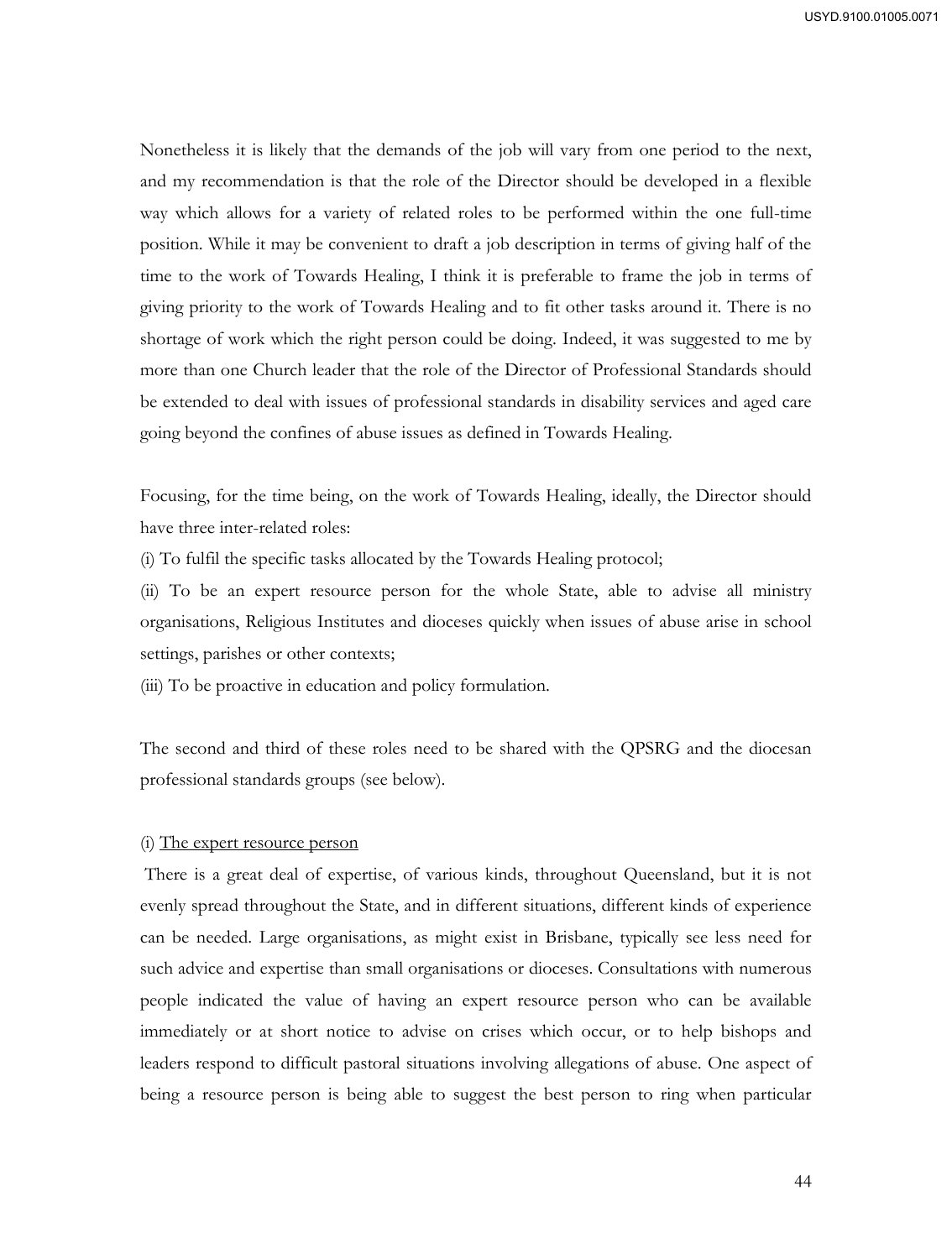expertise and experience is needed. A professional, full-time Director of Professional Standards could be available to consult with:

- Professional ministry organisations such as schools, dealing with complex situations when complaints of abuse arise.
- Bishops and leaders, dealing with difficult issues concerning abuse and the pastoral response to it in their spheres of authority.
- School principals, needing help with the pastoral response to the revelation of historic abuse when there is no resident priest. In some rural communities where paedophile priests have served, the school principal may represent the senior Church figure in the parish or area, who has to deal with the pastoral aftermath when abuse issues emerge in church communities.
- Police, who need an identified liaison person to ensure clear lines of communication and full co-operation when investigations are being conducted. This is especially important if inquiries involve more than one Church authority as may occur if teachers move from institute schools to Catholic Education schools or if priests have moved between dioceses.

## (ii) The proactive work

The present Director indicated that the QPSRG has had little opportunity to be proactive in recent years, and there is much work which still needs to be done. Examples of what the Director could usefully do, depending on the level of demand in the job at any given period are as follows:

 Conduct one to one meetings with all new bishops and leaders to discuss the problems of abuse and to explain the workings of the QPSRG. Changes in key personnel occur in any organisation, and require recurring informational strategies to ensure that people are well-informed (and not mis-informed!) about their roles and responsibilities. A booklet written for bishops and leaders at the time of the revision of Towards Healing was intended to fulfil this purpose, but having such a booklet does not guarantee it will be read. The Director could have as one of his or her tasks the role of sending such a booklet to each new leader and following it up with a personal meeting.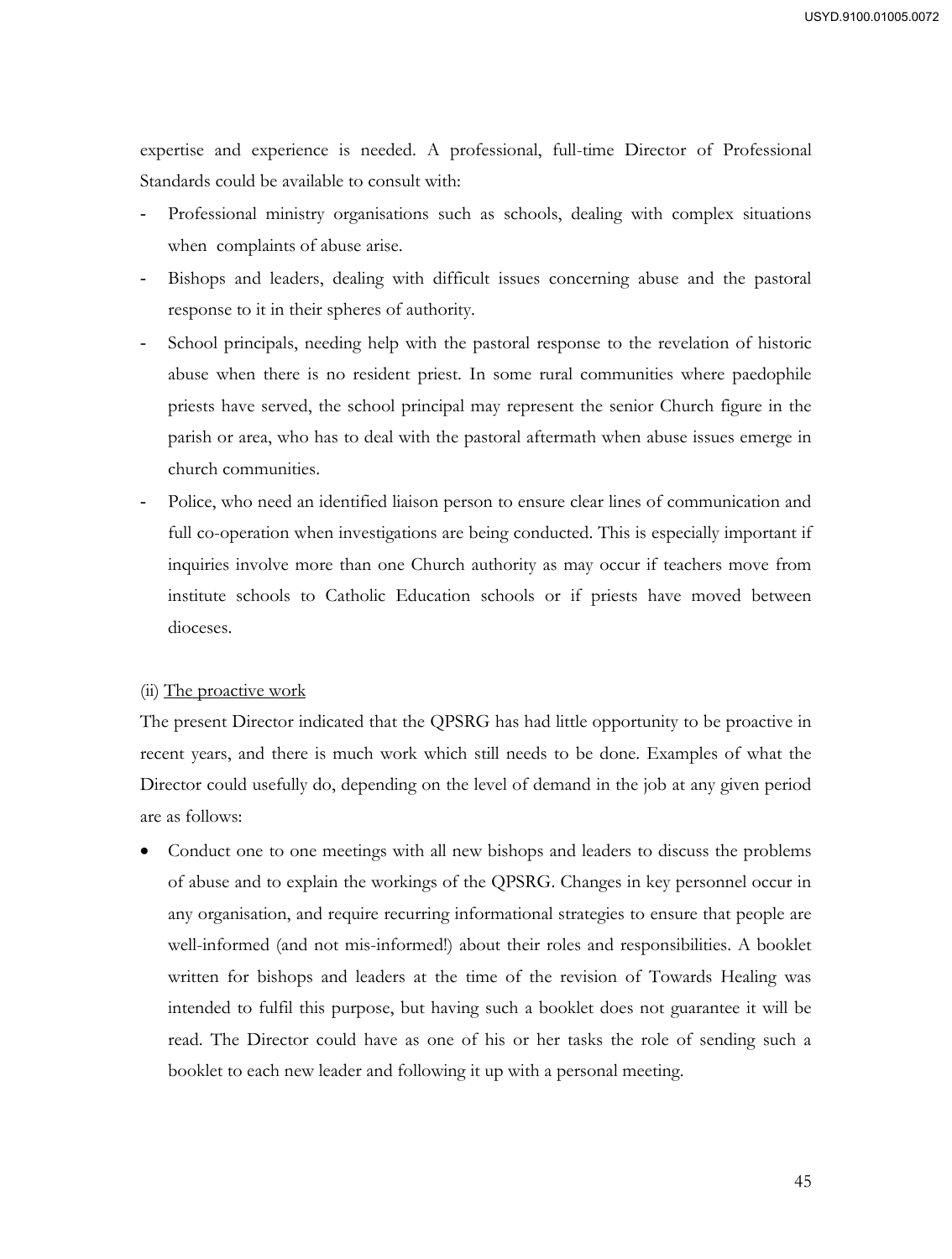- Organise/speak at training and awareness days. The future must lie in prevention and early identification of abuse issues. The Director could provide valuable training about issues of abuse to groups of lay people within dioceses, and to staff in ministry organisations.
- Provide training in seminaries and to religious institutes.
- Ensure full compliance with the blue card system.
- Identify situations as early as possible, where healing of a Church community is likely to be needed, and respond to that need. This will be the case in situations where parishes or other church communities are likely to be adversely affected when news breaks that a priest or teacher connected to the parish or school has been charged with sex offences against children.
- Meet regularly with victims' organisations such as the Esther Trust to ensure responsiveness to complaints and concerns.
- Liaise with representatives of other Churches and Christian organisations in Queensland to promote best practice in child protection and in responsiveness to complainants.
- Monitor the situation of those who have been found to have committed serious offences and to ensure that throughout Queensland there is a consistent and satisfactory approach to ensuring that offenders do not have opportunities to use their clerical status for further episodes of abusive behaviour.
- Help restore confidence in the current work of the Church by communicating to the parents of children in Catholic schools and organisations today, the steps the Church has taken to prevent child abuse by its personnel.
- Try to promote positive stories in the media demonstrating how the Church is trying to respond boldly and compassionately to the issue of abuse.

A further issue is the implementation of *Integrity in Ministry* in Queensland. It appears that it does not have a practical presence in the life of the Church in Queensland for lack of an implementation strategy. This could be a task most sensibly performed by the Director in consultation with the QPSRG.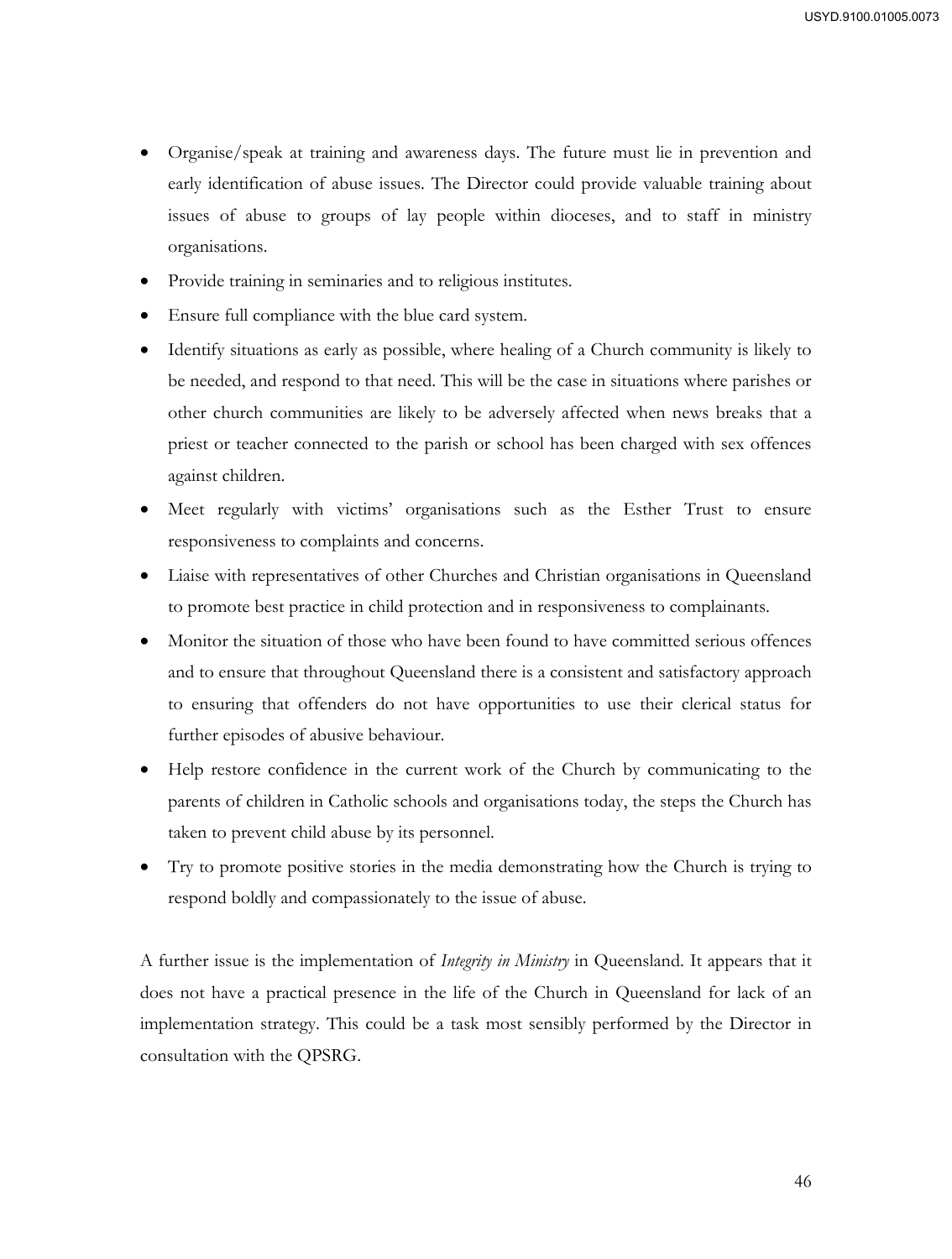This range of functions does indicate that the right person could be occupied full-time even if, as one might expect, the present level of 'demand' in terms of new complaints under Towards Healing falls off.

# **Recommendation 9**

The Director of Professional Standards should be appointed on a full-time basis with a job description which includes, and gives priority to, the role identified in Towards Healing but also includes an additional role as a resource person for advice on child abuse issues in Queensland. The Director's mandate should include the provision of education and training throughout Queensland in matters of child abuse and professional standards.

# b) *The qualifications for appointment*

There is a seemingly universal view that the next Director needs to be someone with professional qualifications and experience in the field of working with victims of abuse. The aspiration is that the person appointed should be seen as having relevant expertise and should be in a position to demonstrate leadership in the work of responding to the problem of abuse in the Church community. The response from one Religious Institute was typical of the general consensus:

"In view of the complex and long-standing issues with which Towards Healing must deal, we see it as highly desirable that persons appointed to the role of Director be qualified and expert in the field of human services (e.g. pychology, social work), preferably with an understanding of out-of-home care abuse and trauma matters."

I agree with this, but would advise against seeing relevant professional qualifications in such areas as social work, psychology or counselling as essential. In my view, they are highly desirable, but it would be a mistake for the Church to ignore people in its midst who may have extensive practical experience in dealing with this issue but whose qualifications are theological rather than having an academic qualification in one of the helping professions.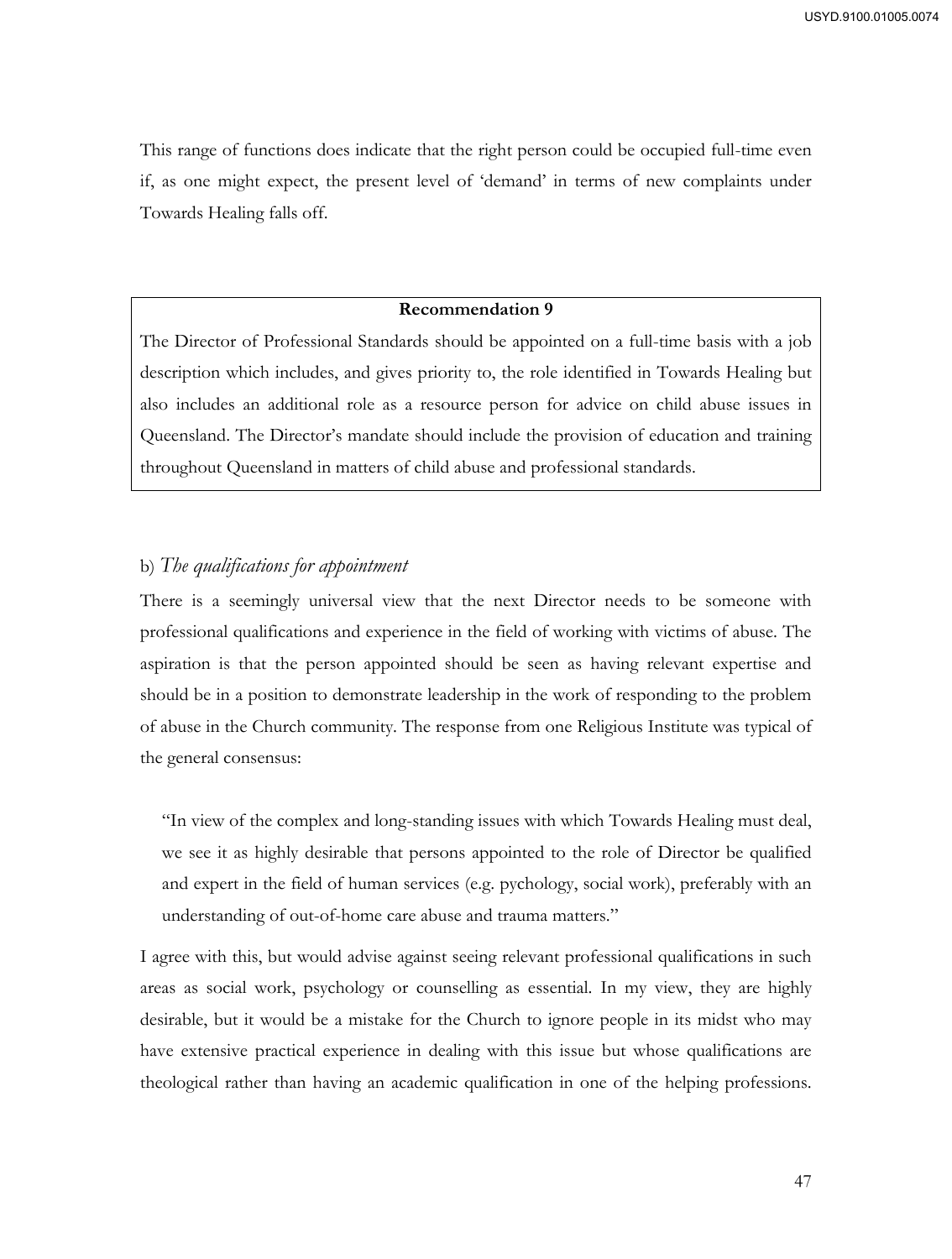The key issue is having a high level of experience and sensitivity to the issues. Formal qualifications are a secondary consideration.

#### **Recommendation 10**

In seeking to fill the position of Director of Professional Standards, the Church should seek to appoint a professional person with experience in the field of human services and who has an understanding of the trauma associated with child abuse and sexual misconduct.

#### c) *The manner of appointment*

One of the issues raised by the Terms of Reference concerns the appointment process for the Director and the PSRG. Dr Robertson's initial appointment is understood to have been made by the Bishops and was subsequently ratified at the joint meeting of the Bishops and CLRIQ. This appointment has been continued on the Bishops' initiative and ratified in the same way for as long as Dr Robertson has been willing to serve. No doubt this met the needs of the Church at the time as a way of getting things moving quickly once Towards Healing had been agreed upon. There seems to be agreement however, that in future, the CLRIQ ought to be given a more active role in the process, and that the appointment of the Director should result from a process in which the Bishops and Leaders are equal participants. There is also a need for the Director of Professional Standards, like any other professional, to have clear lines of accountability and to have appropriate support, supervision and review.

In order to establish a greater sense of shared ownership of the appointment and to establish better avenues of consultation and participation, it is recommended that the Bishops and Leaders appoint a Liaison Committee. It ought to be sufficient if it consists of two Bishops and two Leaders, or their nominees. The Bishops and Leaders may wish to add a representative of a Catholic Education Office also. The model for the Liaison Committee could be New South Wales. The Liaison Committee meets every three months, and its functions include policy issues, financial responsibility (including review of the auditor's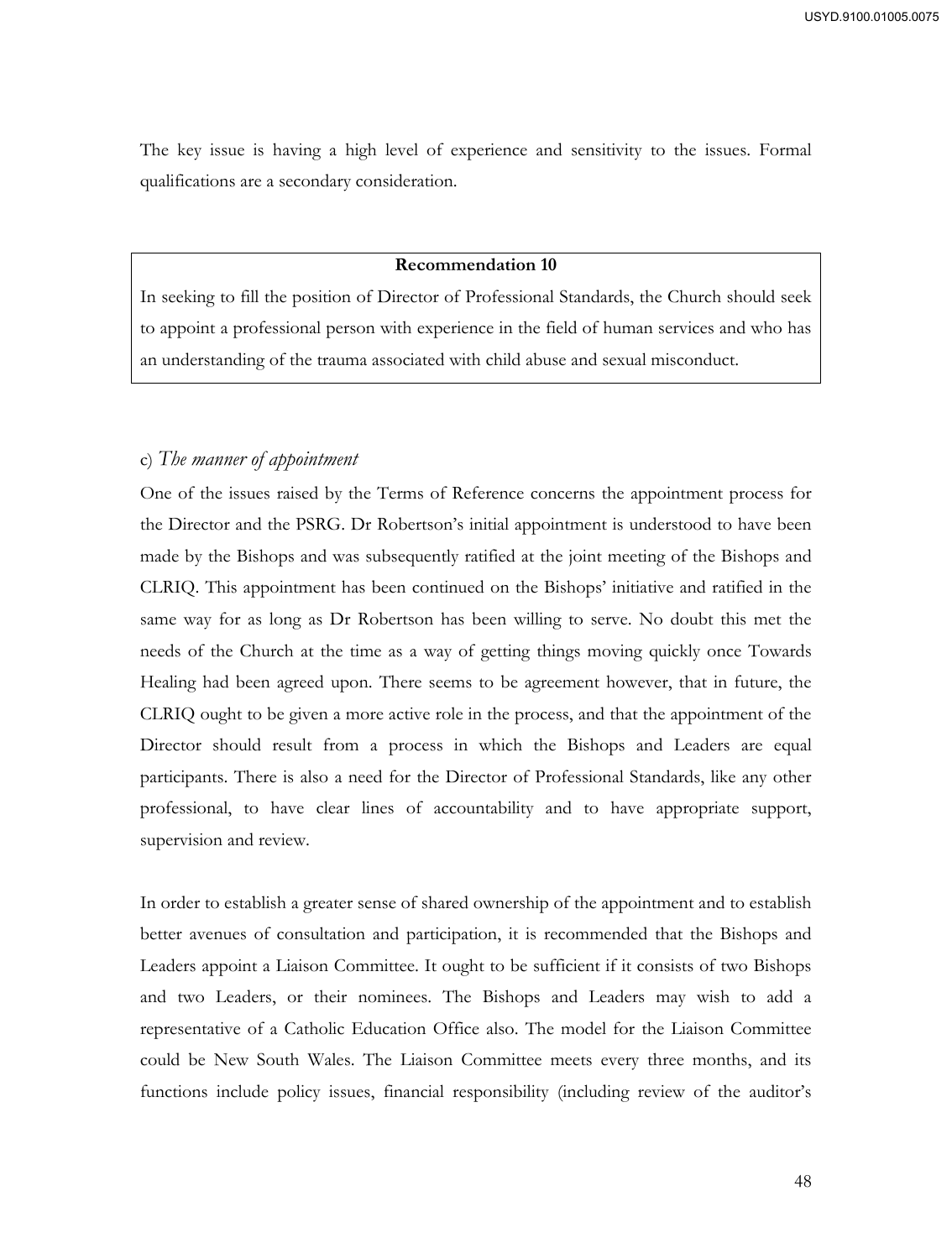report), and appointment of new members as vacancies occur. Performance reviews are also organised by the Liaison Committee.

Similar issues about appointment arise in relation to the QPSRG (to be considered below). In New South Wales, the Liaison Committee makes a recommendation to the two Conferences. This seems a rather cumbersome approach unless the organisational norms of the Church require it. It would be better for the Liaison Committee to have direct appointing authority by delegation from the joint meeting.

If the recommendation for a Liaison Committee is accepted, it would be very good to establish it as soon as possible in 2003, and preferably in advance of the joint meeting in March so that it can begin the processes necessary to appoint a new Director, with a view to speedy implementation of the recommendations accepted by that joint meeting.

#### **Recommendation 11**

The Bishops and Leaders should, as soon as possible, appoint a Liaison Committee to provide oversight for the appointment and renewal of appointment of the Director of Professional Standards, for the appointment of members of the QPSRG and to be the primary point of accountability for the Director in his or her professional work.

#### **Recommendation 12**

The Liaison Committee should appoint someone, whether one of its members or otherwise, to act as the supervisor of the Director of Professional Standards for employment purposes, and make available to the Director, pastoral support in order to be able to 'debrief' and cope emotionally with the demands of the position.

A further issue concerning appointment is how it should be advertised. Finding the right person also means ensuring that there is a proactive strategy to make the position known in circles beyond the easy reach of Catholic publications.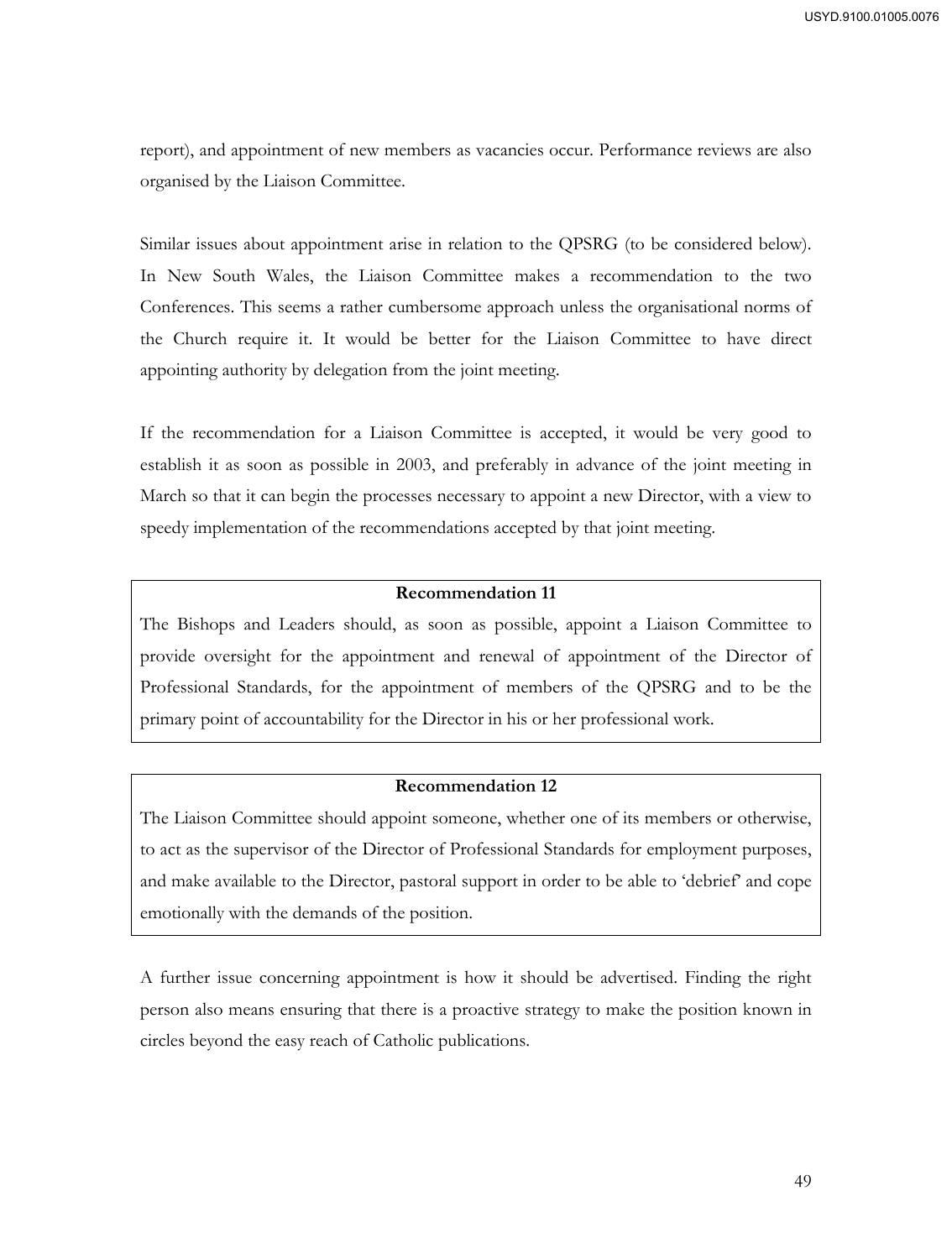The position of Director should be advertised, following consultation with the QPSRG on the terms of the advertisement, the process of selection, the criteria for selection and the advertising strategy.

# *d) Should the position be open to someone who is not a practising Catholic?*

One of the questions being considered more widely, and at a national level, is the place of non-Catholics in addressing issues of abuse in the life of the Church. There are some who would argue that the Church would demonstrate better its integrity and openness if its processes were managed by people who are not beholden to the authority of the episcopate of the Catholic Church. In my view, there are certainly situations where bringing in someone from a different faith community is essential, and other Churches would do the same. Any particularly difficult or sensitive inquiries, such as the recent Pell case, need to be conducted by people who are, and who are also perceived to be, independent.

I would certainly recommend that the appointment of Director be open to someone who is not a Catholic. In my view, it is essential nonetheless that such a person shares and is motivated by the same Christian values which unite us in faith, for this is at the heart of the Towards Healing process. Whether it is in some way preferable to have a non-Catholic is in my view an open question. Such an appointment would certainly enhance the credibility of the process as an outreach rather than a defence mechanism. On the other hand, the Director also has an important internal 'audience' for his or her work. Knowledge of the processes, people and culture of the Church is a not inconsiderable asset which is more likely to be found in a practising Catholic. It is also important that the Director has the trust of the Church's leadership. There are people who have had an active role in dealing with these issues in the past or who have such a role at present who should be strongly encouraged to apply. There is no reason, for example, why outstanding candidates for the position should not come from the existing membership of the QPSRG.

My inclination would be to suggest that the Church adopts no stance on the question whether it would be desirable to appoint a non-Catholic but seeks the best person for the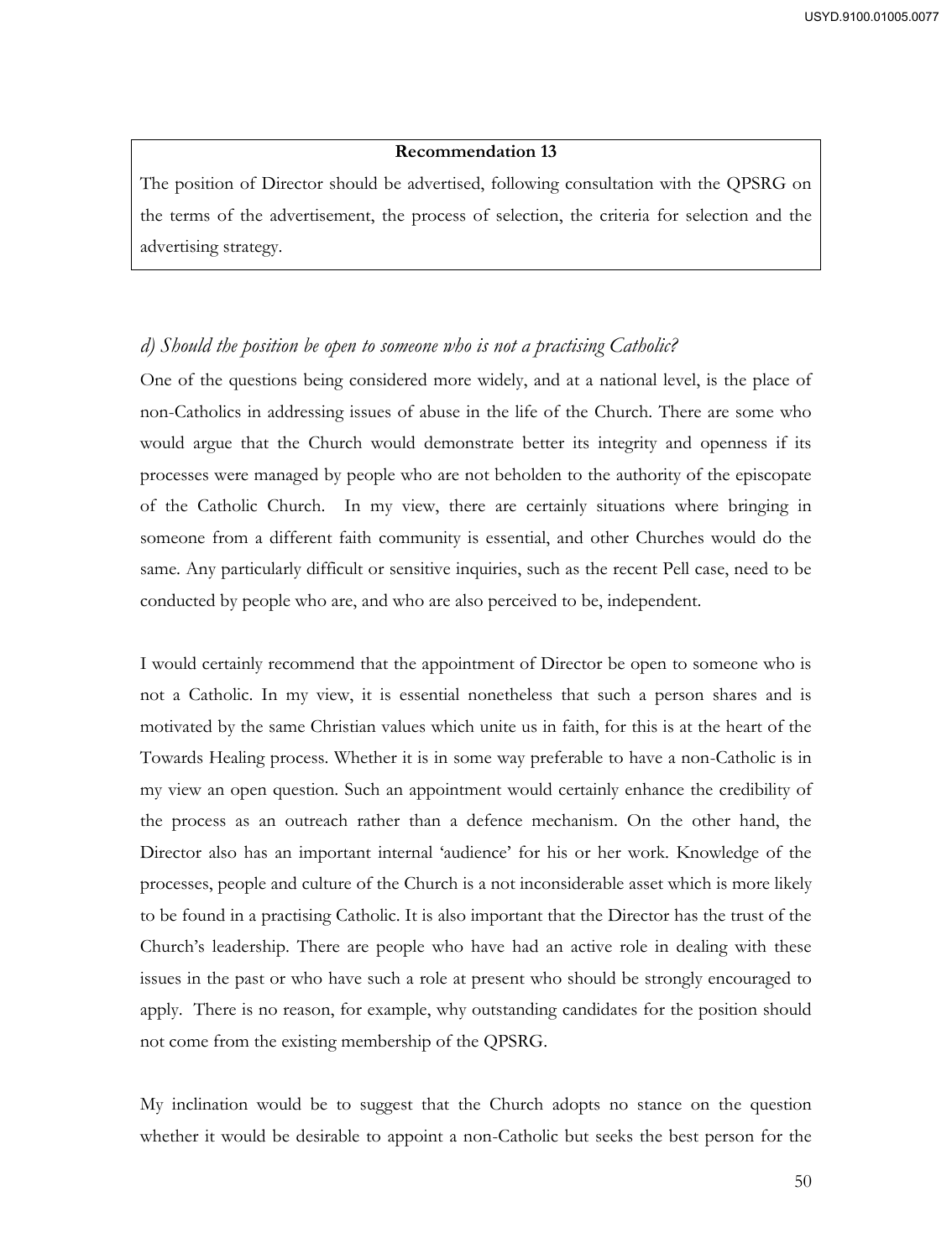job, taking into account the various qualities and characteristics of all the applicants. Ultimately, the question of whether the Church might be better served by a person from a different faith community is a question that can only be answered by looking at all his or her attributes, not only the question of faith tradition.

## **Recommendation 14**

The position of Director should be advertised so as to make it clear that the position is open to people who belong to another faith tradition, subject to the requirements of any relevant anti-discrimination laws in Queensland governing such an advertisement.

# e) *Financing, office space and support*

There is a clear need, given the scale of the operation in Queensland, for the new Director to be given dedicated office space and support services. Inevitably this means greater expenditure than at present, for the Robertsons have effectively been subsidising the cost of the operation through their personal generosity in allowing their home to be used. There seems to be widespread agreement that as Dr Robertson's term comes to a close, office space needs to be found, not least because the Church needs to give attention to such matters as the storage and security of files, and the issue of access to those files in the light of the Commonwealth's Privacy Amendment (Private Sector) Act 2000.

Certain interviewees also considered there was a need for secretarial back-up to the Director so that if he or she is away, the caller can speak to a person during normal business hours, not to a machine. Some interviewees expressed difficulties in making timely contact on professional standards issues given the way currently the system relies on the personal availability of one person, the Director, without a back-up system.

The most resource-efficient way of resolving these issues would be for space to be found in the Catholic Centre or the offices of a church agency, and for the receptionist services of that organisation to answer calls to the Office of the Director if they are not answered directly by that office. Secretarial support could be shared.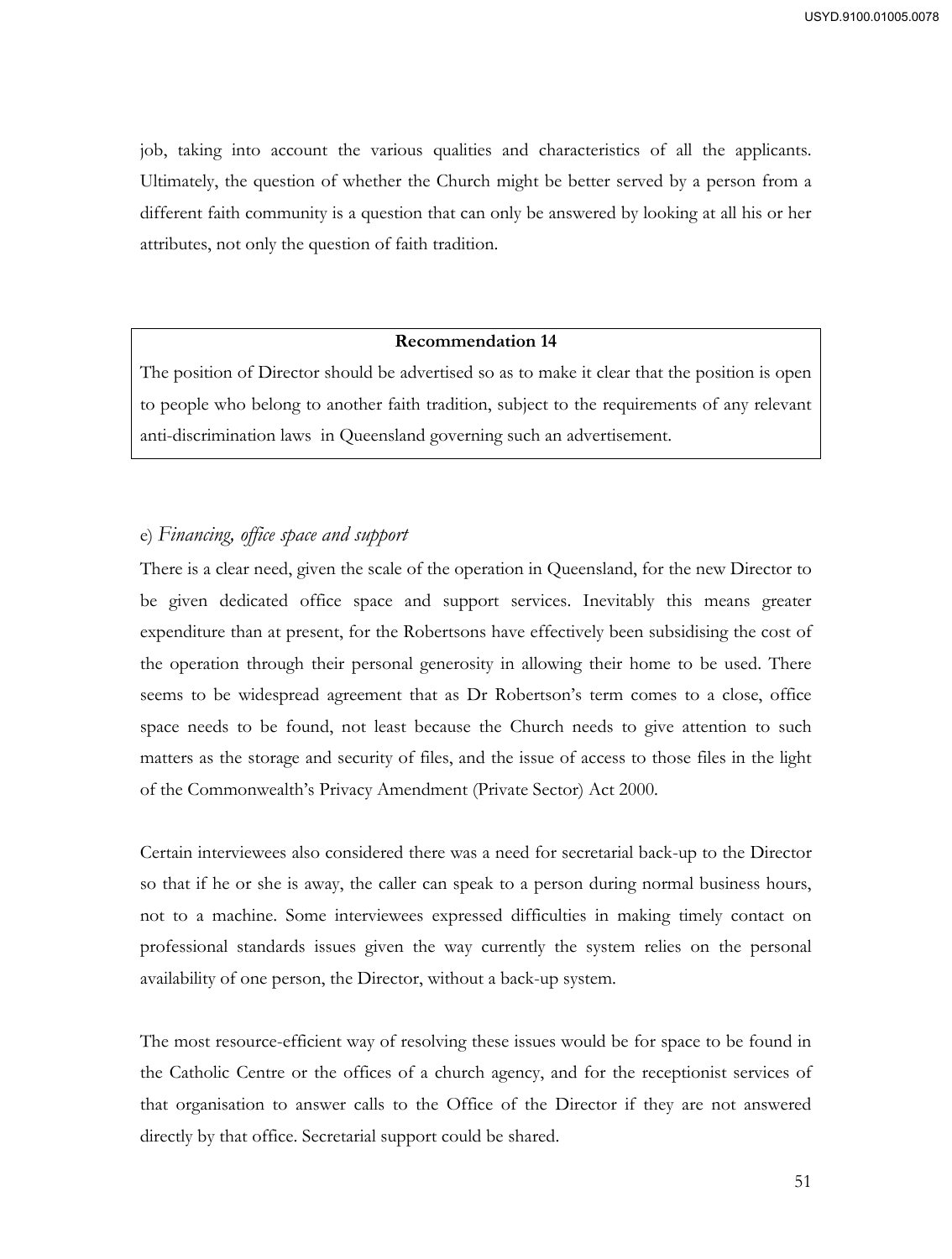I don't think it is an objection that this situates the work of Towards Healing too close to the church agencies. Towards Healing is a Church initiative and there seems to be no need to disguise it.

# **Recommendation 15**

A Professional Standards Office be established within the Catholic Centre or other such centre, sharing the secretarial and other resources available on an appropriate cost basis.

Funding is of course a matter for the Bishops and Leaders. At present, costs are shared in a 55%/45% ratio. In New South Wales, the Catholic Education Commission makes a 25% contribution. Under the present arrangements, the problem of multiple processes means that the Catholic Education Offices do not use the general processes of Towards Healing all that much. However, as these problems and overlaps are sorted out, it can be expected that more of the work of the Director, including proactive and advice work, will be generated by the Catholic Education Offices and the smaller ones might certainly benefit from the availability of the Director's advice when dealing with problems which arise in school settings.

The alternative is a user pays system, but I am not inclined to recommend it at this stage. The priority ought to be to get people using this system rather than having inconsistent multiple systems, and a user-pays approach might discourage this.

If the Catholic Education Offices contribute to the cost of the Office, they may wish to be represented also on the Liaison Committee. As noted above, this ought to be a matter for the Bishops and Leaders to decide. The argument against the inclusion of a representative of a Catholic Education Office is that Catholic Education comes under the authority of the diocesan Bishop and therefore its interests can be represented on the Liaison Committee episcopally, just as the views of Religious Institute schools can be expected to be represented by the Leaders. The reason why recommendation 11 above includes only representatives of the Bishops and Leaders is that Towards Healing is a document jointly adopted by the Bishops and Leaders nationally. Thus while there would be no reason at all why the Liaison Committee should not include a representative of Catholic Education, in the absence of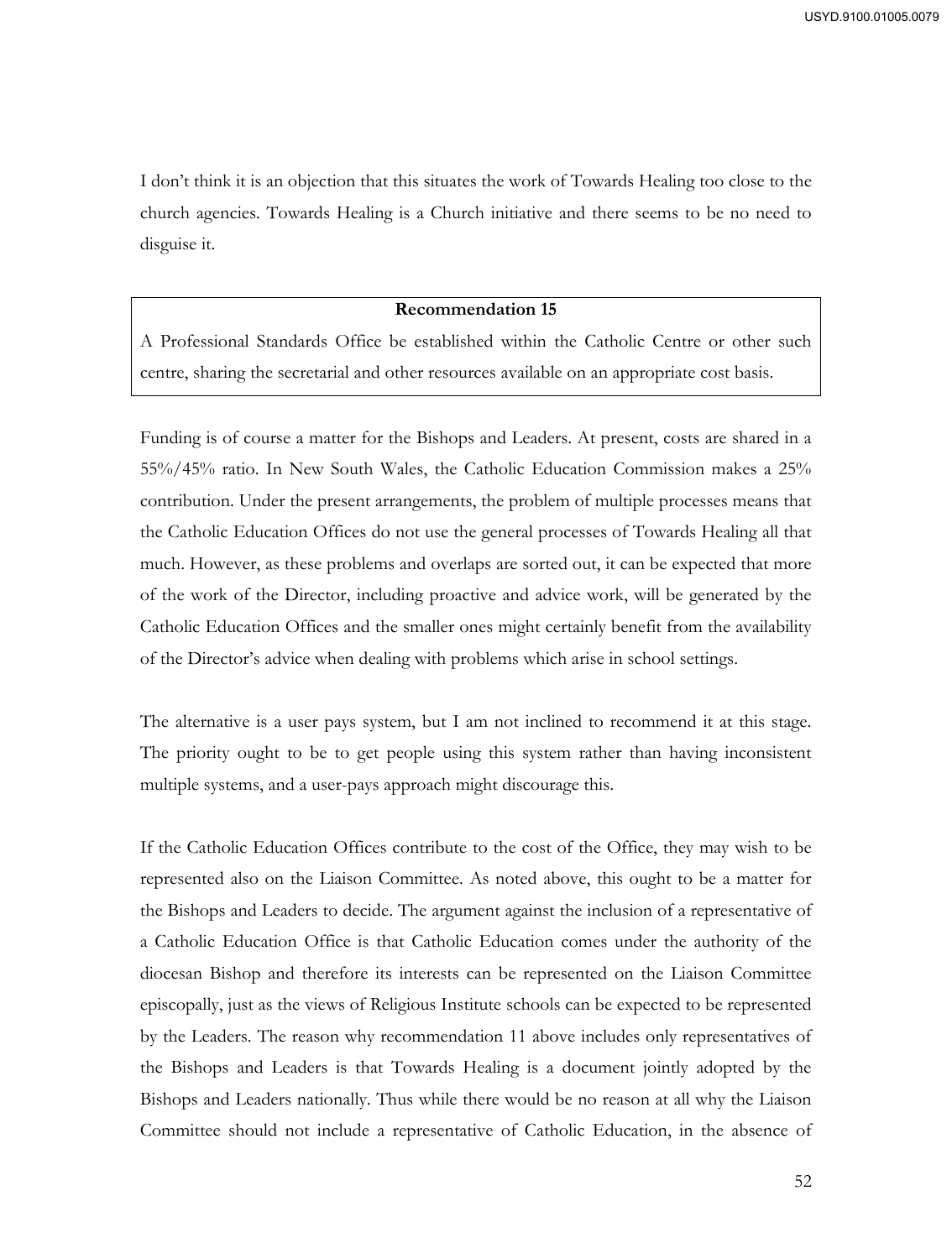such agreement, it is better for the Liaison Committee to reflect in its membership the bodies which have direct responsibility for establishing and implementing the Towards Healing process.

#### **Recommendation 16**

The Catholic Education Offices should be asked to make an appropriate annual contribution to the running costs of the Professional Standards Office.

# *f) The role of the Deputy Director*

Towards Healing provides that there may be, but need not be, a Deputy Director. If there is one, then he or she should be appointed by the Bishops and Leaders, not elected by the Resource Group:

35.3.2 The Bishops and Leaders of Religious Institutes for each State may nominate a Deputy Director who may exercise any of the responsibilities which are delegated to him or her by the Director.

As a starting point, it would be useful for the Resource Group, in consultation with the present Director, to articulate the need for a Deputy Director and what roles he or she should perform. With the workload currently involved in Towards Healing, there seems a very good case for having a Deputy Director, but it is not clear that she is currently being called upon to fulfil particular tasks or that she has defined responsibilities. If the appointment has not been made in the manner required by Towards Healing then it could be regularised at the March meeting.

#### **Recommendation 17**

The QPSRG should examine the need for the position of Deputy Director and what roles he or she should perform.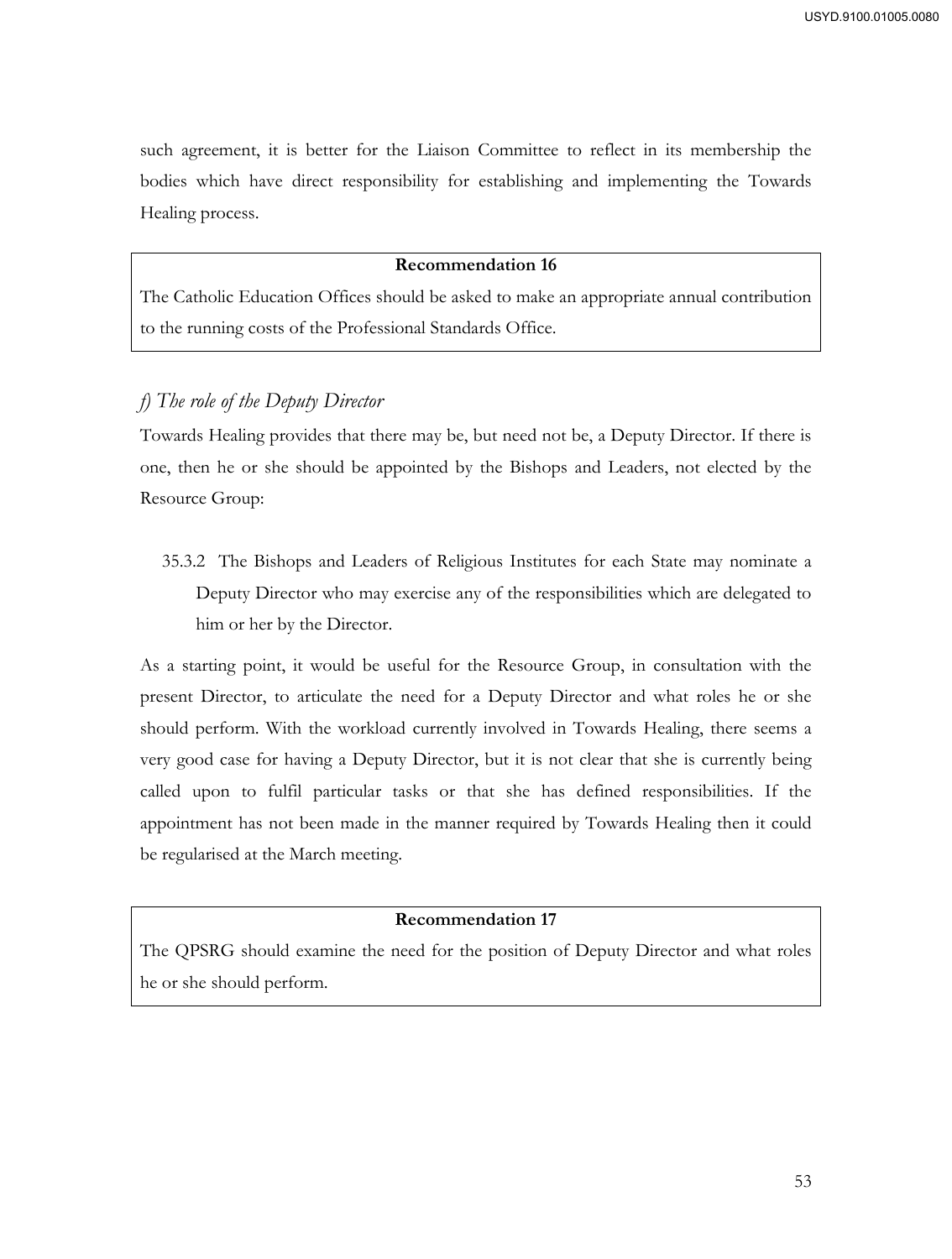# **6. The QPSRG**

The QPSRG is a valuable resource for the work of the Church in Queensland. It contains a range of people who are knowledgeable and dedicated to their work. Between the members, there is a great deal of experience and expertise. There are nonetheless a lot of problems to be addressed, including issues about appointments to its membership, its role in relationship to the Director of Professional Standards, the need for a business plan, and the issue of confidentiality.

# *a) Appointments*

# (i) Who appoints?

Currently, appointments are made at the yearly joint meeting of the Bishops and Leaders. However, this tends to be a ratification of decisions made elsewhere, and at a different time of the year. There is no formal system for deciding the issue of appointments to the QPSRG and it may be that as a result of the way that processes have evolved, the CLRIQ does not have a sufficient voice in that process.

# **Recommendation 18**

All appointments to the QPSRG should be made by the Liaison Committee to be established between the Bishops and the Leaders. This will ensure that the Bishops and Leaders have an equal voice in appointments and that they can consider the balance of expertise and gender on the Resource Group.

# (ii) The balance of appointments

While I recognise that there are differences of opinion on this, I recommend that there be no major changes to the composition of the QPSRG. The membership of the QPSRG is to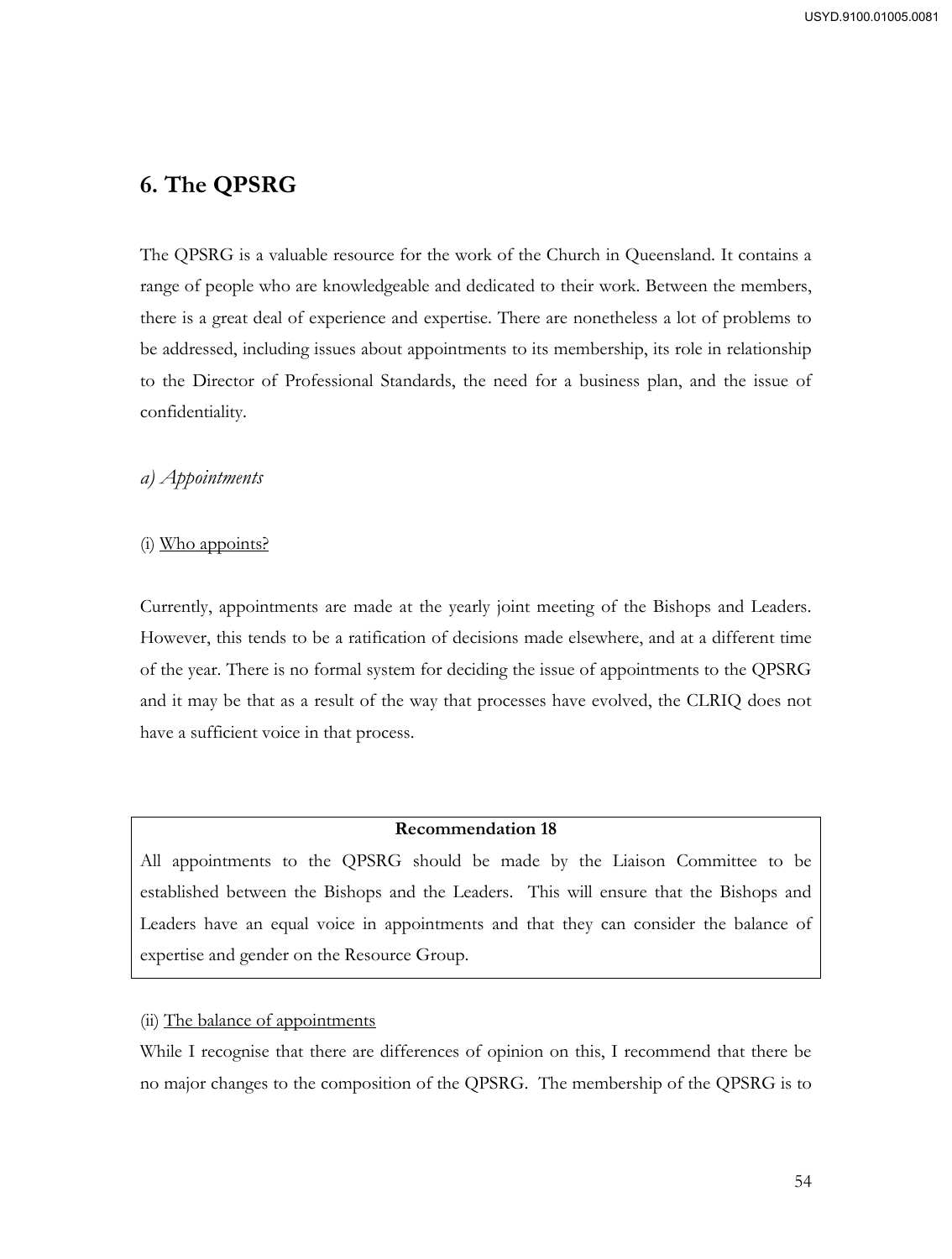some extent dictated by Towards Healing. That document takes an expert group approach rather than a representational approach. The text reads as follows:

35.2.1 The Resource Group shall consist of at least one priest and one religious and a suitable number of other persons (no more than ten), both men and women, of diverse backgrounds, skilled in areas such as child protection, the social sciences, civil and Church law and industrial relations. Members of the Resource Group shall be appointed by the Bishops and Leaders of Religious Institutes.

There is currently no-one on the Resource Group with expertise in industrial relations, and this is a gap which it would be desirable for the Church to fill at the earliest convenient time.

There is a tension in Queensland between having diocesan appointments, which ensures some degree of geographic spread, and appointments based upon expertise, which ensures that the group is balanced in its professional make-up. Perhaps the main issue is whether there should continue to be diocesan representatives. This effectively means that five members are nominated by the Bishops and these nominations are based on where they live rather than the expertise which they bring. Despite this, the present PSRG membership does contain a diverse group of people with a balance of expertise, which suggests that the apparent contradiction between a representational approach and an expertise approach to appointments can be overcome. In any given group, there may be individuals who fulfil more than one criterion for appointment.

Around the country, different patterns have been established. In New South Wales, the membership of the group is mainly derived from the greater Sydney region. In Victoria, the separate scheme in Melbourne means that the city/country issues do not arise. Other States do not have such large population centres outside the capital city. Each state has a different history and different needs.

The representational approach does provide many practical benefits, particularly for the regional areas beyond Brisbane and the Gold Coast. It ensures that the work of the QPSRG is not dominated by Southern Queensland perspectives, and it keeps the other dioceses in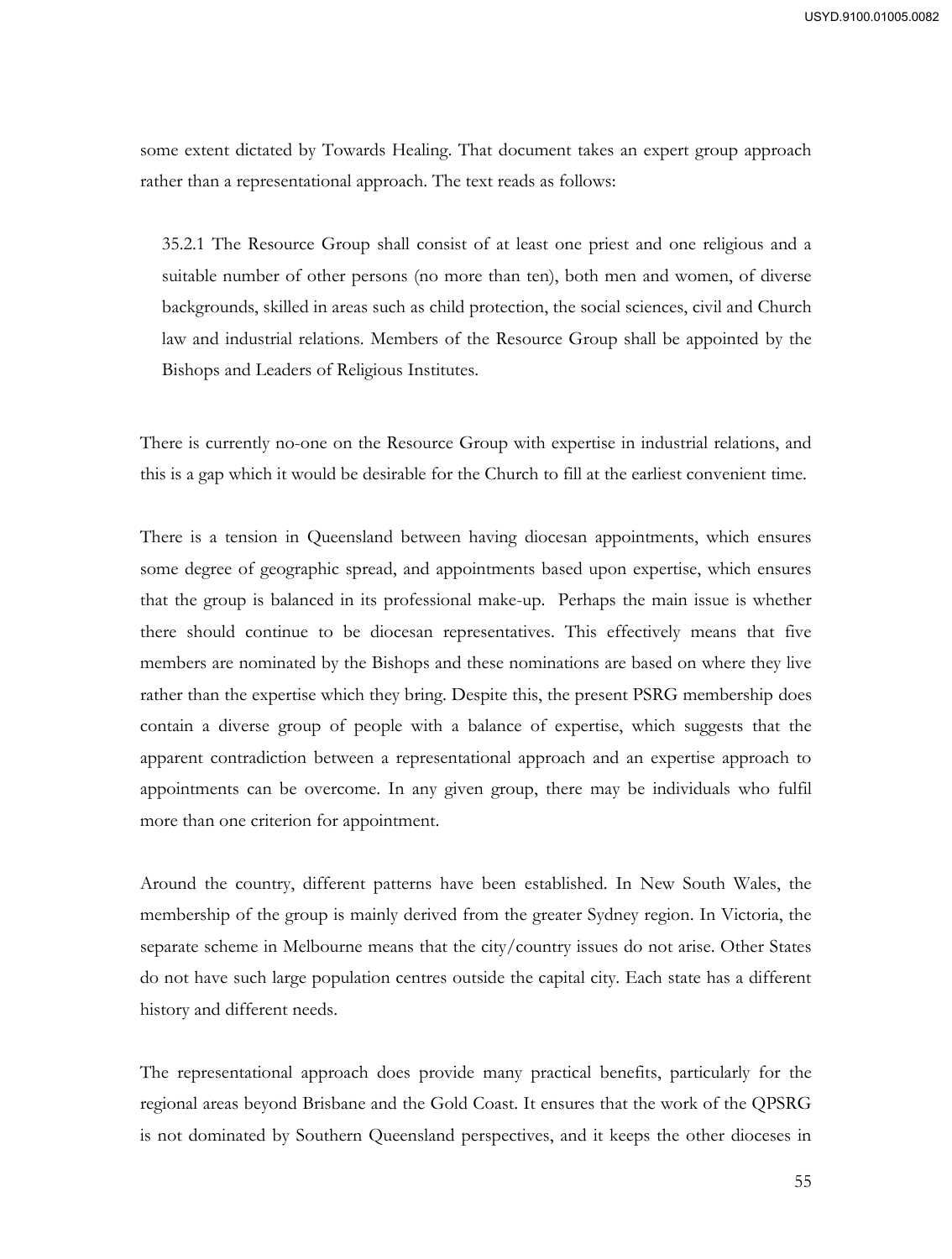touch with the work of the QPSRG in a direct way. Members can also report back to the diocesan groups, and link up the local initiatives with the statewide work of the Resource Group. For these reasons, I would conclude that the diocesan representation fulfils a useful role and should remain.

This raises an issue, however, about the composition of the diocesan groups. These groups are active in the four dioceses outside Brisbane. While they were set up to advise the diocesan bishop, there seems no reason to limit their membership in such a way that they cannot also include representatives of the religious institutes. If they were to evolve naturally in this way, then they would function as a kind of regional subcommittee of the QPSRG rather than merely as diocesan committees. It has been suggested that it would be very valuable if the Brisbane area committee were activated again.

Another issue concerning composition is the place of the Catholic Education Offices and Centacare. I consider it highly desirable that there should be someone from each of these organisations on the QPSRG. This happens to be the situation at present, but not necessarily by design. Given the central importance of the work of Catholic Education Offices in contemporary child protection, and the expertise they can bring, as well as the need to foster better linkages between the QPSRG and the education sector, I recommend that there be a representative of a Catholic Education Office on the QPSRG. He or she might well meet other selection criteria as well. It would also be desirable for the Liaison Committee to bear in mind the Religious Institute schools and Centacare in considering the balance of appointments.

The final issue is the inclusion of non-Catholics on the committee. There is great value in sharing expertise between the faith communities, and non-Catholic members, through their contacts, could open up linkages to other people who could assist the work of Towards Healing in various ways. The inclusion of non-Catholics would also help challenge tendencies towards an inward-looking culture, or too ready an acceptance of ways of doing things which are less than optimal. There are plenty of those in any organisation, but especially old organisations.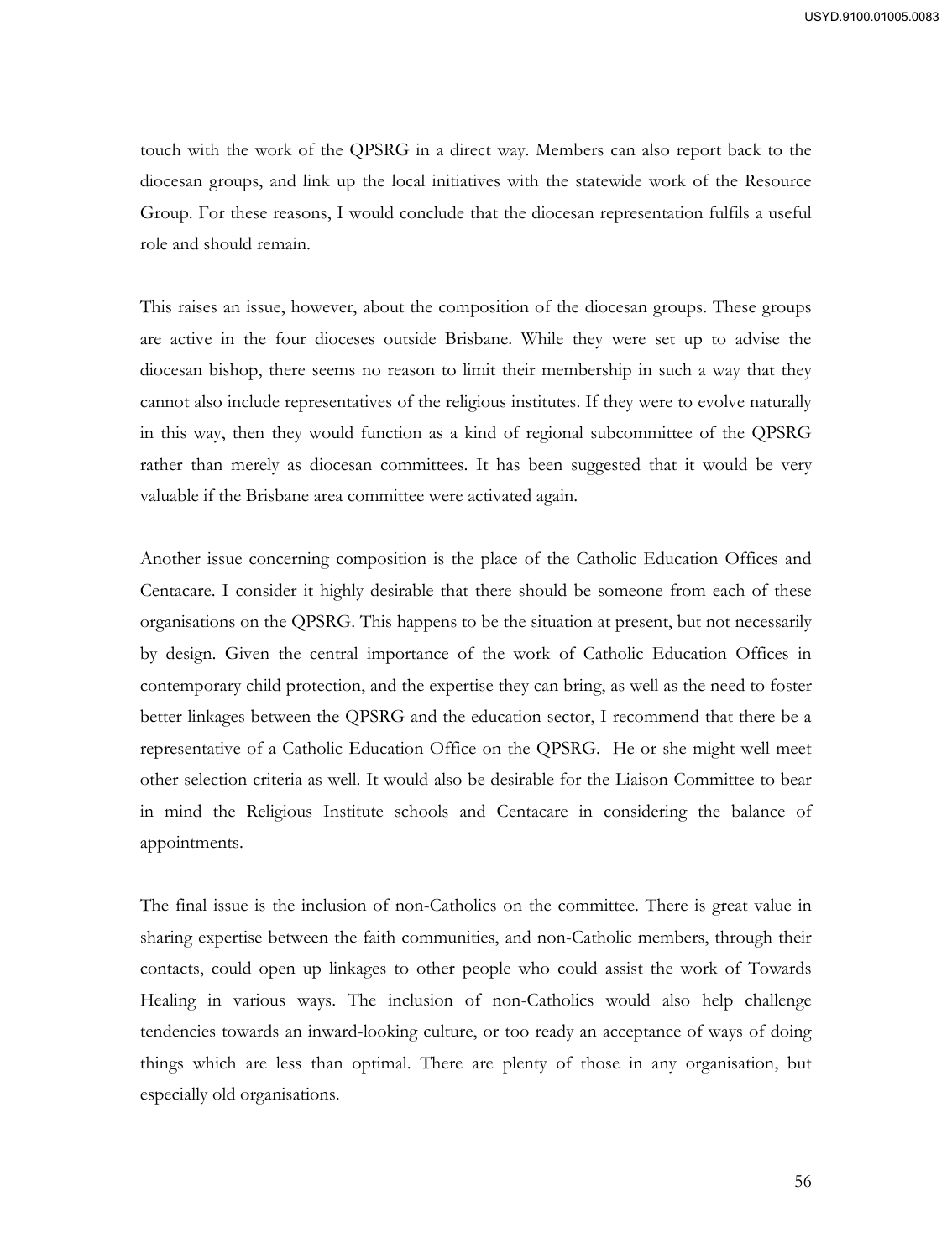Appointments to the QPSRG should endeavour to include:

- Representatives of the dioceses.
- At least one priest and one religious
- A representative of a Catholic Education Office
- Non-Catholics
- People with backgrounds in child protection, the social sciences, civil and Church law and industrial relations.

The Group should also aim to achieve a reasonable balance between men and women and reflect the importance of lay people in the life and governance of the Church.

# (iii) The term of appointments

All members of the QPSRG have a term of appointment (normally three years in the first instance with a one or two year renewal possible). This seems to be more a matter of informal practice than formal constitution, and the issue of how many times a person can be reappointed does not seem to have been settled. It is only now, of course, that these issues are arising.

In principle, it is highly desirable to ensure rotation by having limitations on reappointment. This helps to ensure the continual renewal of groups, and the trade-off in loss of experience is that knowledge of the processes and practices is more dispersed. A system of having a three year appointment with up to one renewal of two years would be very close to current practice in Queensland and would, in my view, provide the right balance. It is important however, that a formal rotational system should be introduced in such a way as to ensure that retirements from the QPSRG are not grouped together with a resultant loss of valuable expertise all at once, particularly as there will be a changeover of Director in the next few months.

## **Recommendation 20**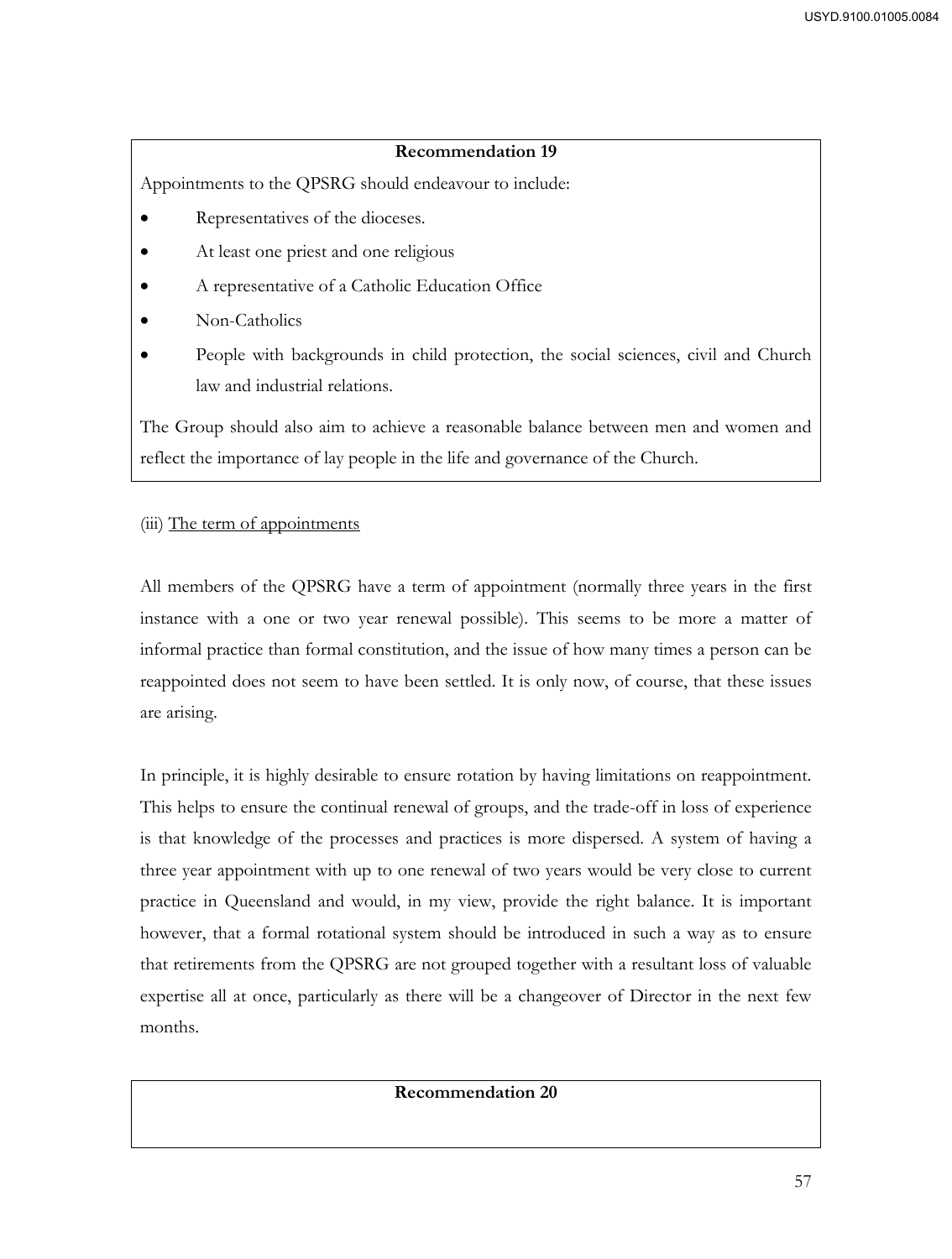From 2004, all appointments should be on the basis that each person should be appointed for a three year term with up to one renewal of two years. A person may be reappointed following an interval of one year.

# **Recommendation 21**

The Liaison Committee should consider the length of term of the existing members of the QPSRG and make ad hoc provision for extension of certain individual appointments, in order to ensure that there is not an undue loss of expertise or of continuity as a consequence of turnover in membership of the Resource Group.

# *b) The Role of the QPSRG*

.

One of the key issues which emerged from consultations with members of the QPSRG is some uncertainty about its role and the best use of the valuable time of its members. When Towards Healing was first developed in 1996, the functions of managing Towards Healing were given to the Resource Group and a Convenor was appointed to head this work. However, very quickly, a different model emerged in practice, with the larger States appointing paid Convenors who did most of the work. The revisions to Towards Healing in 2001 recognised the desirability of this, as well as the reality of it, by turning the Convenor's role into the role of Director of Professional Standards.

This has led to some loss of certainty about the purpose of the QPSRG. Is it mainly advisory, in which case on what matters should its advice be sought? How can the right balance be found between efficient case management, and consultation with the PSRG on cases? A number of members of the group felt that their time was not best utilised going through each case and that, especially where there are a lot of cases, this could be very laborious.

The role of the QPSRG needs to be more specifically articulated, but it is important first of all to make the point that the role of the Resource Group does not merely mirror that of the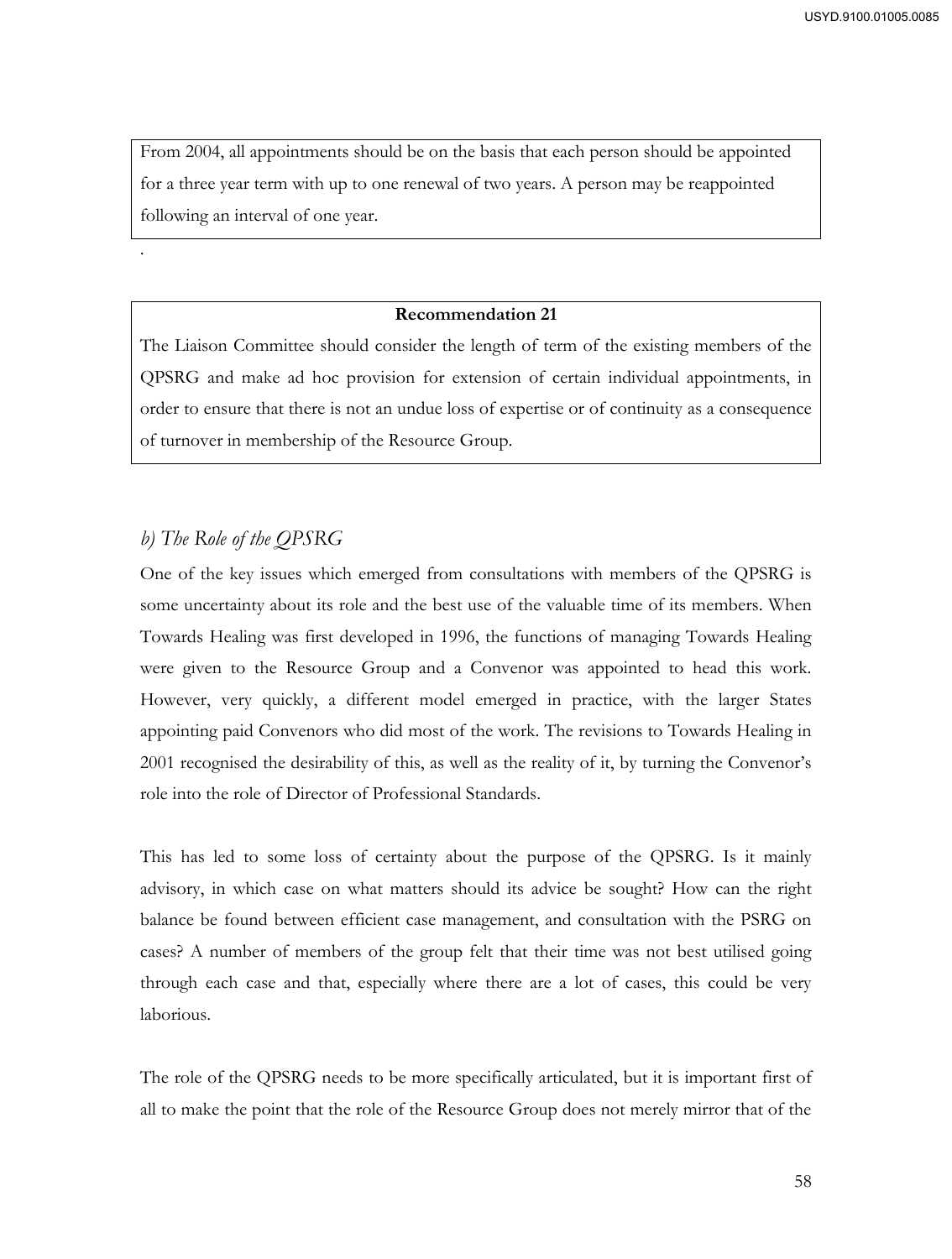Director. Because the Director's main role is managing cases does not mean that the Resource Group's main role is managing cases.

I suggest that the QPSRG should have the following roles:

- Providing general oversight of the work of Towards Healing in Queensland
- Developing policies and processes for the work of Towards Healing within Queensland
- Ensuring that the letter and spirit of Towards Healing is implemented by all Church authorities in Queensland
- Providing advice on issues related to professional standards to Bishops or Leaders
- Providing personal support and assistance to the Director
- Reviewing a summary of cases provided by the Director to the meeting
- Discussing difficult or complex cases as identified by the Director or members
- Determining when a case should be regarded as closed or when no further action can be taken
- Deciding on reviews of process
- Reviewing and keeping up to date the lists of contact people, accused's support persons, assessors and facilitators
- Ensuring appropriate induction processes for new participants in the work of Towards Healing, including new members of the QPSRG
- Developing and keeping under review, appropriate documentation of the roles of all those involved in the work of Towards Healing
- Ensuring ongoing training for all those involved in different ways in the work of Towards Healing
- Ensuring proper liaison with diocesan agencies and religious institute ministries
- Monitoring child protection processes and practices in all dioceses, religious institutes and ministries within Queensland and providing appropriate feedback and advice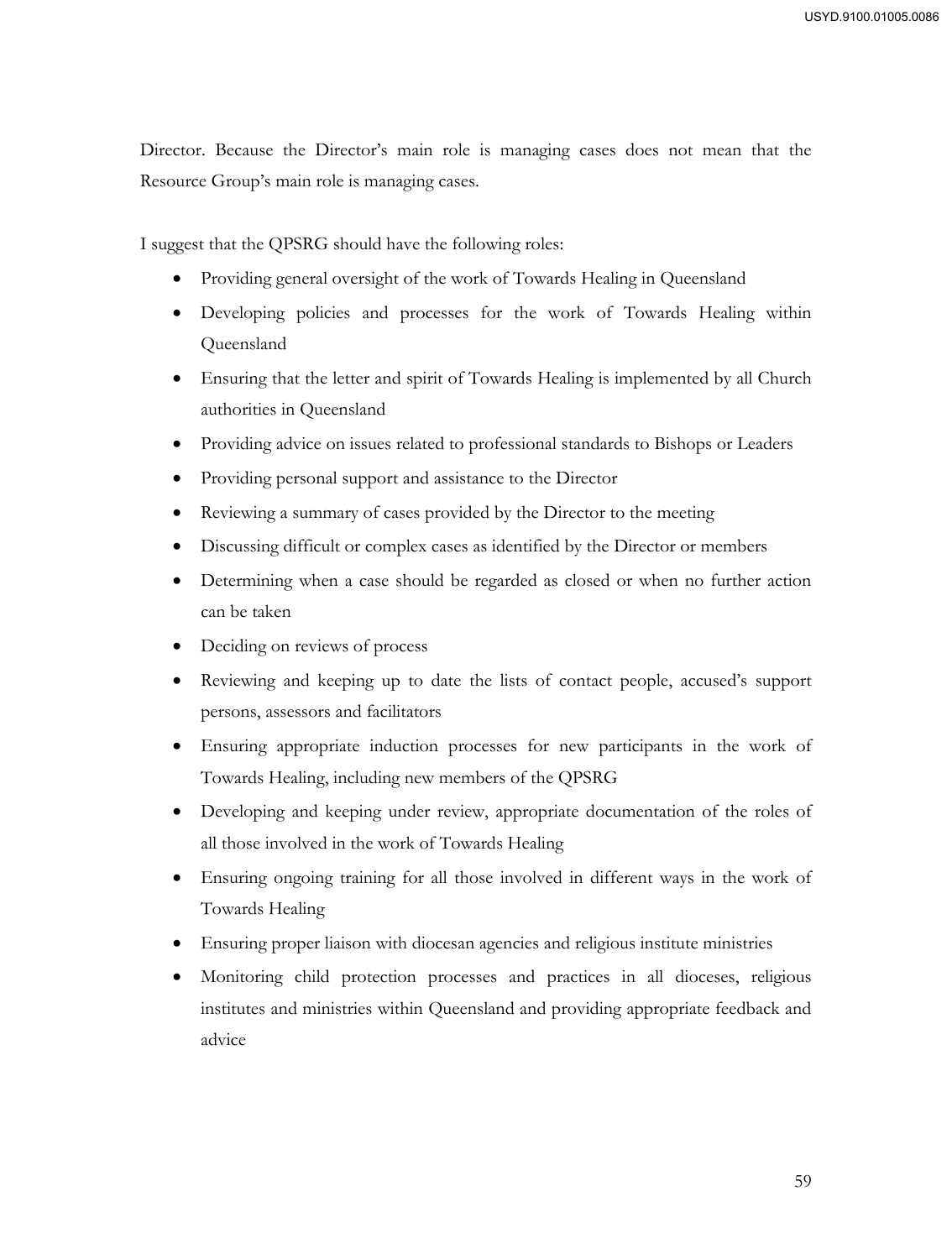- Providing advice on how to respond to Church communities affected by the revelation of abuse in the aftermath of the arrest or conviction of a prominent local Church figure
- Making representations collectively to individual Bishops and Leaders when the QPSRG has concerns about the way that a Church authority has handled a matter
- Advising Bishops and Leaders on the management of clerical sex offenders to ensure consistent practices across Queensland which are protective of the Church community
- Planning of education programs to help people understand issues about child abuse and sexual harassment in the Church community
- Playing a leading role in the prevention of abuse and neglect in the Church community
- Ensuring appropriate liaison with other relevant agencies such as the Police Service and Commission for Children and Young People
- Assisting the Director, the Bishops and the Leaders in developing an implementation strategy for *Integrity in Ministry*.

In general terms, the QPSRG ought to have the major role in carrying out the prevention strategies articulated at the end of Towards Healing, in particular, the following:

- 44.1 Each Church authority shall ensure that all Church personnel are made aware of the seriousness of abuse. They should be warned of behaviour that is inappropriate or which might be misunderstood as involving improper behaviour.
- 44.2 Each Church authority shall ensure that those working with children and young people are made aware of the issue of child abuse and are given information concerning processes for reporting disclosures of abuse. They should also be given information on how to conduct children's and youth ministry in such a manner as to reduce the risk of child abuse occurring.
- 44.3 Church bodies, especially those involved in providing care for children, shall have in place procedures, consistent with good child protection and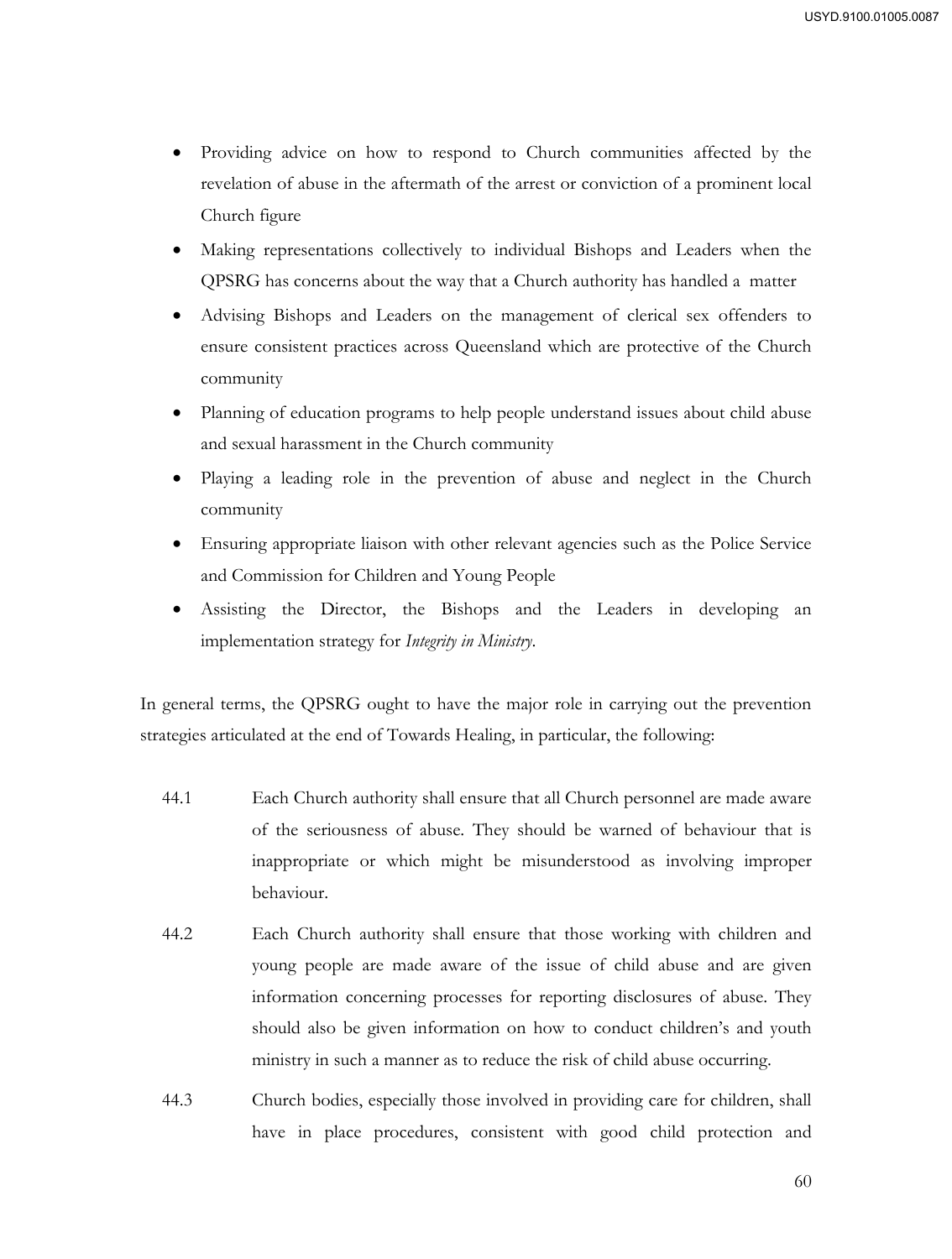industrial relations practice, for verifying the suitability of persons for employment or for participation as volunteers. They shall obey all applicable laws concerning employment screening and the prohibition of certain convicted persons from employment involving children.

At this important stage of the work of Towards Healing, it would be useful for the Bishops and Leaders to articulate and confirm the functions of the QPSRG in the light of the above list so that the Resource Group has a clear mandate and job description.

#### **Recommendation 22**

The Liaison Committee, following advice from the QPSRG, should prepare a document for the endorsement of the Bishops and Leaders to articulate and affirm the roles of the QPSRG.

# c) *The need for a business plan*

Following the formal articulation of the roles of the QPSRG, it would be highly desirable for the QPSRG to develop a business plan for what it wants to achieve in the next three years. Planning for this could begin immediately, since it ought to be an aspect of the Committee's ongoing work. Ideas which emerged from our discussions included the standardisation of letters for a variety of circumstances, and the development of a procedures manual documenting the detailed implementation of Towards Healing in the Queensland context. These would be very helpful to an incoming Director.

#### **Recommendation 23**

The QPSRG should develop a business plan for the next three years.

On the basis of comments made to me by various interviewees, a number of priorities suggest themselves for the immediate future.

(i) Review of the lists of assessors and facilitators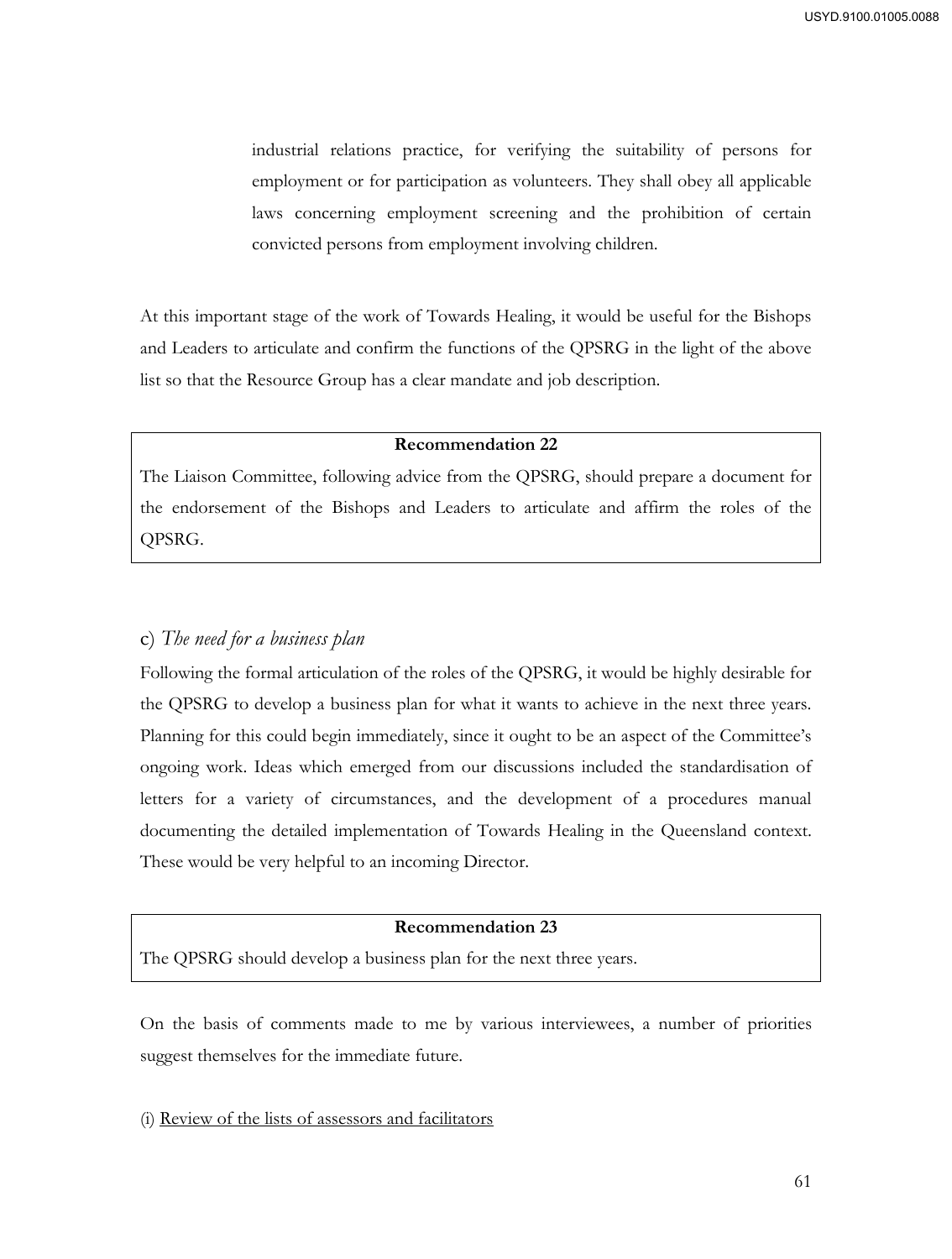It is of the utmost importance that the variety of stakeholders, including complainants, accused persons, and Church authorities, have confidence in the independence and professionalism of those who play key roles in the process, in particular the assessors. This confidence is not universal at present, and there is a perception that some of the assessors may be too close to those who appoint them or to those they are investigating.

While I cannot comment on the validity of these complaints, such lists should always be kept under review and the pool of people available to serve the Church in this way needs continual renewal. In particular, the QPSRG should consider appointing people who are not Catholics to the list, if there are not some already. There can be no better sign of independence of the investigation.

#### (ii) Develop a new educational initiative

A number of interviewees considered that Towards Healing is poorly understood in the Church community. There is always a need for education about such matters to occur on a continual basis. The appointment of a new Director is the perfect time to conduct such a new educational campaign, of a scale similar to that which would have been needed when Towards Healing was introduced.

(iii) Liaise with Catholic Education Offices, Religious Institutes involved in education, and Centacare, to ensure complete consistency of policy and practice and shared understanding of respective roles

It is clear that the linkages need to be much better with major ministries which may appropriately have internal policies concerning child protection or sexual harassment, and which may receive complaints about past abuse directly. A high level meeting, or a series of meetings with different agencies, would be appropriate. This could for example, involve the Director and a sub-committee of the QPSRG, meeting with all the Directors of Catholic Education and with the leaders of those Religious Institutes with significant involvement in running schools.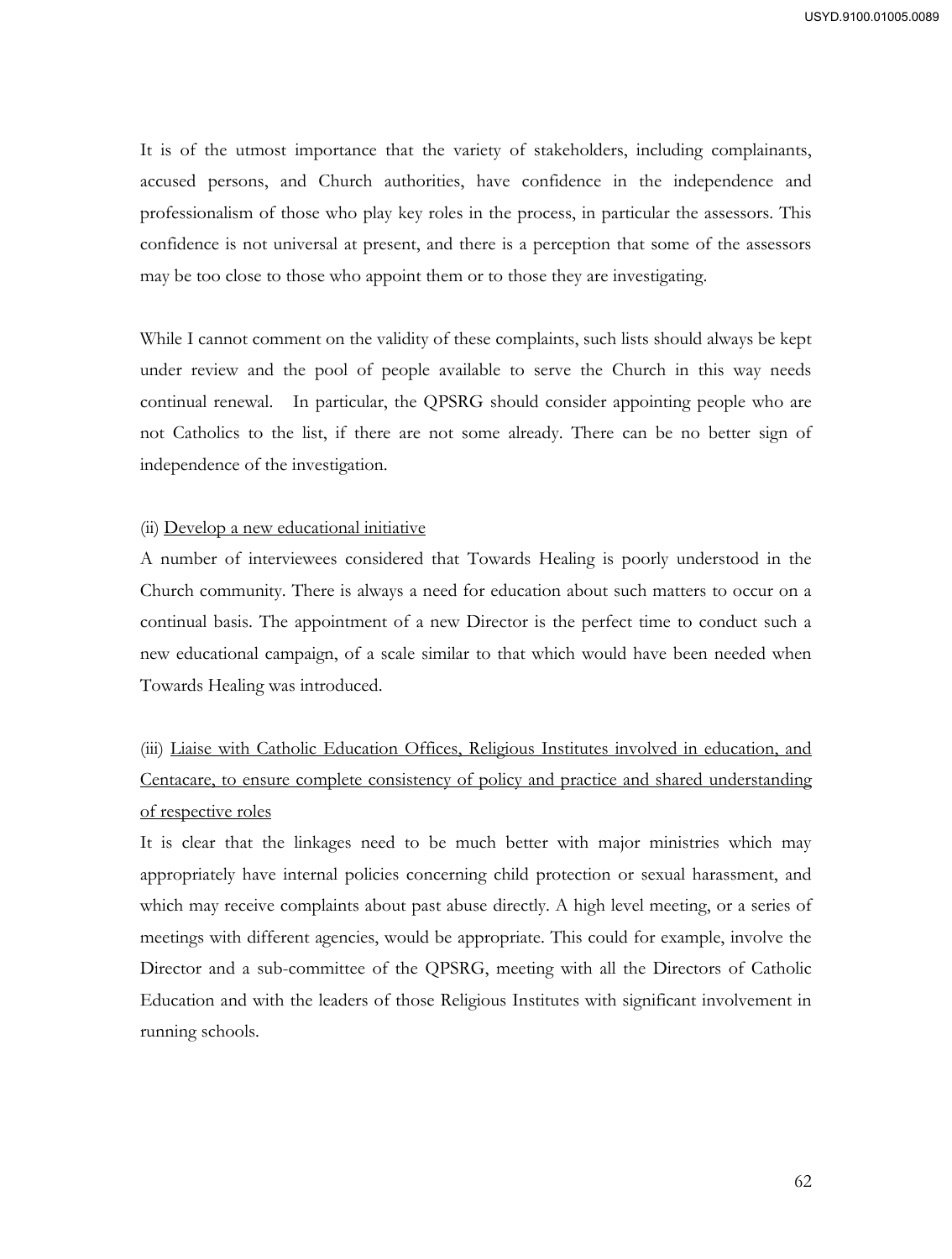The priorities for the QPSRG should include:

- Review of the lists of assessors and facilitators, to ensure that there can be complete confidence in their independence and professionalism.
- A new educational campaign to make the Church community aware of what Towards Healing is.
- Liaison with Catholic Education Offices, Religious Institutes involved in education, and Centacare, to ensure complete consistency of policy and practice and shared understanding of respective roles.

# d) *Confidentiality*

The QPSRG is different from the PSRGs of other States in that the names of the accused persons are made known in discussion of the cases. Certain members of the QPSRG seemed quite wedded to this practice, considering that it aided discussion. Others were concerned about the practice. In other states, first names are used and the details given on a nonidentifying basis. Towards Healing is silent on the issue of how meetings should be conducted.

In my view, this issue needs to be considered from the perspective of those with most to lose from their identification: the accused persons. The Church, even in as geographically spread a situation as Queensland, is like a very large family in which people tend to know one another in person or by reputation. It is very difficult to know something embarrassing or untoward about a person in the work of the QPSRG and to put it out of one's mind. Even if we may be unaffected by the knowledge of the allegations made (and indeed the conclusions reached about those allegations) that is not to say that the accused person will not be adversely affected if he or she knows that people know.

I am entirely unpersuaded that the benefits of knowing names outweigh the disadvantages, and the maintenance of anonymity has not harmed the work of the PSRG in other States. As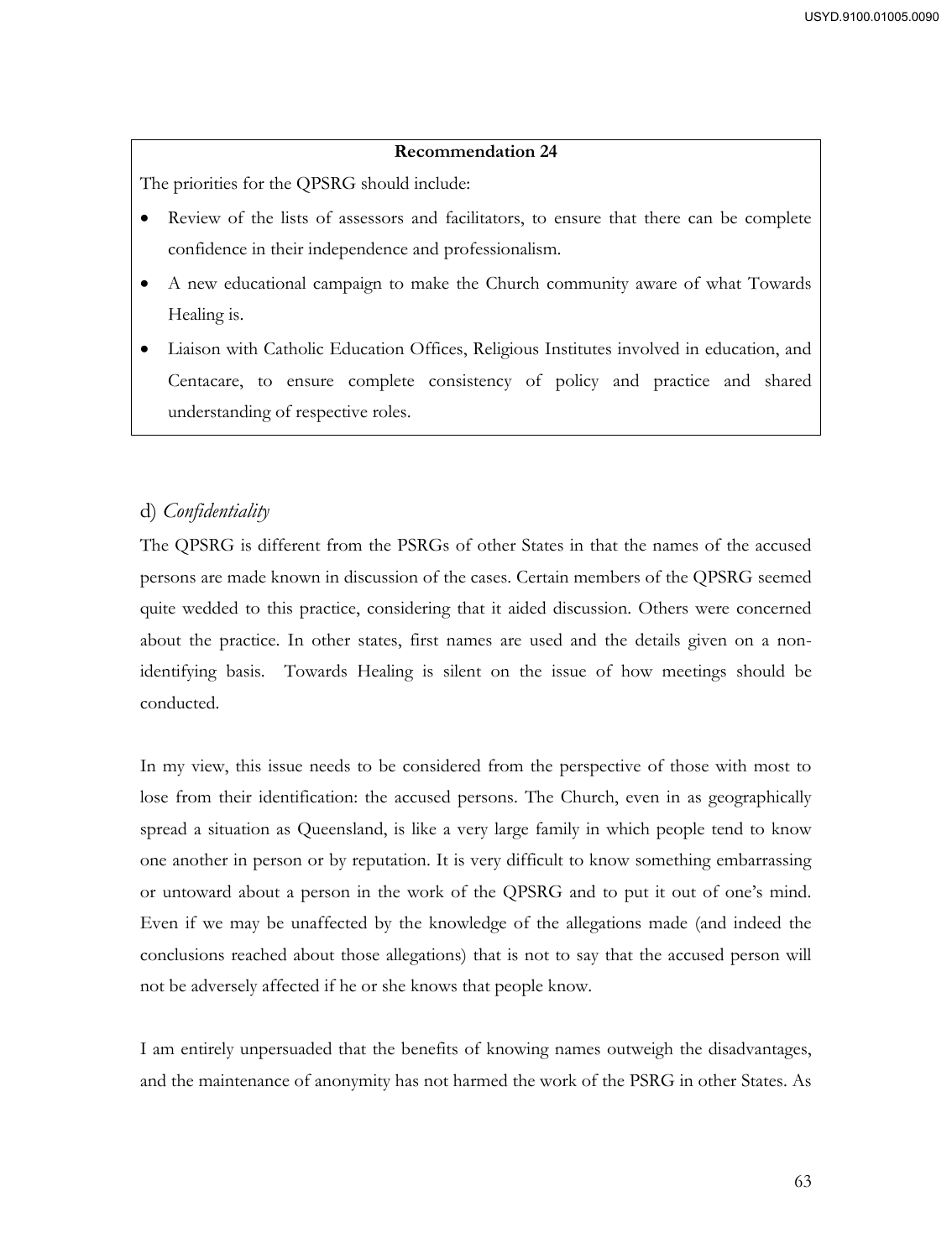a general principle, the sensitive handling of complaints requires that only those who have to know the identities of the relevant people should do so.

## **Recommendation 25**

The QPSRG should normally not be made aware of the identity of accused persons.

# **7. The Management of Cases**

The survey responses, the analysis of files and observations from attending the QPSRG meetings raise the following issues about case management.

#### a) *The use of assessors*

As noted above, one explanation for the dissatisfaction of those complainants who responded to the surveys was that there had been no assessment of their complaints. By assessment here, I mean independent investigation, as understood in the 2001 edition of Towards Healing. One complainant wrote:

"I am not satisfied with the way the Professional Standards Resource Group handled my complaint regarding a priest from my own Diocese. The process was cut short as soon as the priest responded to the complaint. I was basically told that in cases like this it ends up with a lot of 'he said/She said' and never gets resolved. I was expected to just walk away and forget what this priest had done to me. There was no attempt to ascertain the truth of my complaint…I was given no right of reply to his response and any witnesses I may have had were ignored."

The allegation concerned, inter alia, sexual misconduct and while other allegations made might have fallen outside of the boundaries of Towards Healing it is not clear why this matter was not responded to further.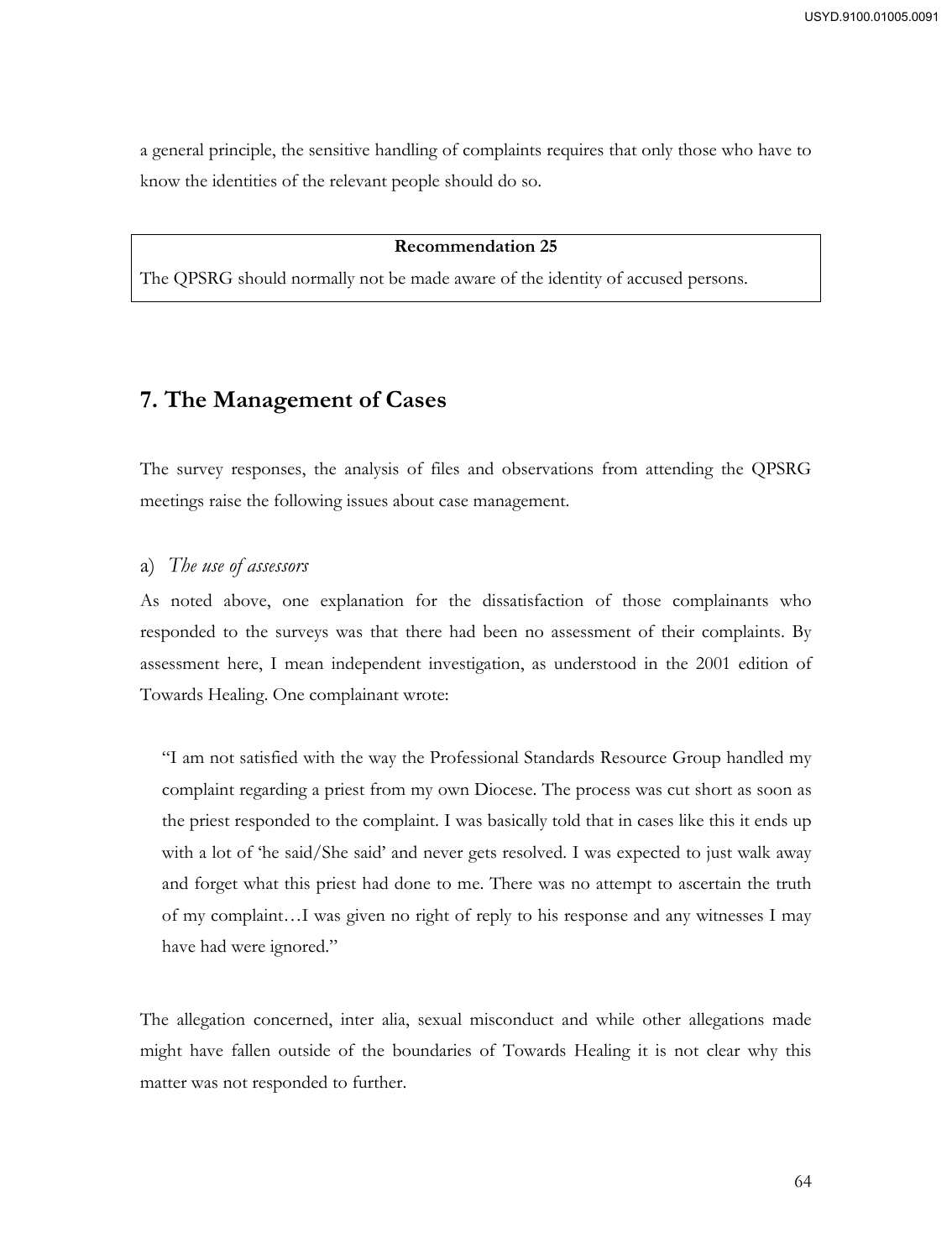The main reason why, it seems, assessors are not utilised has been discussed above. Many cases are diverted to be dealt with directly by the Church authority because they involve claims of compensation, but the Church authority also would benefit greatly from having an independent assessment of the veracity or otherwise of the allegations. No such complaint should ever be denied without an assessment, unless it is diverted in accordance with the terms of para 38.3 of *Towards Healing*.

There ought to be an assessment in all cases where the conduct complained of falls within the definitions of abuse in Towards Healing, where it is not appropriate that the complaint be dealt with informally (see 38.3), and where the Church authority does not accept the substance of the complaint as formulated. Assessments are all about transparency. Of course, if the Church authority accepts the complaint because of its own knowledge of the circumstances, there is no need for an assessment. Even still, I would advise against accepting complaints where some kind of financial reparation is involved, without having some form of investigation. A victim advocacy group has warned that there are a very small number of unscrupulous people who are manufacturing such complaints, taking advantage of the pastoral approach adopted in Towards Healing.

Assessments are very useful even where the accused person is dead, or has left the Church, or will not cooperate. If there are doubts about the complaint, then the report of an independent assessor can justify its rejection. In the 1999 national survey, one Queensland Religious Institute complained that it had been asked to pay for counselling for a complainant when its records showed the complainant was not in the care of those sisters at the time the alleged circumstances were said to have occurred.

Independent assessment may also be important to persuade the insurance company of the validity and seriousness of the complaint. Assessments may also be very useful in working out the magnitude or otherwise, of the risk of allowing a person to continue in ministry where abuse has been substantiated.

## **Recommendation 26**

The Director and the QPSRG should review practices relating to the use of assessments.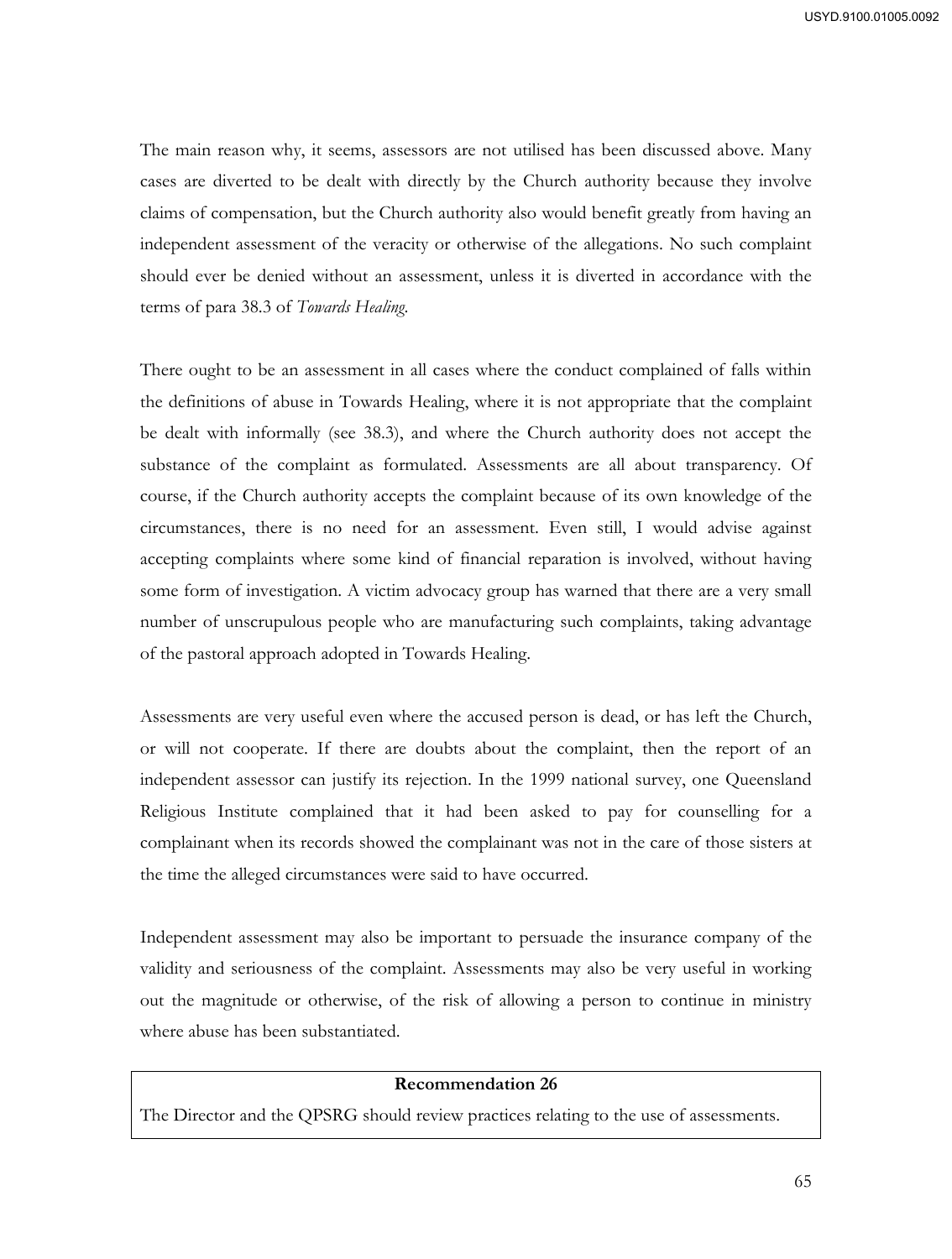# b) *Filtering cases*

A number of cases brought to the meeting which I attended involved claims of corporal punishment. While sometimes, the complainants attribute devastating effects to this, such claims would normally be outside the scope of Towards Healing because the definition of abuse is:

"Behaviour by a person with responsibility for a child or young person which causes serious physical pain or mental anguish without any legitimate disciplinary purpose as judged by the standards of the time when the behaviour occurred."

It might provide for a speedier response to such complainants if they are filtered out on receipt, preferably by the contact person in consultation with the Director. I understand that the Church authority normally responds sympathetically and offers limited counselling as a pastoral response. This could happen more quickly in these cases if they are diverted in this way from the beginning. They should not be included in case statistics.

There will be cases where there is a doubt about whether the alleged behaviour falls within the definition of abuse, and on such matters the Director may wish to consult the PSRG or some members of it. If the behaviour could not have had a legitimate disciplinary purpose, then it is a Towards Healing matter. In cases where the behaviour does seem to exceed the boundaries of legitimate disciplinary practice, the Director may wish to deal with the matter on an informal basis under para 38.3 of Towards Healing. Towards Healing is for the more serious cases of physical, sexual and emotional abuse, not cases of discipline which we might regard as excessive.

#### **Recommendation 27**

Complaints raising nothing more than disciplinary practices which were accepted practice at the time, should be referred out from the Towards Healing process by the contact person in consultation with the Director.

# c) *The identification of the responsible Church authority*

Where the complaint is against a priest but the abuse happened in a children's home or other facility run by a religious institute there seems to be some confusion about the responsible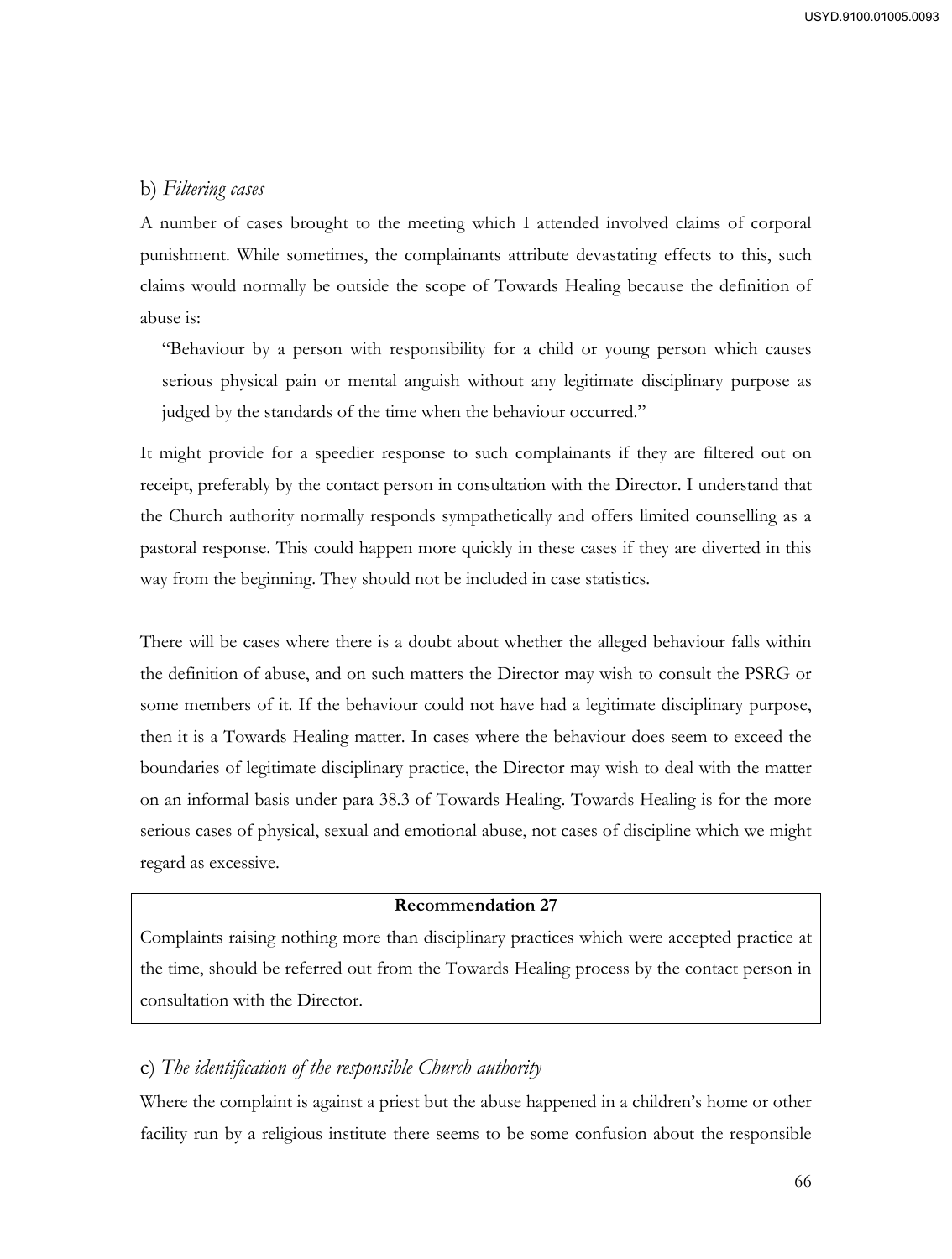Church authority. There appears to have been a tendency to pass the complaints to the religious institute as the responsible Church authority.

It is important that the Church authority responsible for the accused person should be clearly identified and that the matter should be handled accordingly.

## **Recommendation 28**

The Director should ensure that the Church authority to which a complaint is referred is the one which had supervisory responsibility for the accused person at the time of the alleged offence.

# d) *Complaints against more than one Church authority*

At present, there is one file for each church authority, not one file for each complaint. A claimant, particularly if working though a lawyer, may name more than one religious entity in order to maximise the options for getting one to accept responsibility. The structure of the Church can be very confusing to people.

Where a person claims abuse, say, in two schools run by two different authorities, it is better than a co-ordinated approach is taken to responding to the person's needs. In some cases, a joint facilitated meeting may be appropriate. Otherwise, there is a risk of a fragmented response.

I think it would be preferable to have one file for each case, with the Director working out the appropriate authority or authorities to respond. If more than one Church authority clearly has a responsibility, then it is best to identify the primary authority with whom to liaise from a case management perspective. Both authorities will of course need to be involved in the process at some level.

# **Recommendation 29**

There should be one file for each complaint, not one file for each Church authority responsible for responding to a complaint.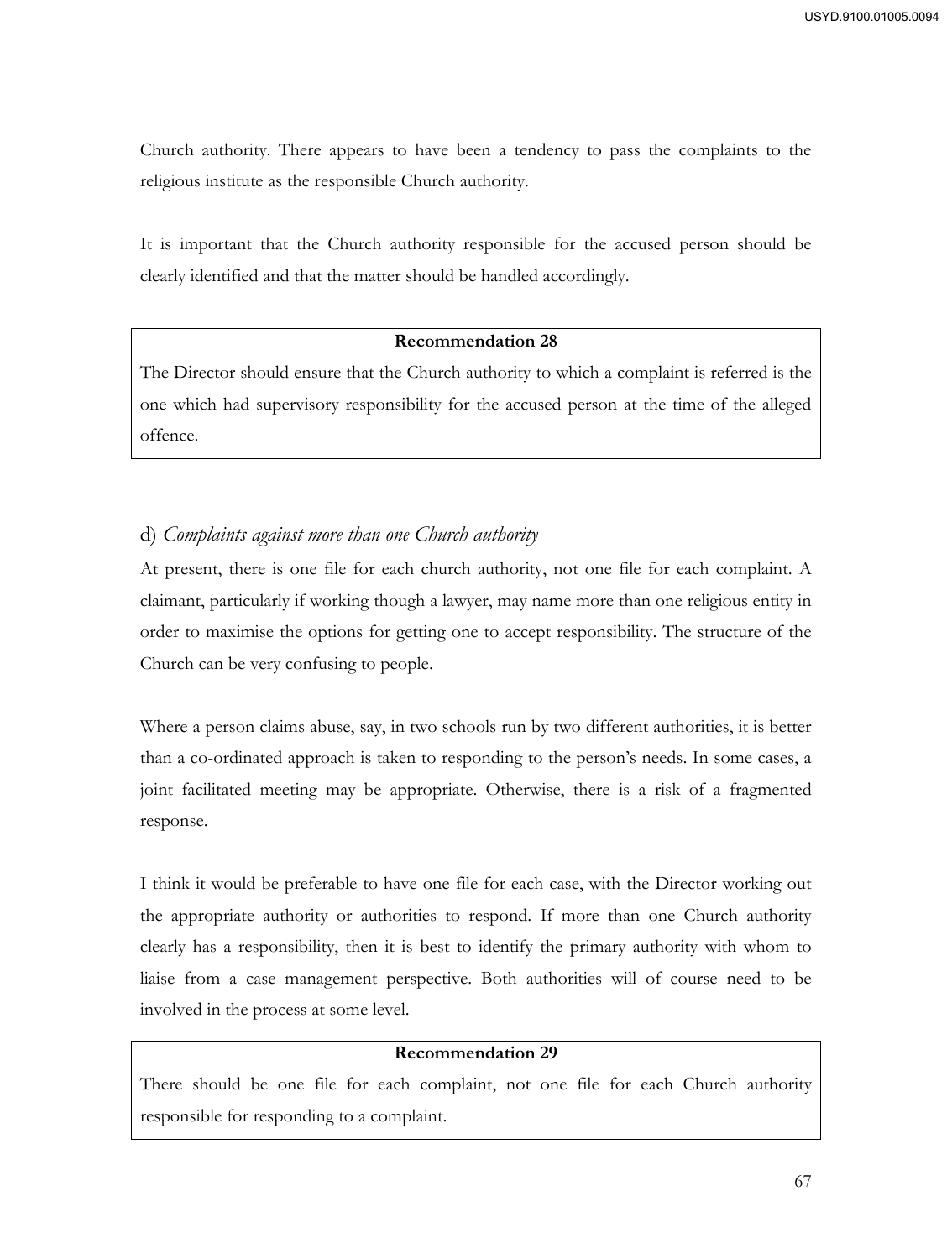# e) *Cases involving the Archdiocese of Melbourne and the Society of Jesus*

These organisations have their own complaints procedures and it is better just to refer cases to them within their jurisdiction rather than maintaining the file because they originated in Queensland.

# **8 Other issues**

- A number of people, especially from Help Line, identified that there were problems with out of date lists of contact people, with the consequence that they make calls to people who used to be on the list but are no longer.
- One Bishop identified the need for a national canon law tribunal to be established. It is too difficult for each diocese or Church authority to set up on its own since relevant experience is non-existent in Australia and relevant expertise is limited. The Vatican is clearly pushing the Church to respond to these cases canonically, and despite all the difficulties in so doing, a penal process needs to be an available option in appropriate cases.
- One respondent to the survey indicated that she could say little because of the secrecy clause in her settlement. Towards Healing is now clear on this. Secrecy can be imposed on the terms of the settlement (especially financial terms) but should not prohibit anyone from telling their story. This needs to be communicated to all the lawyers advising Church authorities.
- A number of respondents raised the issue of pastoral care of complainants who take the matter to the Police. We strongly encourage them to do so, but if they do so, then there may not be any pastoral response under Towards Healing at least until that legal process is concluded.
- It was suggested that complainants should always receive a letter acknowledging their complaint and indicating how it would be dealt with. A number of complainants and contact people also identified lack of communication about the progress of the case as an issue.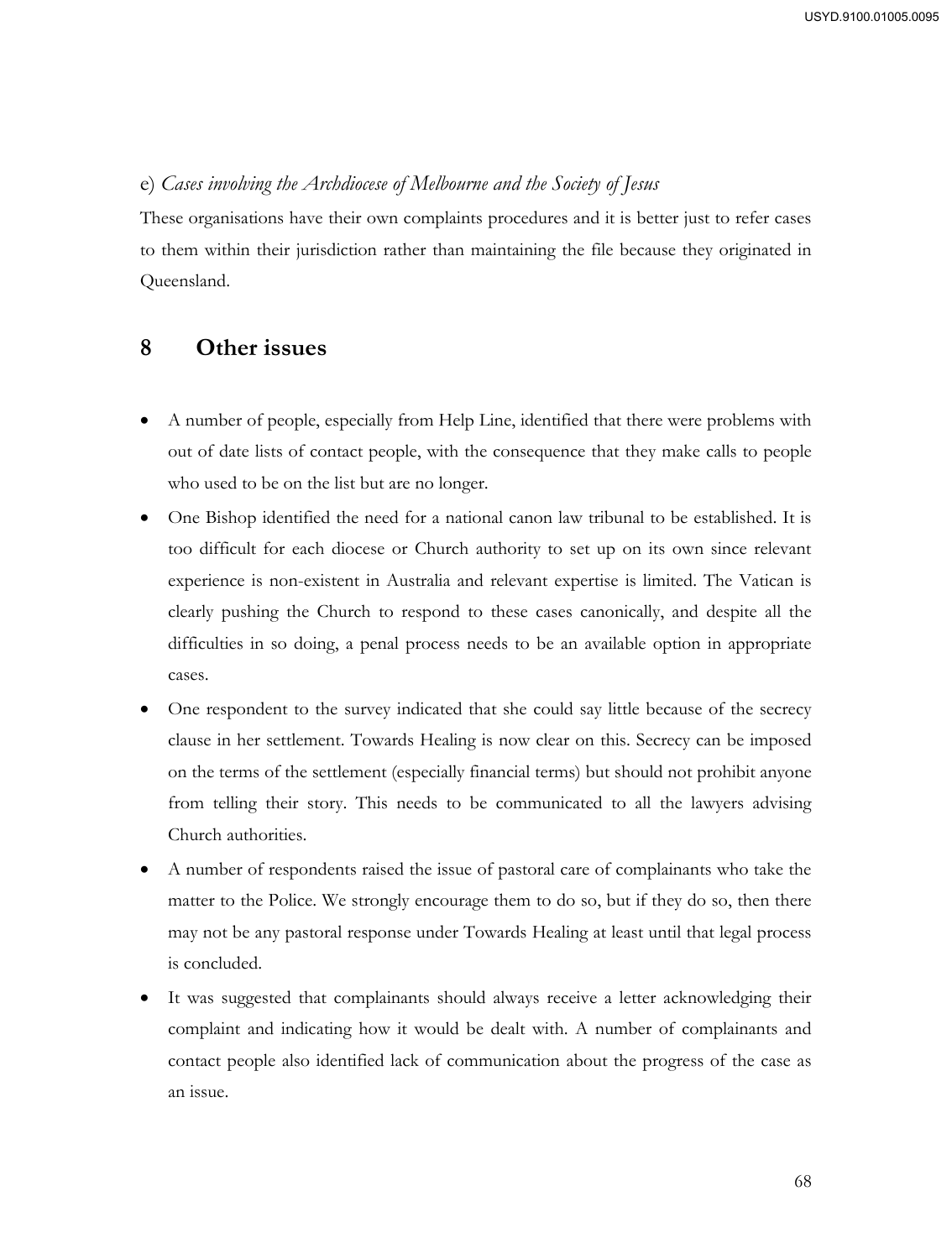- A number of contact people said that they would like feedback on the result of the process. They put a lot of effort into the early stage of it but then feel out of the loop.
- One member of the QPSRG observed that when the Bishop or Leader appointed to liaise with the Resource Group attends a meeting for a brief period, there is no agenda and the time could be better utilised if the meeting were more structured.
- A significant number of interviewees expressed concern about the management of clerical sex offenders who have been released from prison. The Bishops need to be aware that there is a lack of confidence that appropriate arrangements are in place to ensure that clerical sex offenders do not abuse their position again. Even if conditions have been attached to their life within the Church, it is not clear that these conditions are being adhered to. The Bishops may wish to seek advice from the QPSRG and diocesan groups, specifically on this issue. Alternatively, the issue could be raised as a national problem, since, as one Bishop noted, it is hard to keep track of non-active priests once they leave the diocese.
- There is a need for more guidance about what is an appropriate level of compensation when ex gratia compensation is being considered. In many cases, this issue is dealt with by Catholic Insurance and consistency of approach is promoted by its involvement. However, some Church authorities are, apparently, not insured by CCI in relation to older claims of abuse and so there is a gap in coverage. This also leaves the Church authority without appropriate advice on what is reasonable or appropriate by way of ex gratia payment. The solution to this problem may be at a national level. It would be most helpful if CCI were able to provide advice to non-insured authorities, perhaps on a fee for service basis, when such issues arise.

Finally, specific response should be made to items within the Terms of Reference which have not been covered in the foregoing. Section 2 of the Terms of Reference concerns the performance of the present Director of Professional Standards. As I have indicated earlier, Dr Robertson has made an enormous contribution to the work of the Church in establishing the system in Towards Healing. The issues which have emerged about the adequacy of that system have been discussed above. In general terms, the survey responses indicate that all the participants in the process feel that they have received good training and support. The